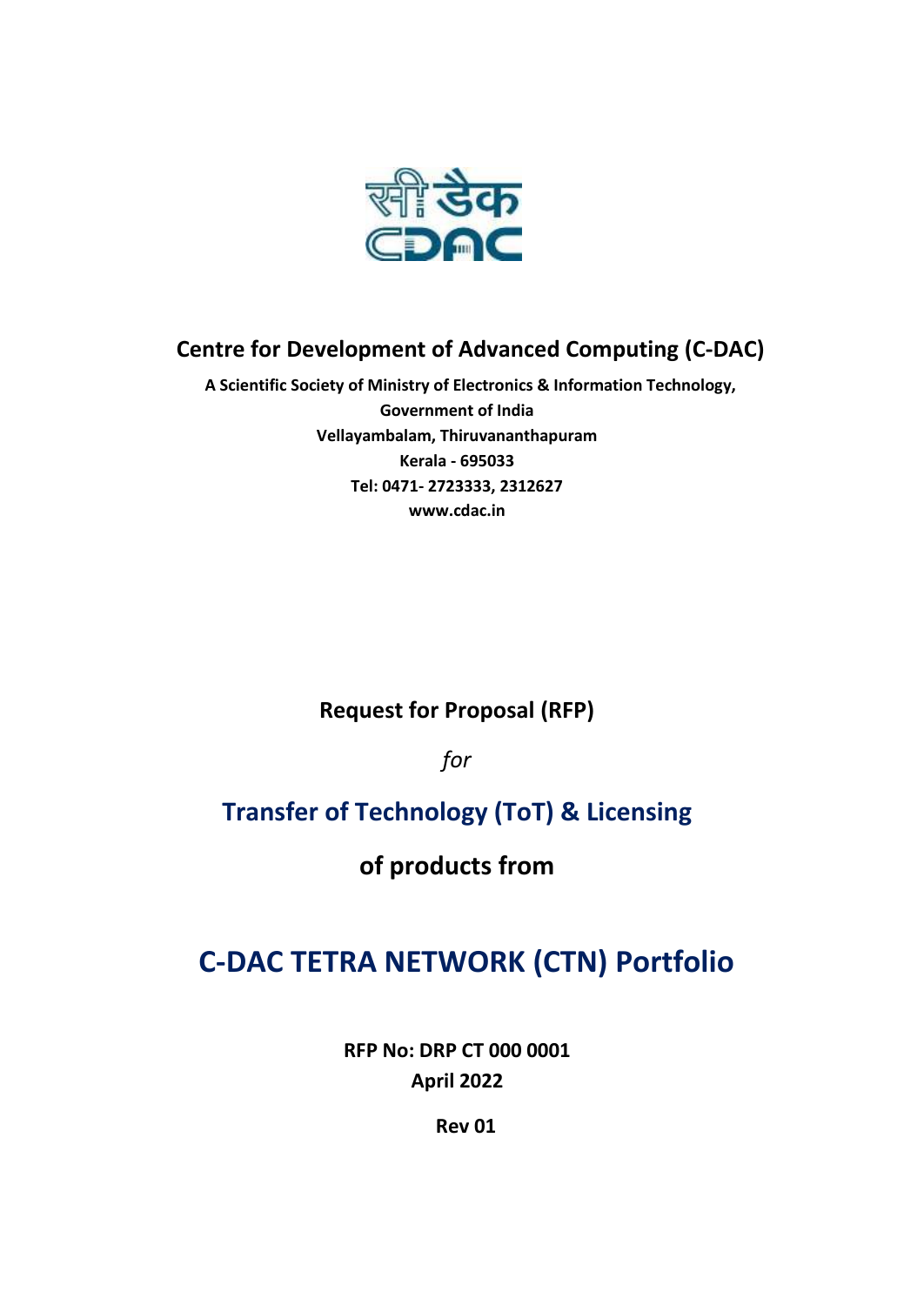

# <span id="page-1-0"></span>1. CONTENTS

| 1.  |  |  |  |
|-----|--|--|--|
| 2.  |  |  |  |
| 3.  |  |  |  |
| 4.  |  |  |  |
| 5.  |  |  |  |
|     |  |  |  |
|     |  |  |  |
|     |  |  |  |
| 5.4 |  |  |  |
|     |  |  |  |
|     |  |  |  |
|     |  |  |  |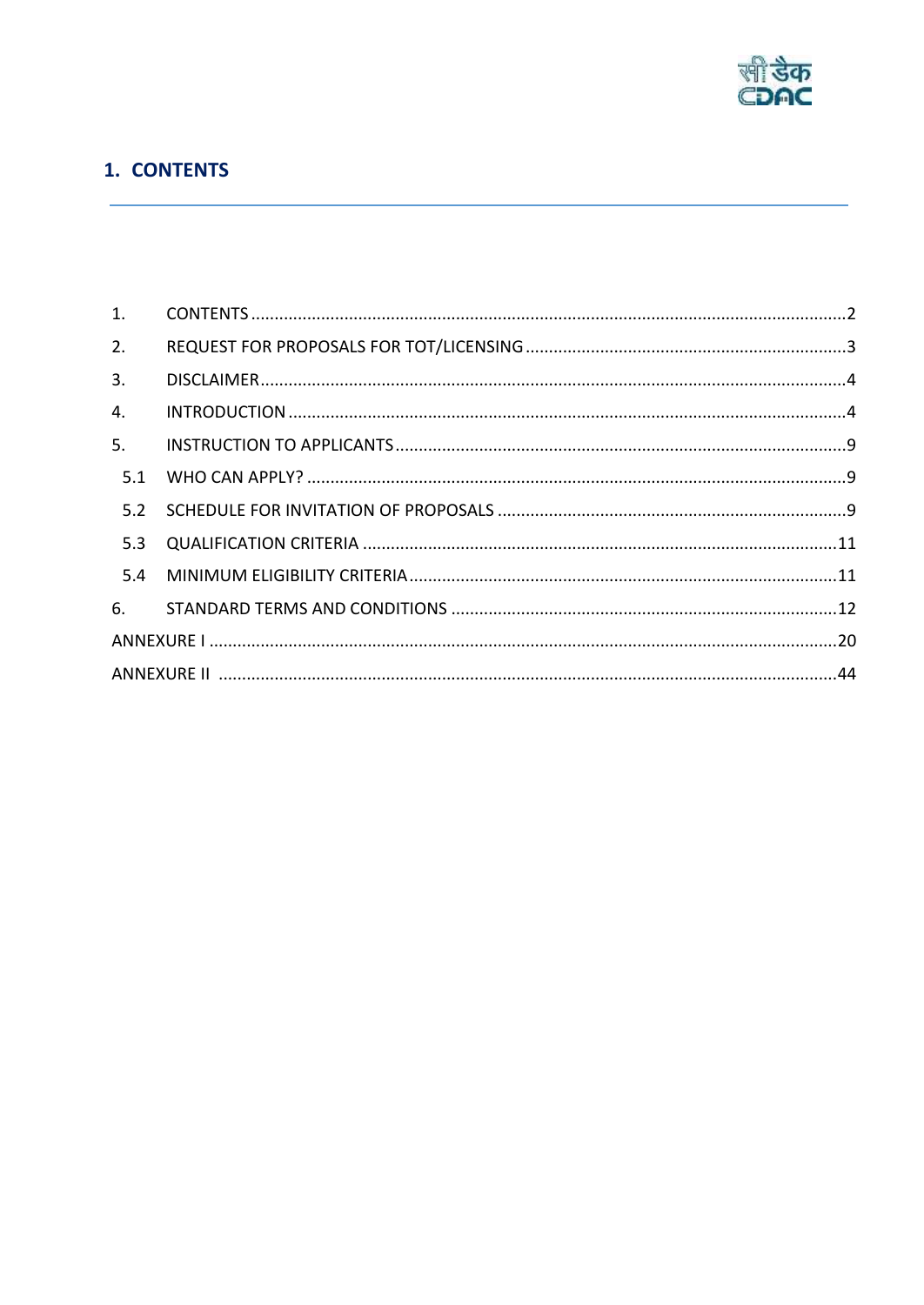

# <span id="page-2-0"></span>**2. REQUEST FOR PROPOSALS FOR TOT/LICENSING**

C-DAC Thiruvananthapuram a Scientific Society under the Ministry of Electronics and Information Technology, Govt. of India, invites proposals from reputed firms/companies, incorporated in India, with relevant experience/insights in the field of professional electronics for Transfer of Technology (ToT) and Licensing of products/technologies developed by C-DAC under the C-DAC TETRA Network portfolio, including those listed for ToT/Licensing in Phase-1 of this process.

| $\bullet$ Issue of RFP               | : 01/04/2022 |
|--------------------------------------|--------------|
| • Last date for receipt of Proposals | : 31/03/2023 |

- 1. Details of products and technologies offered for ToT/Licensing are detailed in Annexure-I to this RFP.
- 2. Details of information to be furnished by respondents, along with Expression of Interest (EoI) are given in Annexure-II.
- 3. Interested parties can submit their proposals, along with information solicited in Annexure-II in the given pro forma and relevant supporting documents. [Note: Those firms who are already shortlisted by C-DAC for Phase 1 ToT/Licensing of TETRA based products, are **automatically shortlisted** for this phase also, and hence need not furnish details as per Annexure-II. Those firms who have already submitted the details along with their EoI against invitations for the same floated by C-DAC in August 2020 also need not furnish details as per formats 2 to 5 in Annexure-II. However, all firms including those come under the abovementioned categories are expected to submit their proposals for ToT/Licensing of products that are of interest to them as per Format 1 in Annexure II.

## **Note:**

*C-DAC shall not be responsible for non-receipt / non-delivery or late receipt of the proposals and/or supporting documents due to any reason whatsoever.*

The EoI document may be downloaded from the website [www.cdac.in](http://www.cdac.in/)

For any technical clarification, please approach the following person(s):-

## **Head, Technology Promotion Centre**

Centre for Development of Advanced Computing (C-DAC) Vellayambalam, Thiruvananthapuram, Kerala, India, 695033 Phone: 0471 2727508 Fax: 0471 2723456, Mob: 9847069184 Email: **tpc@cdac.in** Website: **[www.cdac.in](http://www.cdac.in/)**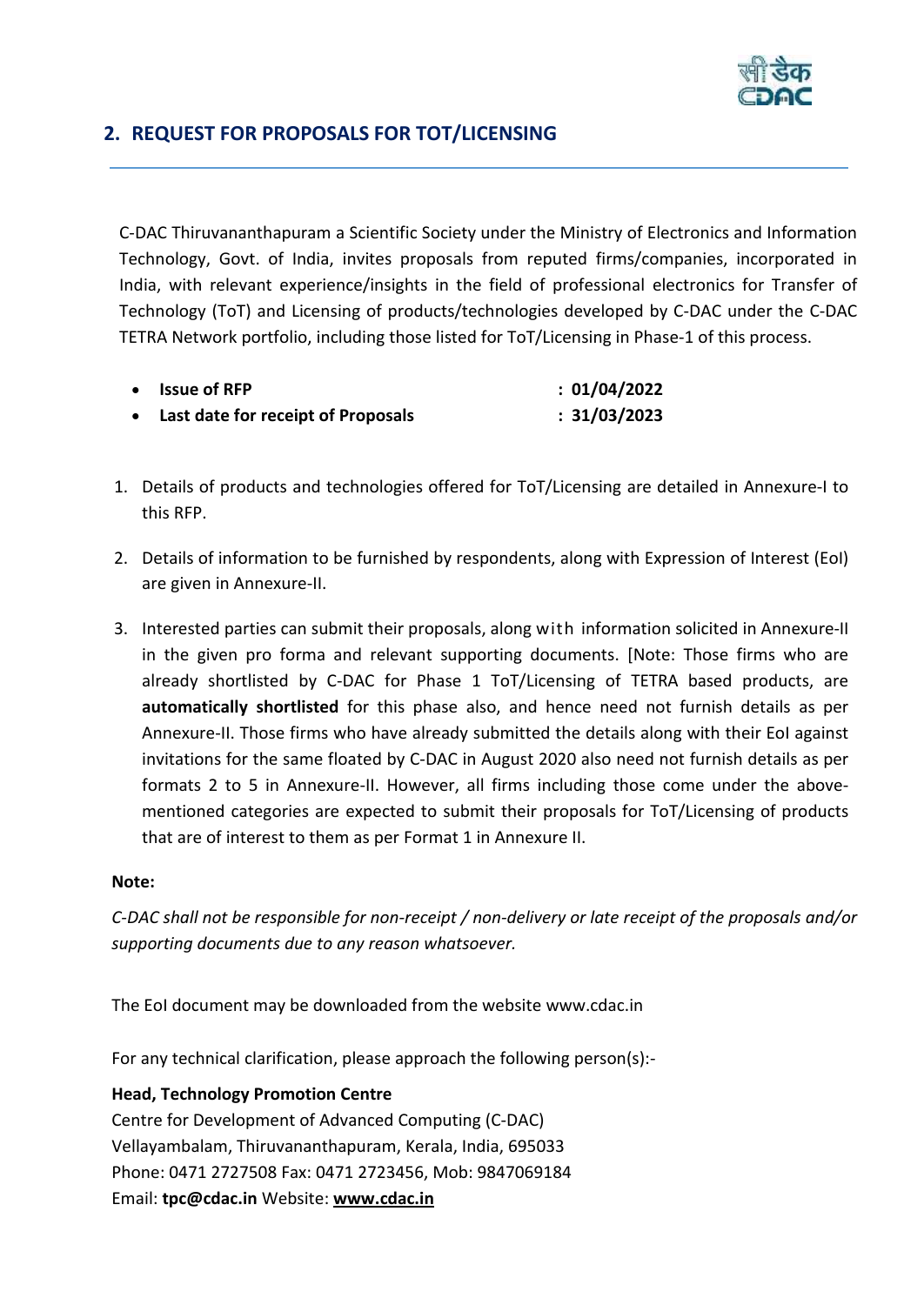

# <span id="page-3-0"></span>**3. DISCLAIMER**

- 1. Centre for Development of Advanced Computing, Thiruvananthapuram (herein after called C-DAC (T)) has prepared this Request for Proposal (RFP) solely to invite prospective organizations for collaboration. While C-DAC (T) has taken due care in the preparation of information contained herein and believes it to be accurate, neither C-DAC or any of its Authorities or Agencies nor any of their respective officers, employees, agents or advisors give any warranty or make any representations, express or implied as to the completeness or accuracy of the information contained in this document or any information which may be provided in association with it.
- 2. This information is not intended to be exhaustive and interested parties are required to make their own inquiries in order to submit their proposals against this RFP. The information is provided on the basis that it is non–binding on C-DAC, any of its authorities or agencies or any of their respective officers, employees, agents or advisors.
- 3. C-DAC reserves the right not to proceed with the ToT/Licensing process at any stage without assigning any reasons thereof, or to alter the time table reflected in this document or to change the process or procedure to be applied.
- 4. C-DAC will not be liable to pay/reimburse any cost/losses/expenses/penalties/damages of whatsoever nature to any person (s)/entity (ties) submitting the proposals.
- 5. This RFP Document is neither an agreement nor an offer and is only an invitation by C-DAC (T) to the entities that are qualified to submit their Proposal as stated in the Request for Proposal.
- 6. The purpose of this RFP is to provide interested applicants with information to assist the formulation of their Proposal.
- 7. The issue of this RFP does not imply that C-DAC (T) is bound to select an agency for ToT/Licensing.

# <span id="page-3-1"></span>**4. INTRODUCTION**

### **About C-DAC**

Centre for Development of Advanced Computing (C-DAC) is a premier R&D organization under the Ministry of Electronics and Information Technology (MeitY), Government of India that carries out R&D in IT, Electronics and associated areas. The Thiruvananthapuram Centre of C-DAC has been working in application-oriented research, design and development for various industrial and customer requirements. During these years, the Centre has acquired competency, expertise and extensive experience in the areas of Broadcast & Communications, Control & Instrumentation, Networking, Power Electronics, ASIC Design and Underwater Electronics.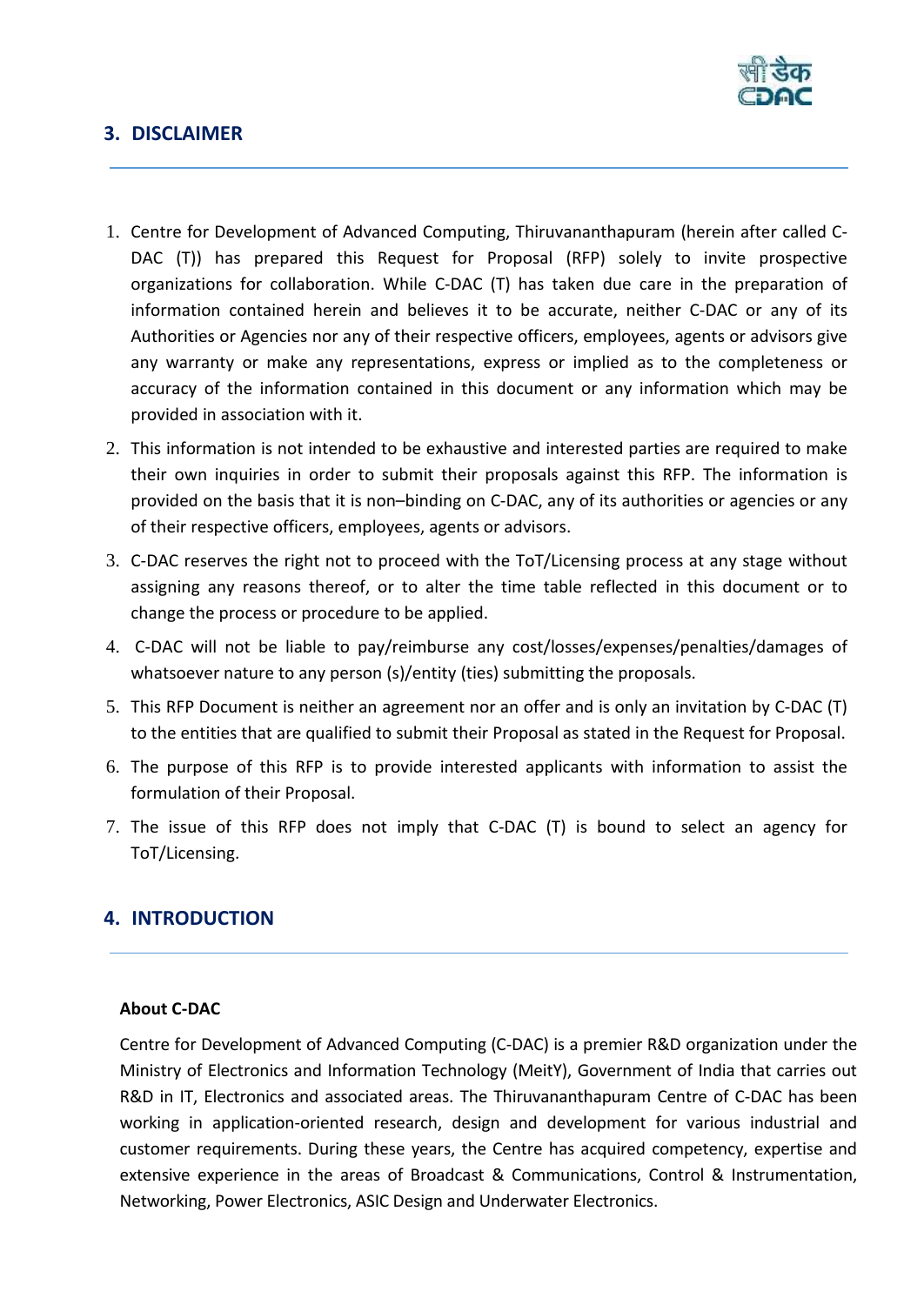

Communications & Software Technology Group of C-DAC, Thiruvananthapuram has been working in technology development in the domain of wireless communication for over two decades and has been successful in developing radios as well as infrastructure elements that enable secure digital wireless communication solutions for the Professional Mobile Radio (PMR) segment and defense communication systems.

# **C-DAC TETRA NETWORK (CTN)**

TETRA (Terrestrial Trunked Radio) is an open standard developed by the European Telecommunications Standards Institute (ETSI) for critical communication. It is an established and proven standard that has achieved worldwide acceptance among public safety as well as commercial user organizations. An important feature of the TETRA standard is that it has a number of open interface specifications that can be used by application developers to further enhance the capabilities. TETRA communication system is more secure and powerful when compared with other commercial wireless communication technologies. Its air interface encryption feature provides the highest level of security for voice calls and data transfer. The facility provided by TETRA standard to put proprietary encryption logic gives user total control over the data being exchanged during communication.

TETRA's market broadly comprises user segments such as: (a)Military and Para-military forces (b) public safety organizations such as the police, fire brigade, coast guard and rescue and emergency services, (c) transportation sectors such as railways, seaports, airports and urban transport operators and (d) industrial segment - where the reliable low-data rate data communication along with the professional voice services makes TETRA a perfect choice for doing automation in various needs and thereby increasing the business efficiency and productivity.

C-DAC's TETRA portfolio includes three major categories of indigenously developed technology components: (a) TETRA base stations (three variants viz. Xtreme, Portable and Micro), (b) TETRA radios (Handheld, Vehicle-mounted and Desktop) and (c) core network elements (including Dispatchers, Line Stations and various gateways) for interconnecting multiple TETRA Base Stations through an Internet Protocol (IP) based network for the transport of digital speech, short data, circuit mode data, status messages, mobility management and network management information. Collectively, this is referred to as the **C-DAC TETRA Network (CTN)**. The CTN is a secure, digital, wireless, communication network that provides efficient and cost-effective technology for mission critical applications working in the most demanding environments. It uses a flexible soft-switching technology with distributed database, thus eliminating the need to employ expensive MSCs (Main Switching Centre). This makes the system highly scalable and easy to install, configure and maintain. The various gateways in CTN provide user the option to connect to external networks such as PSTN, VoIP and Analog. The optional components: Authentication Centre, Voice Logger, Geographical Information System, Line Stations, Dispatchers, etc. are also included in the portfolio to enable the users to customize the network exactly as per their requirement.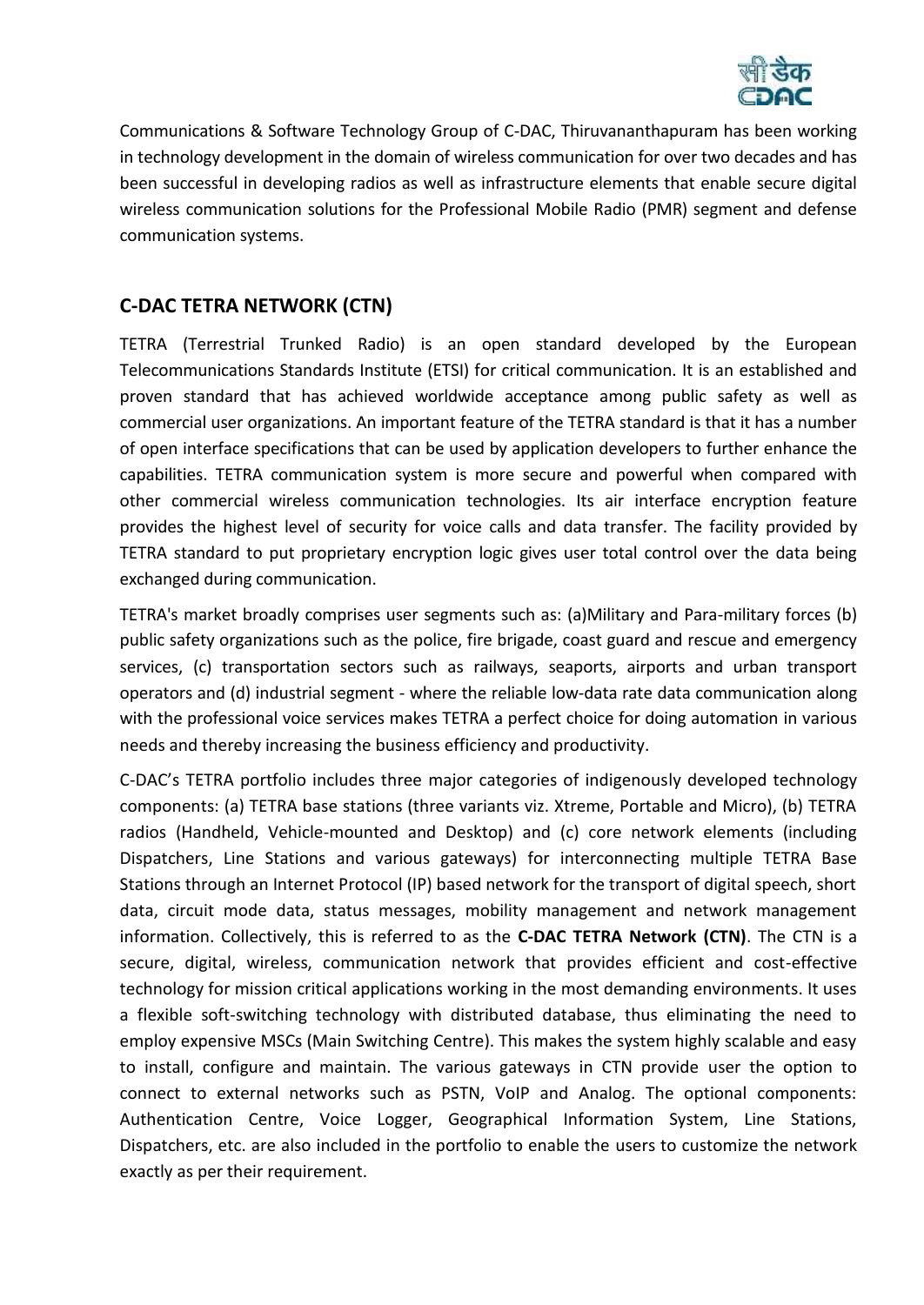



The CTN supports two modes of operation: (a) the Network mode and (b) the Standalone mode.

In the Network mode, the system can have multiple Base Stations interconnected through IP network. In this mode the full set of functions, features and facilities are enabled. Network mode system is ideal for large coverage area deployment where the multiple cells interconnected through IP forms a complete network.

In Standalone mode, the system will have minimal set of components required for establishing basic TETRA communication. In this mode the system can have only one Base Station and have only limited features. The Standalone mode provides an option for establishing basic TETRA communication with a single TETRA Base Station and a minimal set of supporting components. This mode is highly suitable for isolated operations where only single cell coverage is envisaged, for example, for disaster relief operations. Table 1 lists the features common to both modes and Table 2 lists the additional features that are supported in the Network mode.

| SI. No. | <b>Features</b>                                                  |
|---------|------------------------------------------------------------------|
|         | <b>Emergency Call</b>                                            |
|         | User Defined Short Data Services (Individual, Group & Broadcast) |
| 3       | User to user Direct Mode Operation                               |
|         | Authentication *                                                 |
|         | Mutual Authentication# *                                         |

## *Table 1: Features in Standalone mode of operation*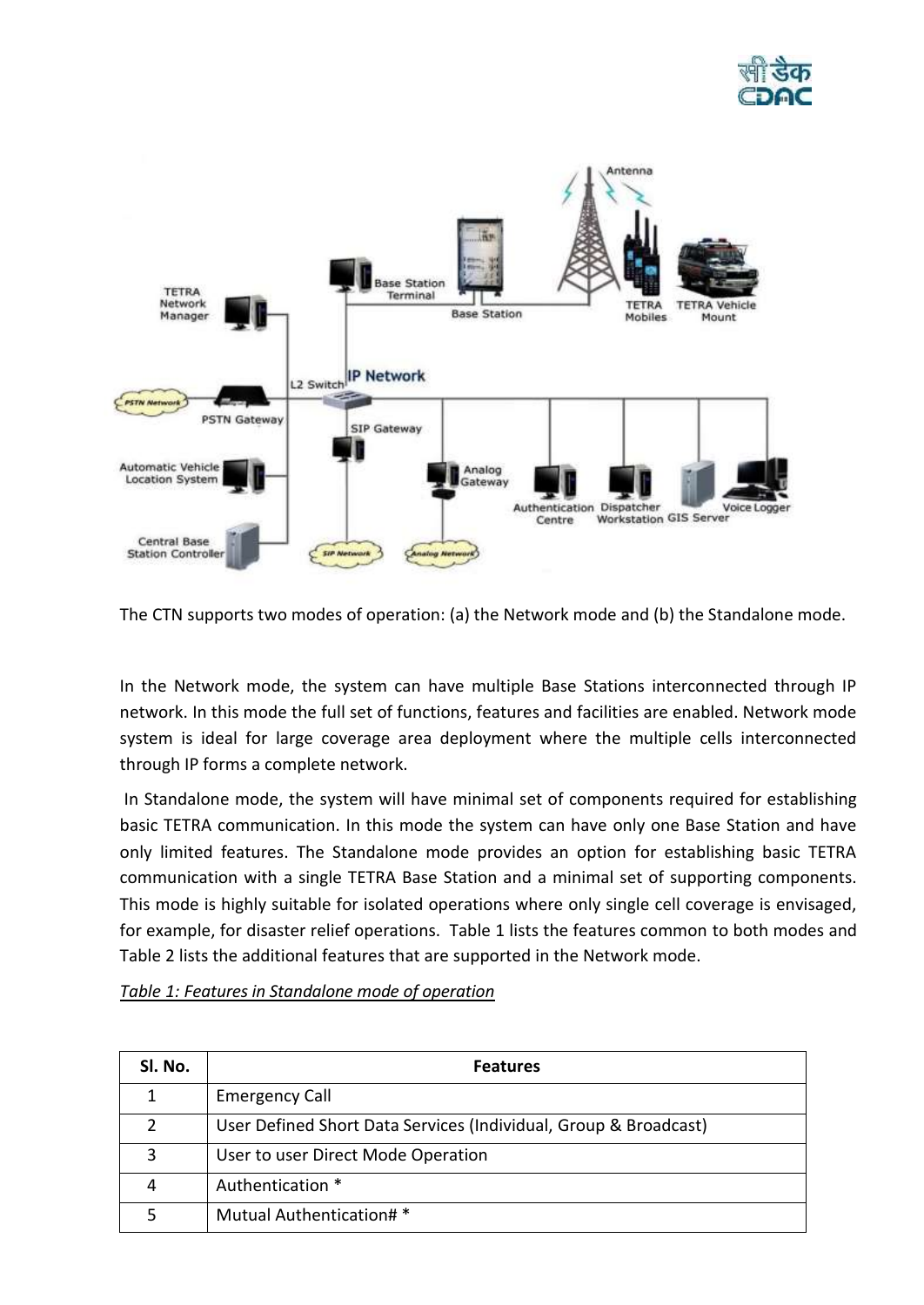

| Sl. No.                                                              | <b>Features</b>                            |
|----------------------------------------------------------------------|--------------------------------------------|
| 6                                                                    | Air Interface Encryption (Class 3)# *      |
| 7                                                                    | End-to-end Encryption# *                   |
| 8                                                                    | Circuit Mode data#                         |
| 9                                                                    | Pre-emption, priority call, emergency call |
| 10                                                                   | Enhanced Coverage with Dual Diversity *    |
| 11                                                                   | Simplex, Duplex and Group voice calls      |
| 12                                                                   | Listener presence check                    |
| 13                                                                   | Group call late entry                      |
| 14                                                                   | Customisation of call setup parameters     |
| 15                                                                   | ISDN/PSTN Gateway interface *              |
| 16                                                                   | VoIP (SIP) Gateway interface *             |
| 17                                                                   | Analog Gateway interface *                 |
| 18                                                                   | Voice Logging *                            |
| 19                                                                   | Radio Location Tracking *                  |
| 20                                                                   | <b>Online Remote Health Monitoring</b>     |
| 21                                                                   | Dispatcher User Terminal *                 |
| 22                                                                   | Radio Location Tracking# *                 |
| Note:                                                                |                                            |
| "Feature support in radio may vary from manufacturer to manufacturer |                                            |
| *Optional features                                                   |                                            |

# *Table 2: Additional Features in Network mode of operation*

| SI. No. | <b>Features</b>                          |
|---------|------------------------------------------|
| 1       | SDS store and forward                    |
| 2       | Ambience Listening # *                   |
| 3       | Discrete Listening *                     |
| 4       | Dynamic Group Number Assignment (DGNA) * |
| 5       | Call Authorisation by dispatcher # *     |
| 6       | Air Interface Encryption (Class 1&3)# *  |
| 7       | Distributed Database                     |
| 8       | Distributed Soft Switching               |
| 9       | <b>Priority Overriding</b>               |
| 10      | Call barring                             |
| 11      | Broadcast call# *                        |
| 12      | Group priority scanning                  |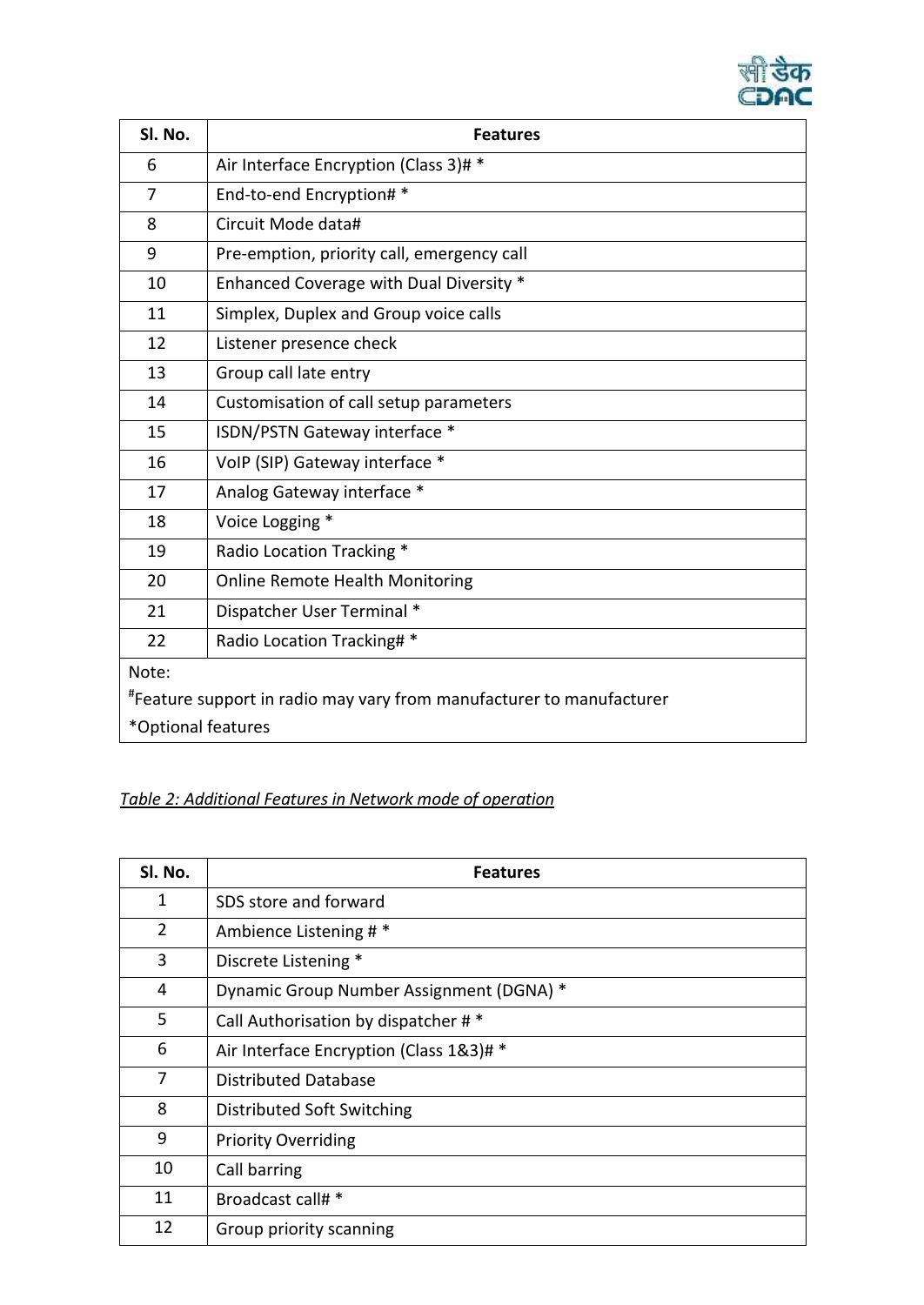

| 13                                                                   | Scalability from 1 to maximum 999 Base Stations/Dispatcher in a network |  |
|----------------------------------------------------------------------|-------------------------------------------------------------------------|--|
| 14                                                                   | Built-in resilience of the IP network                                   |  |
| 15                                                                   | Remote Health Monitoring (online/offline)                               |  |
| 16                                                                   | Subscriber administration                                               |  |
| 17                                                                   | Call group administration                                               |  |
| 18                                                                   | Event history                                                           |  |
| 19                                                                   | Registration Data Record, Call Data Record and Message Data Record      |  |
| 20                                                                   | Organisational architecture of subscribers                              |  |
| 21                                                                   | Enabling/Disabling of subscriber/radio                                  |  |
| 22                                                                   | Dispatcher Workstation*                                                 |  |
| 23                                                                   | Full IP networking                                                      |  |
| Note:                                                                |                                                                         |  |
| "Feature support in radio may vary from manufacturer to manufacturer |                                                                         |  |
| *Optional features                                                   |                                                                         |  |

# **Advantages of C-DAC's TETRA Solution**

- $\triangleright$  Fully indigenous technology based on the open standard.
- ▶ Cost-effective solution.
- $\triangleright$  Highly customizable.
- Supports 3-level security viz. Authentication, Air Interface Encryption and End-to-end Encryption with additional option for porting indigenous encryption algorithm.
- $\triangleright$  Maintenance and support.
- $\triangleright$  Infrastructure fully interoperable with multi-vendor radios.

## **Application Areas for C-DAC's TETRA Solution**

- $\triangleright$  Emergency services like disaster management centres, fire departments, ambulance etc.
- $\triangleright$  Public safety network
- $\triangleright$  Defence and Para-military services
- $\triangleright$  On-board communication system for Naval platforms
- $\triangleright$  Railway Signalling and Communication, including Metro rails
- $\triangleright$  Industrial Automation
- $\triangleright$  Coast Guard and Border Security
- $\triangleright$  Seaports and airports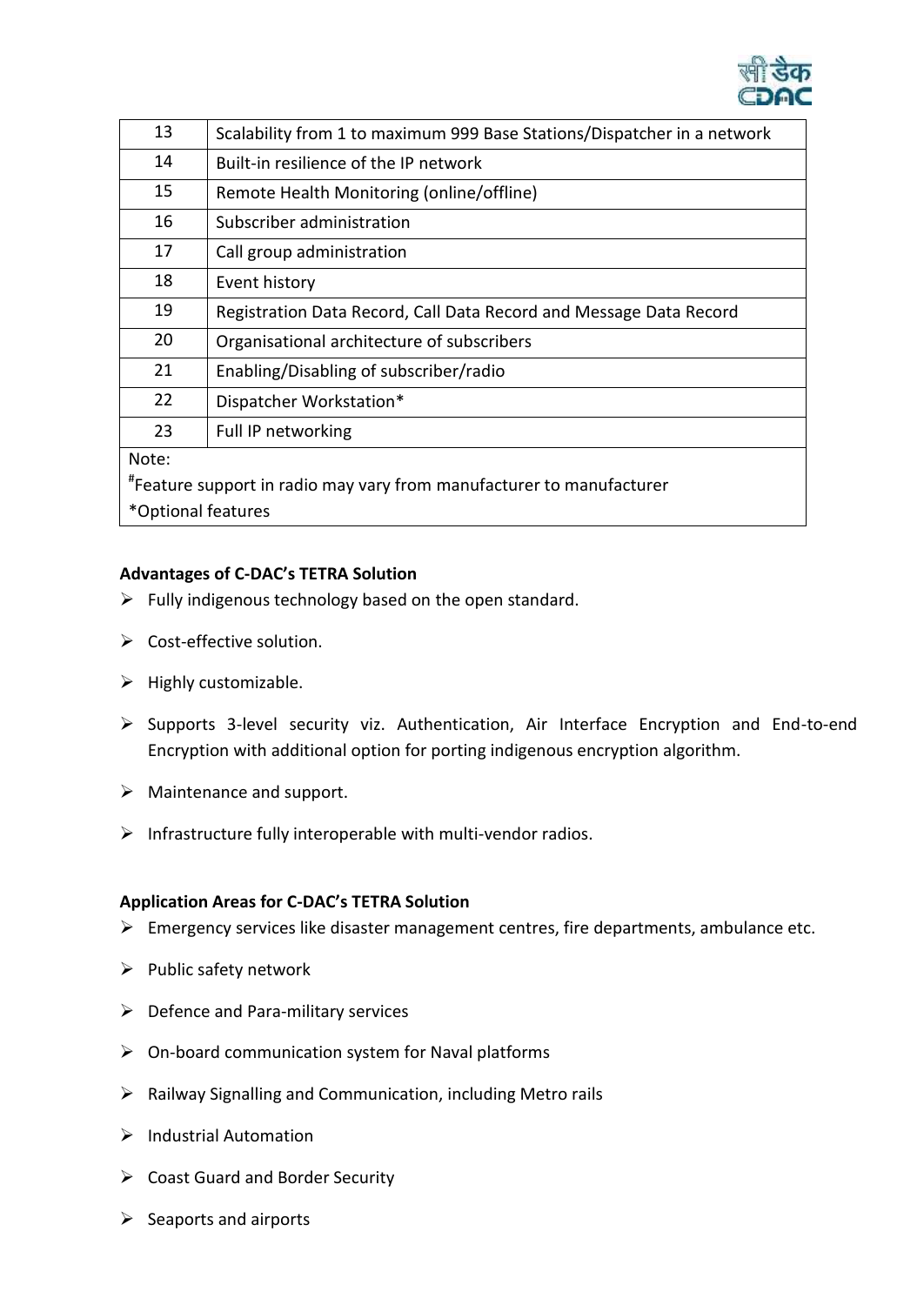

- $\triangleright$  Mobile Communication System for VIP security
- $\triangleright$  Communication system for Prison Administration
- $\triangleright$  Smart City communication based on private network

## **Information on Products listed for ToT/Licensing**

Details of Products listed for ToT/Licensing may be found in Annexure-I to this RFP document.

# <span id="page-8-0"></span>**5. INSTRUCTION TO APPLICANTS**

# <span id="page-8-1"></span>5.1 WHO CAN APPLY?

Companies (including Private Limited Companies, PSUs, MSMEs and start-ups) and partnership firms, registered under the Companies Act, 2013/the Partnership Act, 1932, Limited Liability Partnership Act, 2008, having requisite expertise in manufacturing, supply, deployment and product support in the domain of professional electronics may submit their proposals against this RFP.

# <span id="page-8-2"></span>5.2 SCHEDULE FOR INVITATION OF PROPOSALS

**Table 3: Schedule for invitation of proposals**

|               | Name and Address                  | <b>Head, Technology Promotion Centre</b><br>Centre for Development of Advanced Computing (CDAC)<br>Vellayambalam, Thiruvananthapuram, Kerala, India,<br>695033<br>Phone: 0471 2727508 Fax: 0471 2723456<br>Email: tpc@cdac.in Website: www.cdac.in |
|---------------|-----------------------------------|----------------------------------------------------------------------------------------------------------------------------------------------------------------------------------------------------------------------------------------------------|
| $\mathcal{P}$ | Email for soft copy<br>submission | tpc@cdac.in                                                                                                                                                                                                                                        |
| 3             | <b>Closing Date</b>               | 31/03/2023                                                                                                                                                                                                                                         |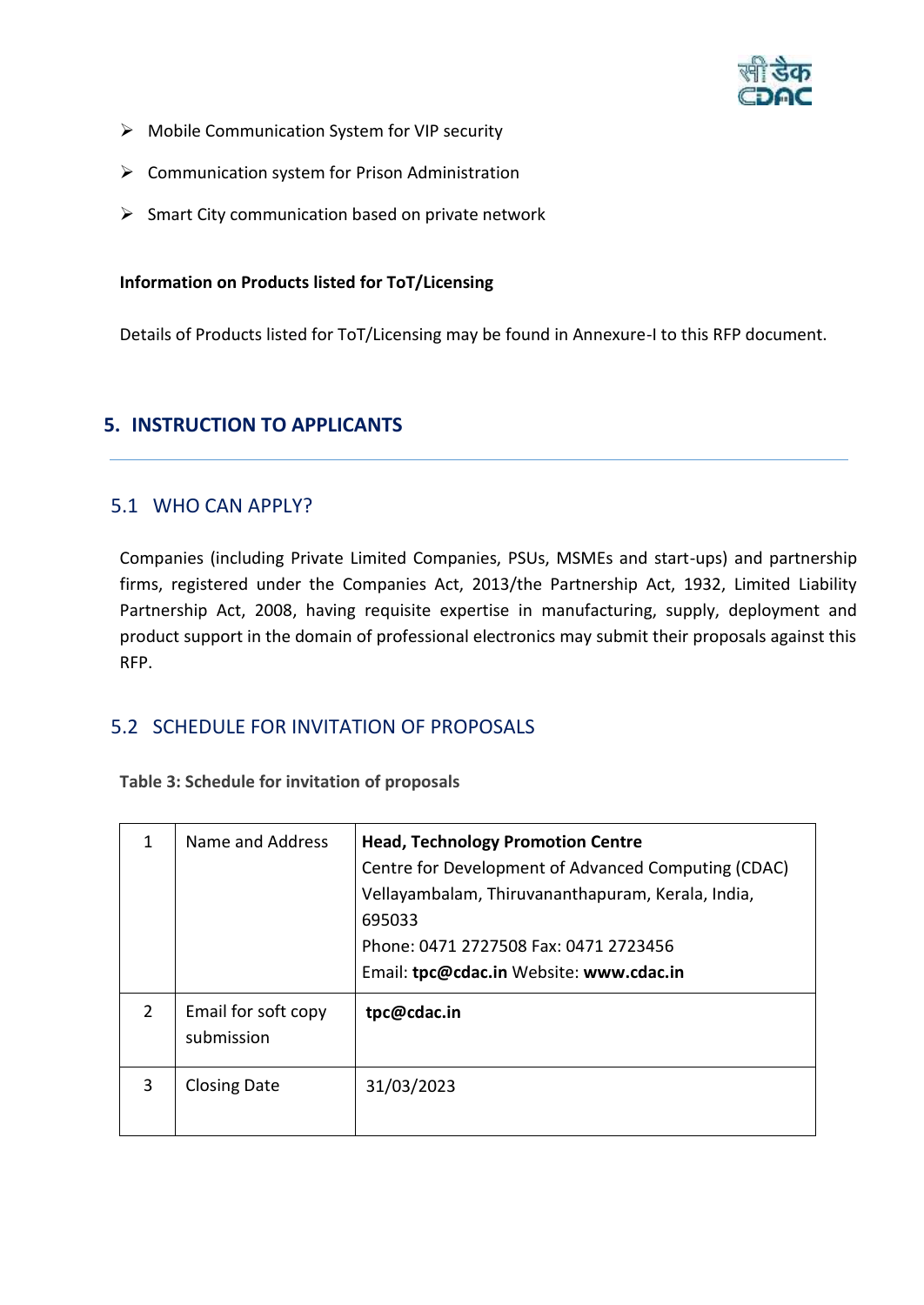

| Name of the               | <b>Head, Technology Promotion Centre</b>            |
|---------------------------|-----------------------------------------------------|
| <b>Contact Person for</b> | Centre for Development of Advanced Computing (CDAC) |
| any clarification         | Vellayambalam, Thiruvananthapuram, Kerala, India,   |
|                           | 695033                                              |
|                           | Phone: 0471 2727508 Fax: 0471 2723456               |
|                           | Mob: 9847069184                                     |
|                           | Email: tpc@cdac.in Website: www.cdac.in             |

The proposal is to be submitted in the manner prescribed below. All information as detailed below is to be submitted in hard copy in sealed envelope and soft copy through mail.

- 1. Proposal for ToT/Licensing of CTN products (Format 1)
- 2. Organizational Contact Details (Format 2)
- 3. Experience of the Organization (Format 3)
- 4. Financial Strength of the Organization (Format 4)
- 5. Declaration (Format 5)
- 6. Queries, if any, may be referred in writing to tpc@cdac.in which will be addressed via email/ through online meeting.
- 7. Modification in Request for Proposal document: At any time prior to the deadline for submission of proposals, C-DAC may modify any part of this document. Such change(s) if any may be in the form of an addendum/corrigendum and will be uploaded in C-DAC website https://www.cdac.in. All such change(s) will automatically become part of this RFP and shall be binding on all applicants. Applicants are advised to regularly refer the C-DAC's URLs referred above.
- 8. Pre-submission Meeting: No formal Pre-submission meeting has been planned for this EOI. However in case of any clarifications needed, they may send their clarifications by email.
- 9. C-DAC may ask applicants for clarifications or additional documents/ credentials at its discretion anytime during the process. Clarifications (if required) will be sought through email to the applicants.
- 10. Every applicant shall be communicated the acceptance of their proposal or otherwise, within 30 days of receiving the proposal subject to closing out of queries/clarifications, if any, pending on part of the applicant.
- 11. In case of acceptance of the proposal, the communication shall include the Fee Structure for the proposed ToT/Licensing process and a template for ToT Agreement.
- 12. ToT Agreements shall be signed with qualified firms on formal acceptance of the Agreement template and clauses therein by respective firms and the ToT process shall commence.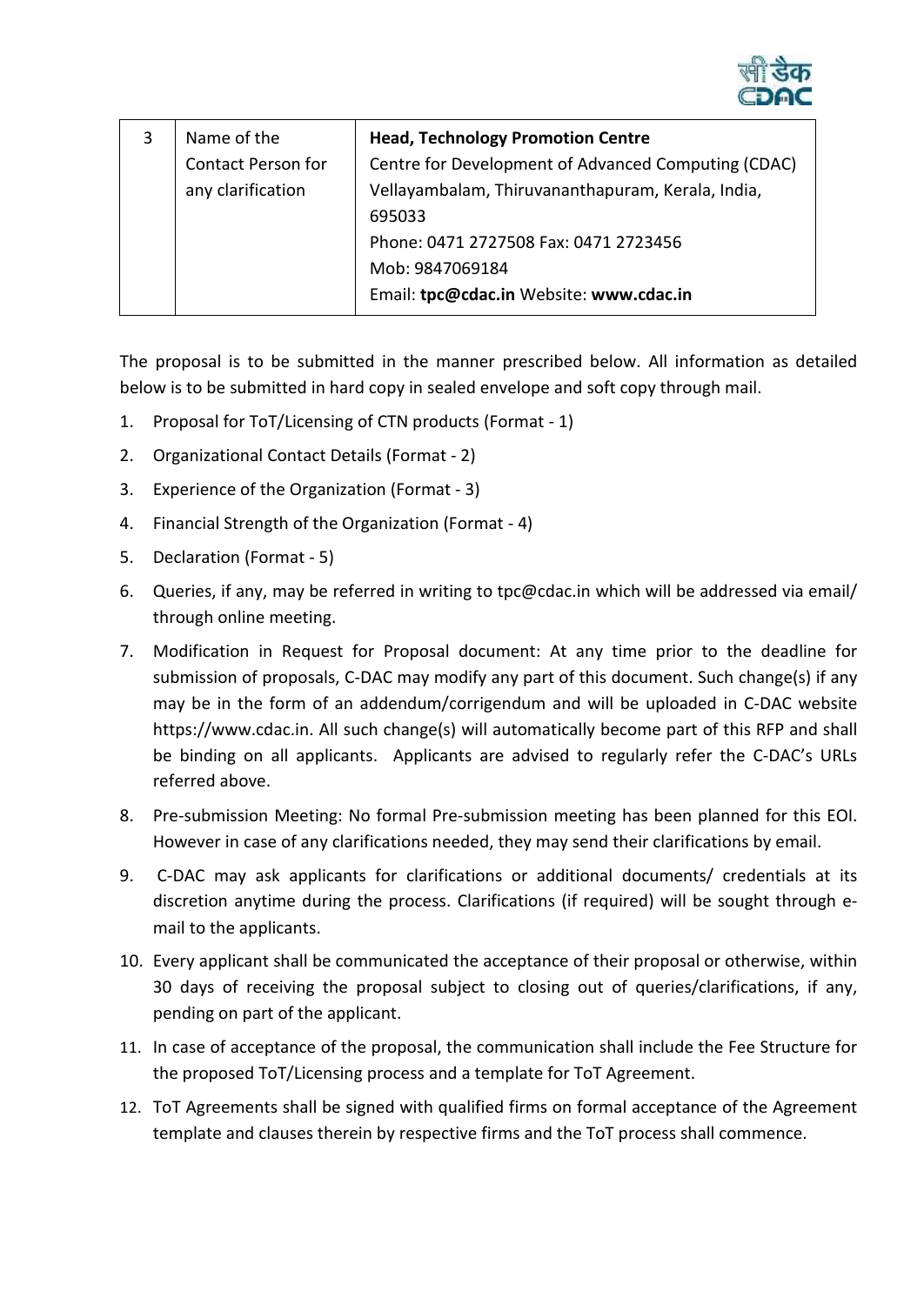

# <span id="page-10-0"></span>5.3 QUALIFICATION CRITERIA

#### **Table 4: Qualification Criteria**

| Sl. No.        | Pre- qualification criteria                                                                                                                                                                                                                                                                | <b>Supporting</b><br><b>Documents</b>                                                                                                                   |
|----------------|--------------------------------------------------------------------------------------------------------------------------------------------------------------------------------------------------------------------------------------------------------------------------------------------|---------------------------------------------------------------------------------------------------------------------------------------------------------|
| $\mathbf{1}$   | Applicant shall be a firm/company/partnership<br>firm/trust/society/autonomous body registered<br>under the Companies Act, 2013/the partnership<br>Act, 1932, Limited Liability Partnership Act, 200 8<br>or<br>any other relevant Law, and who have their<br>registered offices in India. | Copy of certificate of<br>incorporation, registration,<br>partnership deed, if any.                                                                     |
| $\overline{2}$ | applicant<br>The<br>must<br>have<br>experience<br>in<br>Manufacturing,<br>Deployment<br>&<br>Support<br>οf<br>professional electronics products.                                                                                                                                           | Format-3 Certificate by<br>Authorized Signatory of the<br>applicant or Company<br>Secretary of the<br>firm/organization and other<br>similar documents. |
| $\overline{3}$ | Applicant has to be profitable and should not<br>have incurred losses in any of the last three (03)<br>consecutive financial years *                                                                                                                                                       | Format - 4 to be certified &<br>validated by Chartered<br>Accountant (CA) of the<br>applicant with audited annual<br>accounts.                          |
| $\overline{4}$ | Applicant should not be blacklisted by any<br>Central Govt. /State Govt./ PSU/Municipal<br>Corporations/ other Govt. Bodies or anywhere<br>else.                                                                                                                                           | Certificate signed by the<br>Authorized Signatory.                                                                                                      |
| 5              | PAN, TAN, GST Registration Certificate.                                                                                                                                                                                                                                                    | Copy of Certificate to be<br>enclosed.                                                                                                                  |

\* Start-ups recognized by DIPP will be given waiver

# <span id="page-10-1"></span>5.4 MINIMUM ELIGIBILITY CRITERIA

1. The applicant shall be a firm/company/partnership firm registered under the Companies Act, 2013/the partnership Act, 1932, Limited Liability Partnership Act, 2008 and Autonomous body, Education/Research institution, duly approved trust registered under Trusts Act, and society registered under Societies Registration Act, or any other relevant laws and who have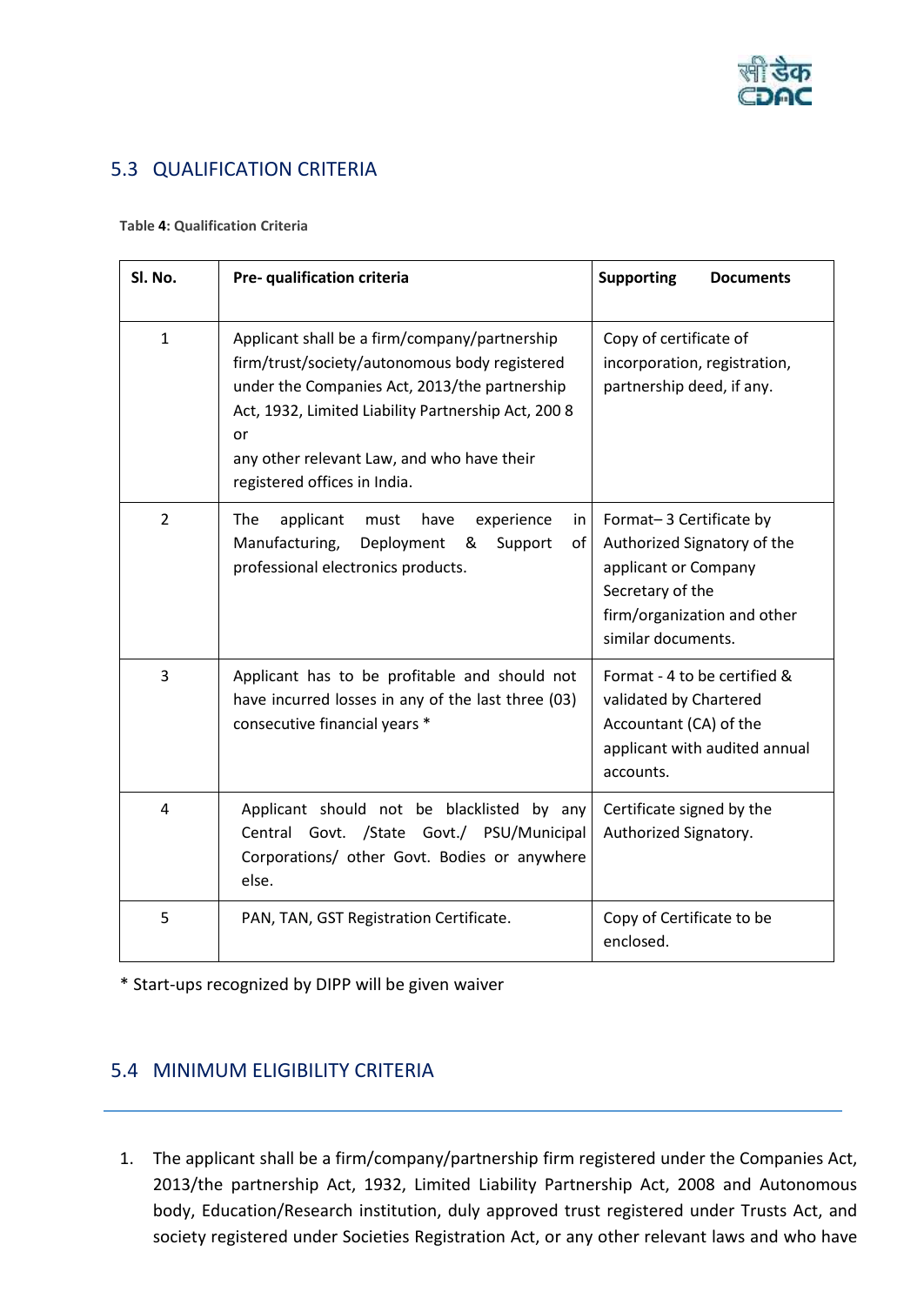

their registered offices in India.

- 2. The applicant must not be blacklisted or debarred by any Central Govt./State Govt./PSU/Municipal Corporations/other Govt. Bodies, as on date of submission of proposals.
- 3. The applicant should have the necessary credentials and be suitably equipped to execute the activities envisaged in the indicative roles and responsibilities listed out.
- 4. The prime responsibility lies with applicant associating with C-DAC as the work/activities can't be fully or partially sub-let to any other entity without prior approval and written consent of C-DAC.

Note: The applicants should provide sufficient documentary evidence to support the eligibility criteria. C-DAC reserves the right to reject any proposal not fulfilling the eligibility criteria. If in the view of applicant, any exemption/relaxation is applicable to them from any of the eligibility requirements, under any rules/process/guidelines/directives of Government of India, applicant may submit their claim for the applicable exemption/relaxation, quoting the valid rule/process/guidelines/directives. In this case the applicant must submit necessary and sufficient documents along with the technical bid, in support of their claim. The decision about granting the exemption/relaxation will be taken by the evaluation committee which is empowered to grant exemption/relaxation. The relevant and valid certificates in support of claim of exemption must be submitted as hard and soft copy.

# <span id="page-11-0"></span>**6. STANDARD TERMS AND CONDITIONS**

# **I. General Terms and Conditions**

- 1. There are two types of products in C-DAC TETRA portfolio. The first category includes products consisting of proprietary software, intended for running on COTS platforms, hereafter referred to as *Category S* products. The other category included products consisting of proprietary hardware and/or proprietary embedded software, hereafter referred to as *Category H* products.
- 2. *Category H* products are further divided into two sub-categories. Some products are offered for ToT in "as is" form, in which case the know-how covers every aspect of the manufacturing, including packaging. These are referred to as *Category HA* products. Other products that are "to be modified" for production and deployment are also offered for ToT. For these products, the ToT partner shall take the responsibility for product engineering, ruggedizing and packaging. These are referred to as *Category HM* products.

The categories are depicted in the [Figure](#page-12-0) given below.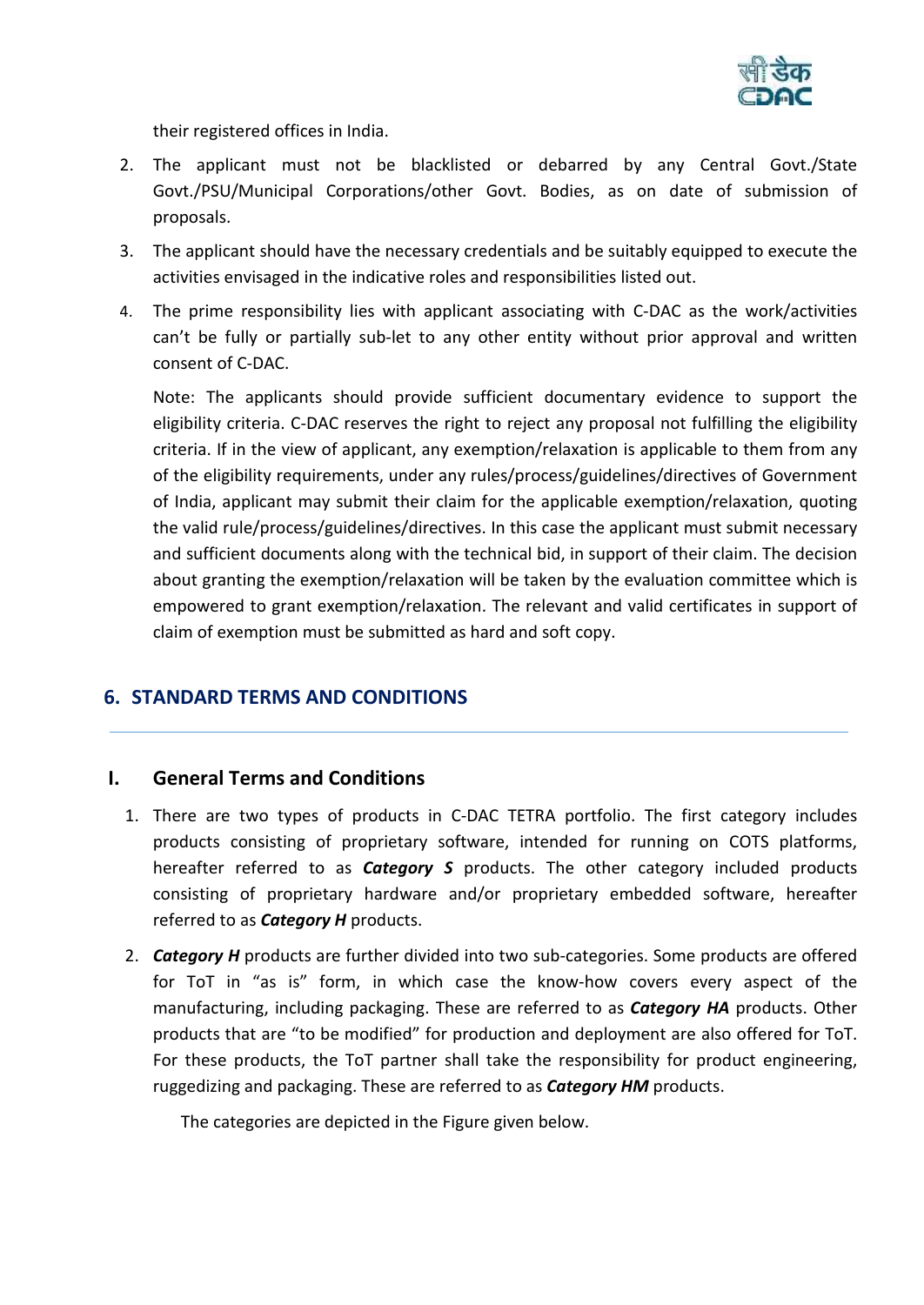



**Figure: C-DAC TETRA Network Product Categories**

- <span id="page-12-0"></span>3. The ToT and Licensing shall be **NON-EXCLUSIVE, NON-TRASFERABLE and limited to sales and/or deployments in INDIA only.**
- 4. This ToT/Licensing offer is, in principle, open for any firm who qualifies as per terms and conditions and possesses the necessary credentials and competence, at par with the industry standard, to handle the know-how of product(s) that are being licensed as per RFP. C-DAC reserves the exclusive right to judge the capability and credentials of the applicant firms. C-DAC may solicit documents and other information from the applicants from time-to-time for conducting such capability evaluation and may even carry out visits to the office/plant of the applicant firms as deemed necessary. The authority for shortlisting a firm shall rest with Executive Director, C-DAC (T) or an officer duly authorised by the ED expressly for this purpose.
- 5. A firm that qualifies the evaluation as described in Clause 4 above shall be included in the shortlist for ToT/Licensing of CTN products. The shortlist is likely to be updated periodically. C-DAC reserves the right to decide the timings of such updates as well as the criteria for inclusion/exclusion of firms into/from the shortlist. It may be noted that this clause applies only to the shortlisting process and is no way binding on the ToT/License Agreements already in force at the time of such updates. Firms that are already in legal agreement with C-DAC for the subject ToT/Licensing shall continue to be in the shortlist until the expiry of the prevailing agreement(s) in this regard.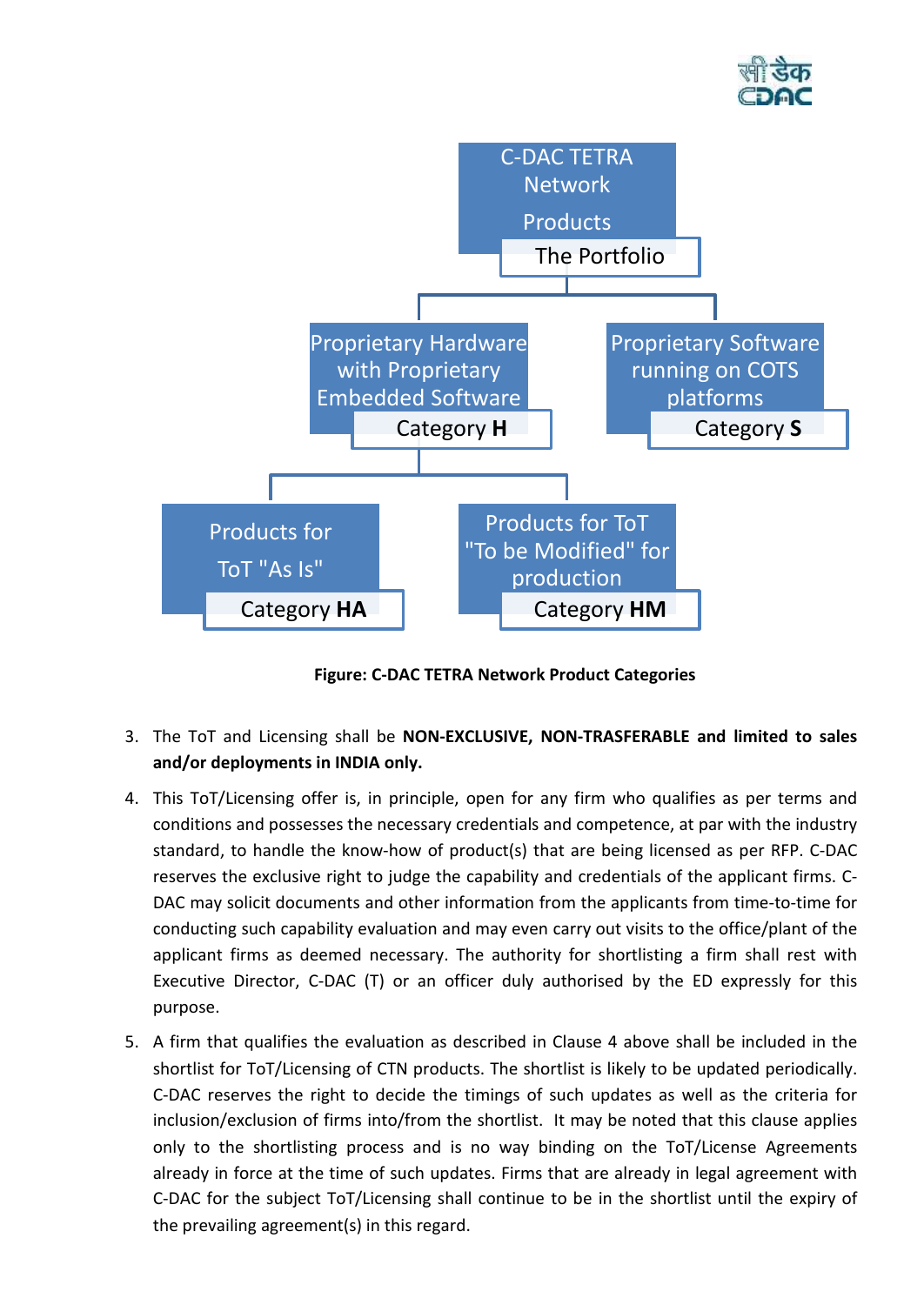

- 6. ToT/Licensing would be done separately for each individual Category-H product. All products available for ToT and/or Licensing would be listed in C-DAC website and the list would be periodically updated.
- 7. Separate Terms and Conditions shall be applicable (as detailed in later part of this document) for ToT/Licensing of Category S products, Category HA products and Category HM products. ToT Agreements have to be separately signed for each of the Category H product. Such agreements are not required for Category S products.
- 8. C-DAC reserves the right to include new ToT/Licensing partners from time-to-time, through open calls for EoI and subsequent procedures. The financial terms and conditions are likely to be revised based on the prevailing market situations from time-to-time. However, these changes shall not be binding on existing ToT/Licensing partners, except by way of explicit clauses in upcoming sections pertaining to the revision of ToT/License fees.
- 9. C-DAC is likely to include new products in the TETRA portfolio for ToT/Licensing from time to time. The complete ToT/Licensing process life cycle shall normally be applicable for awarding ToT/Licensing of products in the upgraded portfolio. However, existing ToT/Licensing partners are exempted from submission of EoI, though all the remaining procedures would be applicable to them as well.
- 10. C-DAC reserves the right to use its TETRA based technologies, IPs, products and solutions, existing and those realized in future, for any purpose and in any manner for its current and future design and development activities. Further, C-DAC reserves the right to accept and undertake projects/works for delivery of products, systems, solutions and/or services based on C-DAC TETRA technology, which are awarded to C-DAC on nomination basis through tenders.
- 11. C-DAC reserves the right to use its TETRA based technologies, products and solutions for honouring existing contractual obligations (initiated prior to the commencement of ToT) and their natural extensions.

# **II. ToT/Licensing for Category H products**

# **Terms and Conditions common to Category H products**

- 1. For each of the Category H products, the "MANUFACTURING KNOW-HOW" would be licensed to the ToT partner against a one-time payment of "MANUFACTURING LICENSE FEE". The firmware (embedded software executable) would be distributed against payment of per unit "FIRMWARE LICENSE FEE". However, diagnostic software would be provided as part of the hardware technology know-how to enable testing, debugging and validation of the assembled units.
- 2. For Category H products MANUFACTURING LICENSE FEE and FIRMWARE LICENSE FEE structure would be decided by C-DAC, from time-to-time, through due process and shall be available to any of the shortlisted firms against formal request.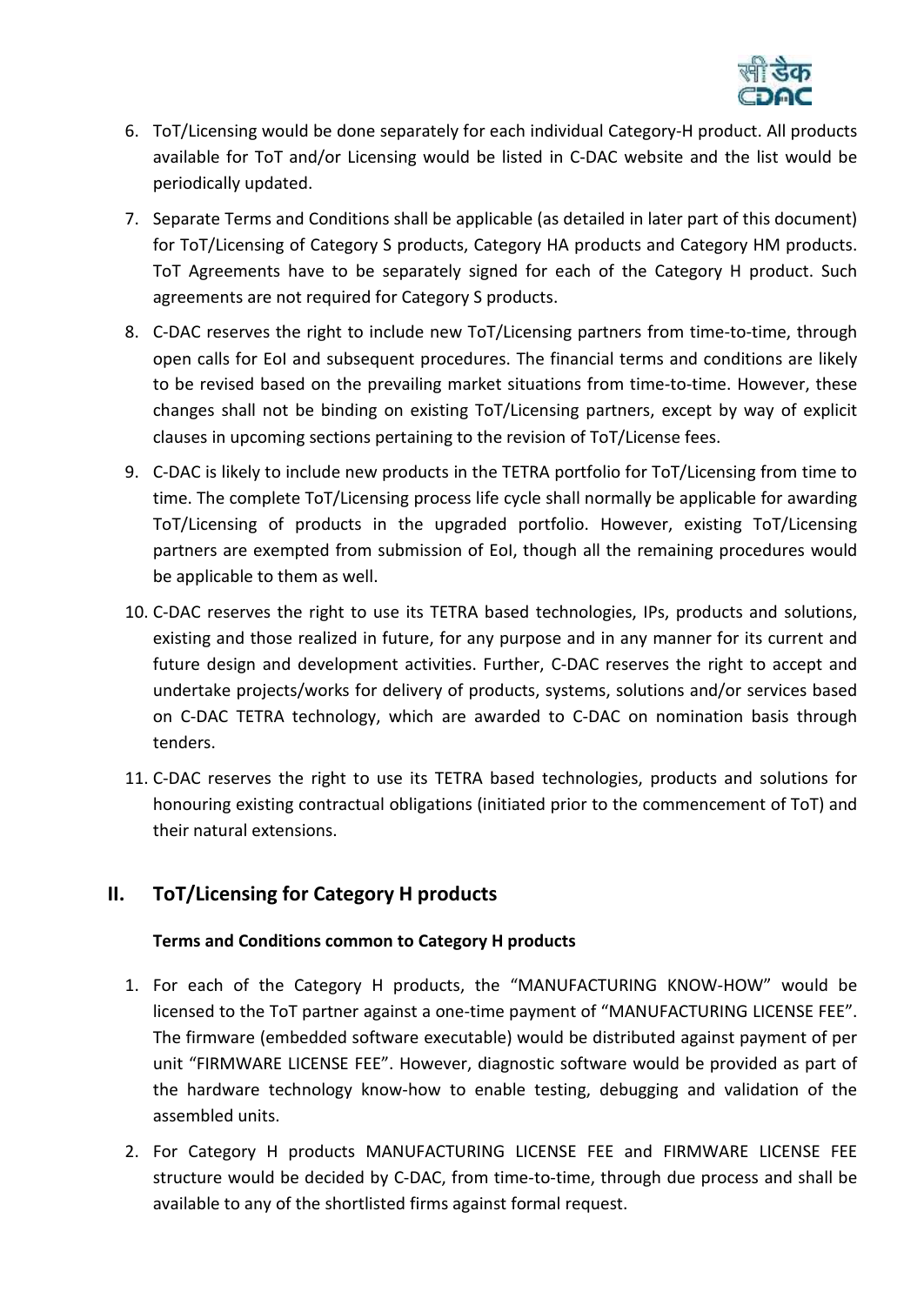

- 3. Any of the short-listed firms can acquire the MANUFACTURING KNOW-HOW, for each of the Category H products, by signing respective ToT Agreements with C-DAC and paying the "MANUFACTURING LICENSE FEE, as applicable, as per the procedure given in Clause 4 below. Firms that sign such ToT agreement shall become ToT partners of C-DAC for that product. Such firms would be free to offer the said Category H product in their proposals and bids within the entire period for which the ToT Agreement is valid.
- 4. The MANUFACTURING LICENSE FEE for a product shall be revised at least every FIVE YEARS. The FIRMWARE LICENSE FEE for a product shall be revised at least every THREE YEARS, and would be promptly intimated to the existing ToT partners for that product. (These revisions DO NOT COVER PRODUCT UPGRADES. The MANUFACTURING LICENSE FEE and FIRMWARE LICENSE FEE for product upgrades will be decided afresh and would also be intimated to existing ToT partners for that product.)
- 5. The MANUFACTURING LICENSE FEE shall be payable as follows. For products with MANUFACTURING LICENSE FEES less than Rs. 25,00,000.00 (Rupees Twenty-five Lakhs), the first instalment of 25% (Twenty-Five percent) shall be payable at the time of signing of the ToT Agreement (template to be provided later as indicated in Section 5.2 of this RFP). The second instalment of 50% (Fifty percent) shall be payable at the time of transfer of documentation and material as outlined in Schedule I (Annexure – III) of the ToT Agreement. The third instalment of 25% (Twenty-five percent) shall be payable at the time of transfer of documentation and material as outlined in Schedule II (Annexure – III) of the ToT Agreement. For products with MANUFACTURING LICENSE FEES of Rs. 25,00,000.00 (Rupees Twenty-Five Lakhs) or more, the first instalment of 15% (Fifteen percent) shall be payable at the time of signing of the ToT Agreement. The second instalment of 60% (Sixty percent) shall be payable at the time of transfer of documentation and material as outlined in Schedule I (Annexure – III) of the ToT Agreement. The third instalment of 25% (Twenty-five percent) shall be payable at the time of transfer of documentation and material as outlined in Schedule II (Annexure – III) of the ToT Agreement. Firms signing the ToT Agreements within 3 months from the date of announcement of the offer for ToT for the said product would be considered as "early birds" and would be offered a 10% discount on the MANUFACTURING LICENSE FEE. In such cases, the deduction would be carried out in the first instalment of the MANUFACTURING LICENSE FEE.
- 6. In case, any of the shortlisted firms wants to formally propose a Category H product against tenders or RFPs, prior to signing a formal ToT Agreement, they would be permitted to do so on the following conditions: (a) a formal written consent to be obtained from C-DAC expressly for the purpose and (b) against furnishing a Bank Guarantee for an amount equal to the first instalment of the MANUFACTURING LICENSE FEE for that product, as descried in the above Clause. If the firm fails to sign the ToT Agreement and pay the first instalment of the MANUFACTURING LICENSE FEE for that product as described above within SIX MONTHS, the Bank Guarantee would be encashed by C-DAC and the amount shall be adjusted against the first instalment of MANUFACTURING LICENSE FEE at the time of signing the ToT Agreement. However, if the firm fails to sign a ToT Agreement within TWO YEARS, the amount realised through the Bank Guarantee shall be unconditionally forfeited by the firm.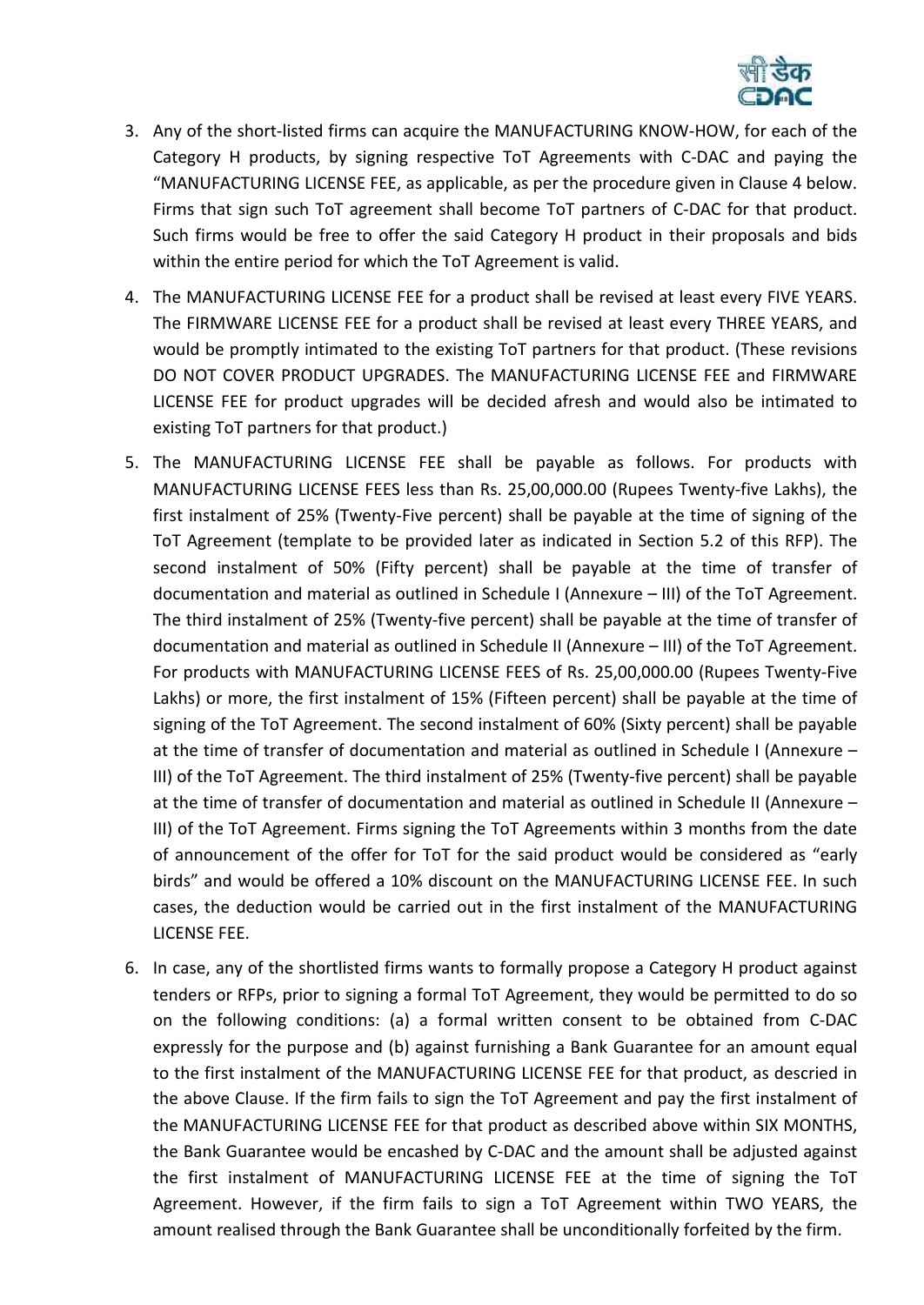

- 7. The terms and conditions listed herein as well as stated in the ToT Agreements together constitute the complete set of terms and conditions for ToT process. If there are any contradictions between the documents on any specific points, the ToT Agreements shall take precedence.
- 8. After having entered into ToT Agreement for one or more of the product(s) as described in the previous clause, a firm can acquire the required number of FIRMWARE LICENSES for the same product(s) by following the prescribed procedure, which includes payment of FIRMWARE LICENSE FEE, as applicable. The FIRMWARE LICENSE FEE structure for the relevant product(s) would be intimated to the ToT partners for that product.
- 9. The ToT partner can obtain required firmware from C-DAC and get them activated on payment of the FIRMWARE LICENSE FEE as applicable.
- 10. C-DAC, at its sole discretion, may offer suitable volume discounts on FIRMWARE LICENSE FEES in the interest of proliferation of CTN technology. However, this would be based on the nature, complexity & deployment potential of the specific product and also based on the market situation & external factors.
- 11. A single session training programme, with duration up to a maximum of 5 days, will be offered within ONE YEAR from the commencement of the ToT, to a group of up to ten authorized employees, of the ToT partner or their representatives, possessing the requisite qualification and experience. The training fee is included in the MANUFACTURING LICENSE FEE. However, the ToT partner shall arrange for the travel and accommodation of their personnel at their own expenses. Additional training, limited to two training sessions (each of duration up to a maximum of 5 days) per year, can be offered based on request from ToT partners on payment of separate training fees. The ToT partner shall arrange for the travel accommodation of their personnel at their own expenses. Requests for trainings outside C-DAC premises shall not generally be entertained and would be at the discretion of C-DAC. In such cases the ToT partner, at their expenses, shall arrange for the travel and accommodation and other related expenses of C-DAC personnel, in addition to the training fees.
- 12. C-DAC shall support the ToT partner for a period of TWO years from commencement of the ToT in production related activities by way of answering technical queries though e-mails or phone calls. In exceptional cases, modules or subsystems may be brought to C-DAC for inspection and trouble shooting. This would, however, be only with prior appointment and on payment basis (lab usage charges). The support period can be extended on yearly basis through separate agreements.
- 13. Maintenance and customer support for the products, in general, shall be the responsibility of the ToT partner. However, C-DAC shall give support to the ToT partner, by way of answering technical queries, during the specified support period defined by Clause 10 of this section.
- 14. Obsolescence management shall be the responsibility of C-DAC during the support period and shall be free of cost. Beyond the support period C-DAC support for obsolescence management may be extendable on yearly basis, on mutually agreed terms, throughout the product life cycle.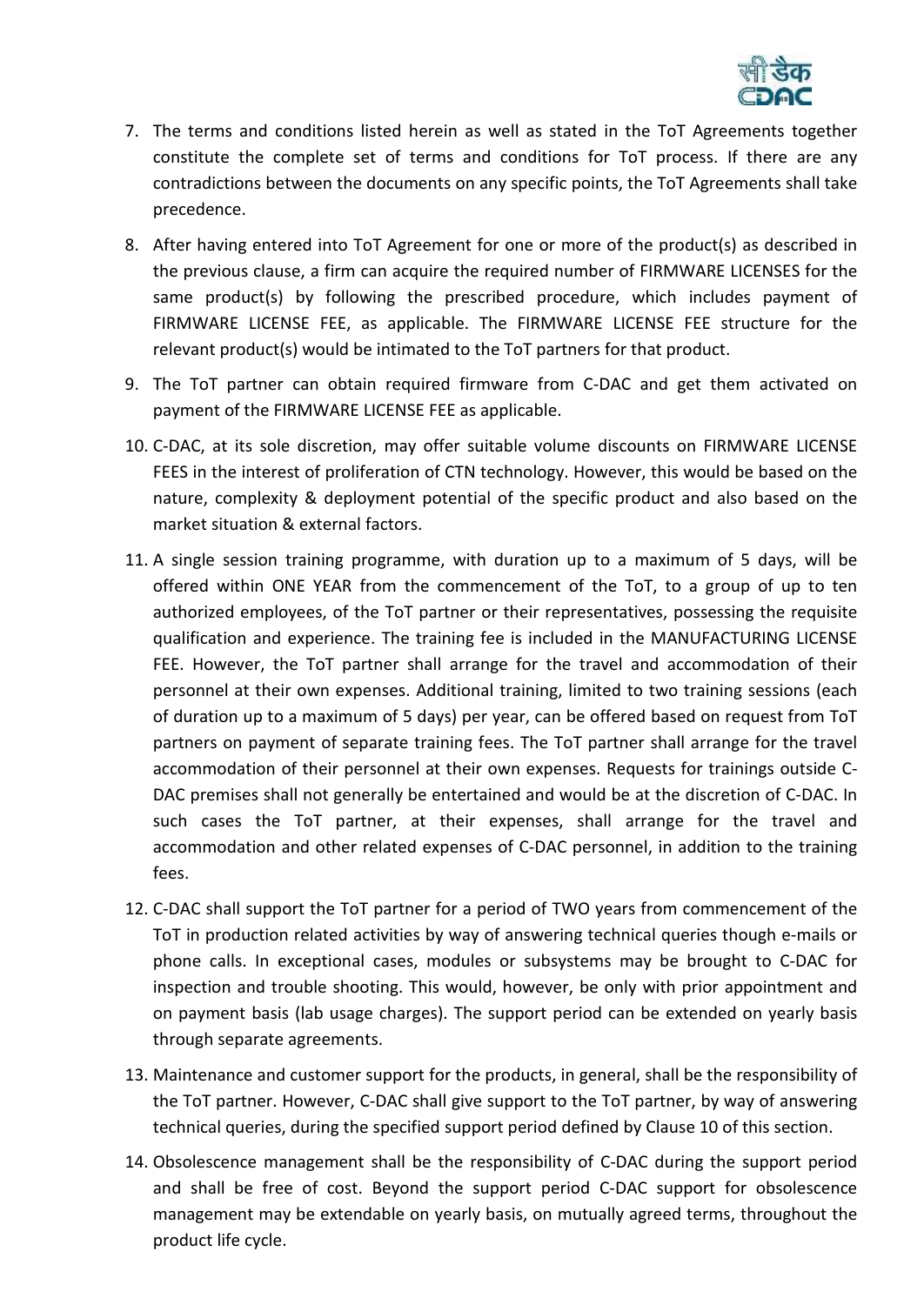

- 15. Product upgrades, involving major revision of the hardware, would be offered as part of revised portfolio, by initiating fresh ToT cycles. However, existing ToT partners possessing the know-how for a previous version of the product would be offered a discount on the MANUFACTURING LICENSE FEE applicable for the fresh ToT cycle. FIRMWARE LICENSE FEE shall also be revised for product upgrades, which will be applicable uniformly for all ToT partners.
- 16. No separate ToT/Licensing cycle would be initiated for upgrades in firmware alone. However, upgrades may generally be accompanied by a revision of the FIRMWARE LICENSE FEE applicable for the particular product. The licensing partner may procure the license for the upgrade or previous version of the firmware by paying the respective license fees. Bug fixes and patches would not be considered as upgrades and would be made available free of cost.
- 17. If C-DAC decides to withdraw from further development and/or support of any product in this category, all source files (including those of hardware and firmware), shall be made available to the existing ToT partners for the given product at that point of time against a one-time payment. The payment structure will be intimated to all ToT partners for that product.

# **Terms and Conditions specific to Category HA products**

- 18. The ToT partner is permitted to customize the design for improving the usability/ruggedness or to impart product/brand individuality. However, any such modification shall be done only with prior written approval of C-DAC. Any such modification (a) shall not degrade the performance, reliability or usability of the system, and C-DAC shall not be responsible for any resultant degradation that may happen (b) shall not obliterate C-DAC's credits on the body of the product(s) and (c) shall not change C-DAC's right over the technology licensed.
- 19. C-DAC shall provide User Manual for each product. However, the ToT partner would be responsible for modifications in the User Manual necessitated by modifications as listed in Clause 18 above. The User Manual, if modified, shall be distributed only with prior written approval from C-DAC.

# **Terms and Conditions specific to Category HM products**

- 20. The ToT partner shall take the responsibility of ruggedizing and packaging (including EMI/EMC, environmental and any other consideration) as required. This work shall be carried out in consultation or in partnership with C-DAC. Extra effort required from C-DAC for incorporating modifications would be chargeable based on mutually agreed terms.
- 21. C-DAC shall provide a reference User Manual for each product. However, the ToT partner would be responsible for preparation of the User Manual for distribution, taking into account modifications during product engineering, packaging and so on. This User Manual shall be distributed only with prior written approval from C-DAC.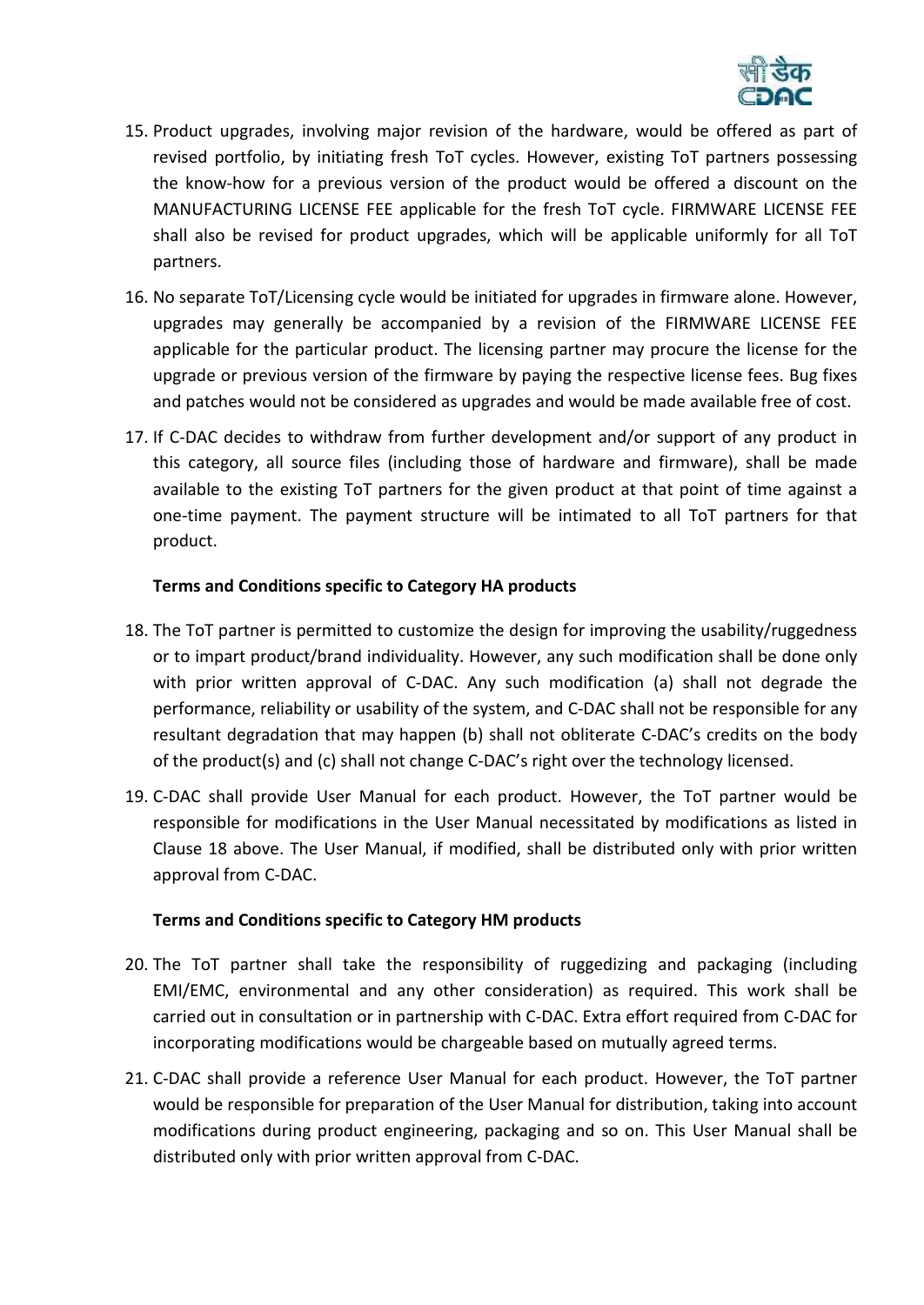

# **III. Licensing for Category S products**

- 1. Software products (running on COTS platforms) would be available for distribution/deployment against per node "SOFTWARE LICENSE FEE", as applicable.
- 2. SOFTWARE LICENSE FEE structure for each Category S product would be decided by C-DAC and would be intimated to all ToT partners of C-DAC (as defined in Clause 3 of Section II).
- 3. These amounts are likely to be revised every financial year. Such revisions in SOFTWARE LICENSE FEE, if any, shall be intimated to the ToT partners in writing.
- 4. Any other firm shortlisted as per clause 4 in Section I, may also acquire the required number of licenses for selected Category S products against payment of SOFTWARE LICENSE FEE. However, the SOFTWARE LICENSE FEE in such case would be intimated only against a formal request and the same would be charged at least 20% above the prevailing SOFTWARE LINCENSE FEES applicable to the ToT partners. Firms that procure such License(s) shall be deemed as Licensees of C-DAC for that product.
- 5. ToT partner and Licensees can obtain required software from C-DAC and get them activated on payment of the License fee as applicable.
- 6. C-DAC, at its sole discretion, may offer suitable volume discounts on SOFTWARE LICENSE FEES in the interest of proliferation of CTN technology. However, this would be based on the nature, complexity & deployment potential of the specific product and also based on the market situation & external factors.
- 7. Upgrades of the software would generally be accompanied by a revision of the license fee applicable for the particular software product. No fresh Licensing cycle would be initiated for upgrades. The licensing partner may procure the license for the upgrade or for the previous versions of the software by paying the respective license fees. However, updates of the software (bug fixes, patches etc.) would be made available free of cost.
- 8. C-DAC shall support the ToT Partner / Licensee for a period of ONE year from procurement of each license by way of answering technical queries though e-mails or phone calls. The support period can be extended on yearly basis through separate agreements and on payment basis.
- 9. Training programmes (on products for which partner has taken License for), limited to two training sessions (each of duration up to a maximum of 5 days) per year, can be offered based on request from ToT Partner / Licensee on payment of separate training fees. However, the ToT Partner / Licensee shall arrange for the travel accommodation of their personnel at their own expenses. Requests for trainings outside C-DAC premises shall not generally be entertained and would be at the discretion of C-DAC. In such cases the ToT Partner / Licensee shall arrange for the travel, accommodation and other related expenses of C-DAC personnel at their expenses, in addition to the training fees.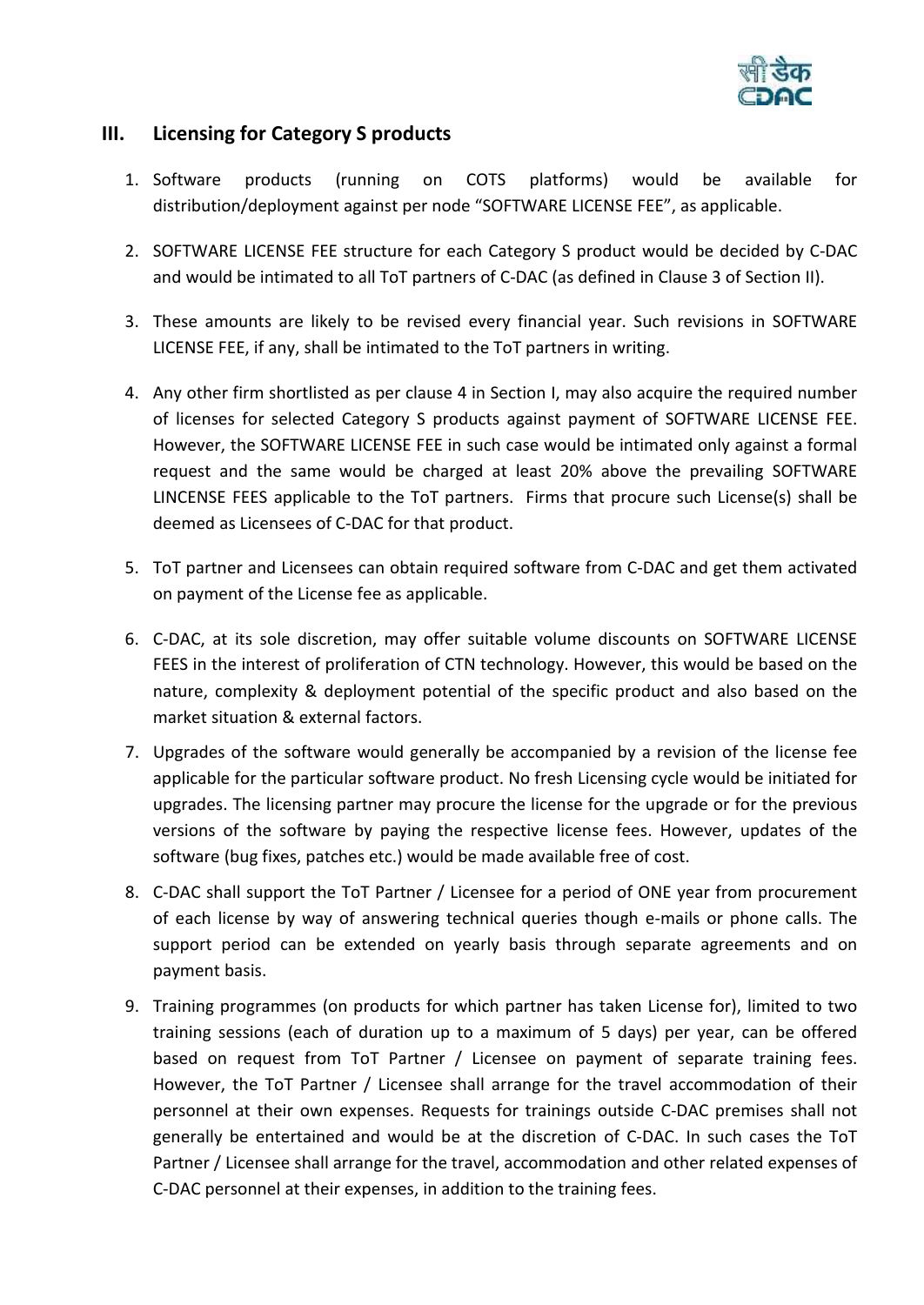

- 10. Maintenance and customer support for the products, in general, shall be the responsibility of the Licensing partner. However, C-DAC shall give support to the ToT Partner / Licensee, by way of answering technical queries, during the specified support period defined by Clause 8 of this section.
- 11. C-DAC shall provide User Manual for each product.
- 12. If C-DAC decides to withdraw from further development and/or support of any product in this category, all source files for software shall be made available to the existing ToT Partners / Licensees for the given product at that point of time against a one-time payment of a SOURCE CODE FEE, which will be intimated to all existing ToT Partner / Licensee Licensees for that product.
- 13. Penalty for Use of Undue Influence: The applicants undertakes that they have not given, offered or promised to give, directly or indirectly, any gift, consideration, reward, commission, fees, brokerage or inducement to any person in service of C-DAC or otherwise in procuring the Contract/Agreement or forbearing to do or for having done or forborne to do any act in relation to the obtaining or execution of the Contract/Agreement or any other contract/agreement with the Government of India for showing or forbearing to show favour or disfavour to any person in relation to the Contract/Agreement or any other contract/agreement with the Government of India. Any breach of the aforesaid undertaking by the applicant or anyone employed by him or acting on his behalf (whether with or without the Knowledge of the applicant) or the commission of any offence by the applicant or anyone employed by him or acting on his behalf, as defined in Chapter 9 of the Indian Penal Code, 1860 or the Prevention of Corruption Act 1986 or any other Act enacted for the prevention of corruption shall entitle C-DAC to cancel the contract/agreement and all or other contract/agreements with the applicant and recover from the applicant the amount of any loss arising from such cancellation. A decision of C-DAC to the effect that a breach of the undertaking had been committed shall be final and binding on the applicant, giving or offering of any gift, bribe or inducement or any attempt at any such act behalf of the applicant towards any officer/employee of C-DAC or to any other person in a position to influence any officer/employee of C-DAC for showing any favour in relation to this or any other contract/agreement, shall render the applicant to such liability/penalty as C-DAC may deem proper, including but not limited to termination of the contract/agreement, imposition of penal damages, and refund of the amount paid by C-DAC.
- 14. Avoidance of Corrupt or Fraudulent Practices
- a. It is expected that the applicants who wish to propose for this project have highest standards of ethics.
- b. C-DAC will reject proposal if it encounters that the applicant recommended for award of contract has engaged in corrupt or fraudulent practices while competing for this contract;
- c. C-DAC may declare the applicant ineligible, either indefinitely or for a stated duration, to be awarded a contract if it at any time determines that the applicant has engaged in corrupt and fraudulent practices during the award/execution of contract.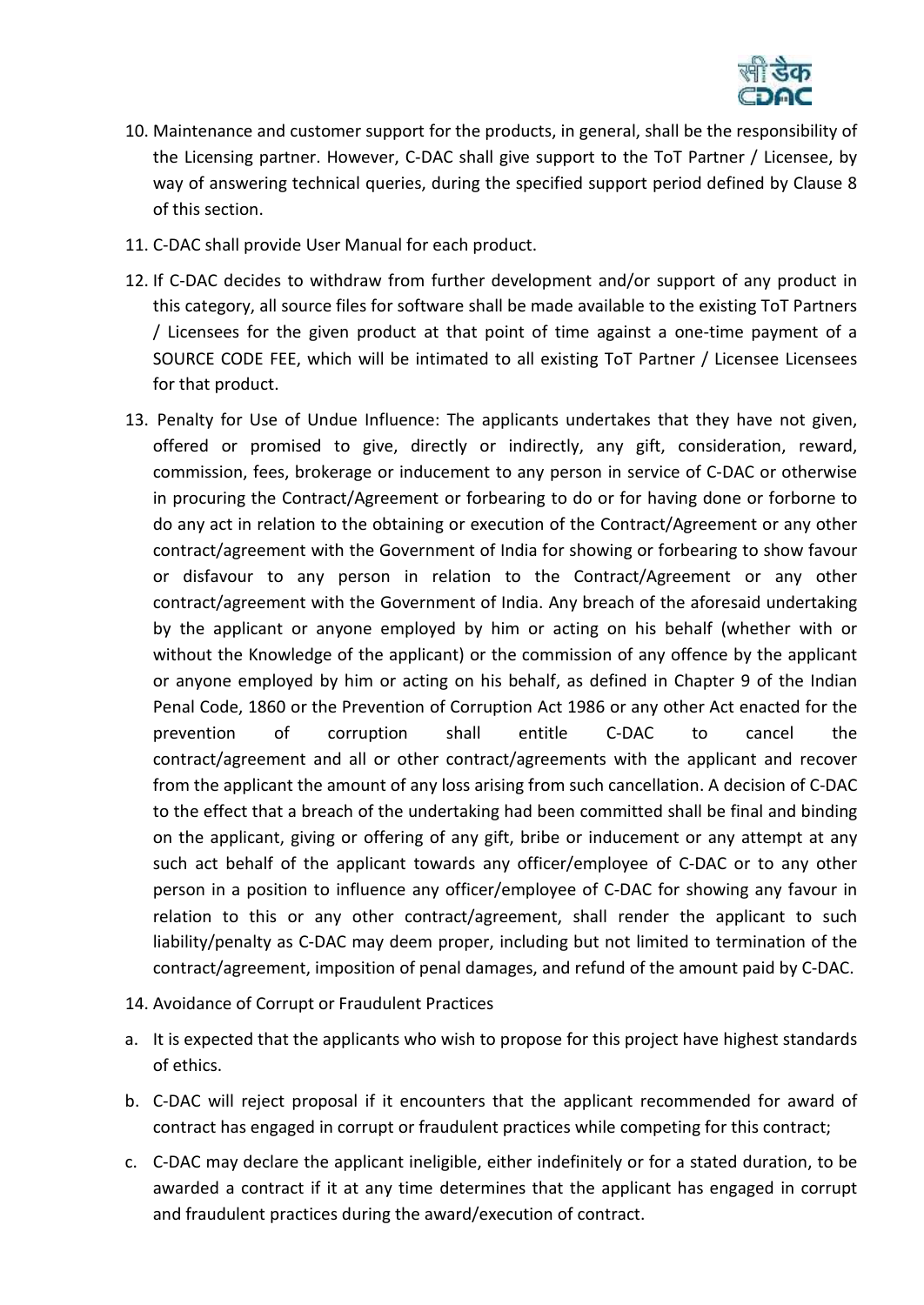

# <span id="page-19-0"></span>**ANNEXURE I**

# **Information on Products listed for ToT/Licensing**

# **I. Xtreme TETRA Base Station [Category – HA]**

Xtreme TETRA Base Station is a high capacity, scalable base station which can be configured up to 8 carriers. The base station is capable of transmitting up to 40W per carrier. It can be powered from AC mains as well as from 48V DC. Its diversity reception feature enhances area of coverage. The modular design provides flexibility and cost saving without compromising the performance. The base station is available in two different models which supports up to maximum four carriers and eight carriers respectively.

# **Features**

- High power, high capacity
- Enhanced coverage with Dual Diversity
- Fast call setup
- All type of calls Simplex, Duplex, Group, Broadcast and Circuit Mode Data
- Late Entry, Priority Group Scanning
- Call pre-emption, priority calls, emergency calls
- Individual/Group messaging services like SDS-TL, SDS Type1/Type2/Type3, and Predefined/User-defined Status messages etc.
- Supplementary services like Late Entry, Call Authorized by Dispatcher, Ambience Listening, Discreet Listening, Dynamic Grouping (DGNA) etc.
- Mutual Authentication
- Air Interface Encryption (AIE) Class 3 with fallback option to Class 1
- Standard TEA1 air interface encryption algorithm with option for porting proprietary encryption algorithms
- Fast and easy configuration and installation
- Scalability from 1 to 999 base stations in a network
- Support for both standalone and network mode operation
- Simple IP interface to connect to other infrastructure elements in C-DAC TETRA Network
- Distributed database with flexible soft switching
- Intelligent fallback modes
- Built-in resilience for IP connectivity
- Remote Monitoring Efficient performance/health monitoring from remote station

| Standard              | TETRA V+D Air Interface ETS 300 392 - 2 |
|-----------------------|-----------------------------------------|
|                       | 380 to 390 MHz / 410 to 420 MHz         |
| <b>Frequency Band</b> | (Reception)                             |
|                       | 390 to 400 MHz / 420 to 430 MHz         |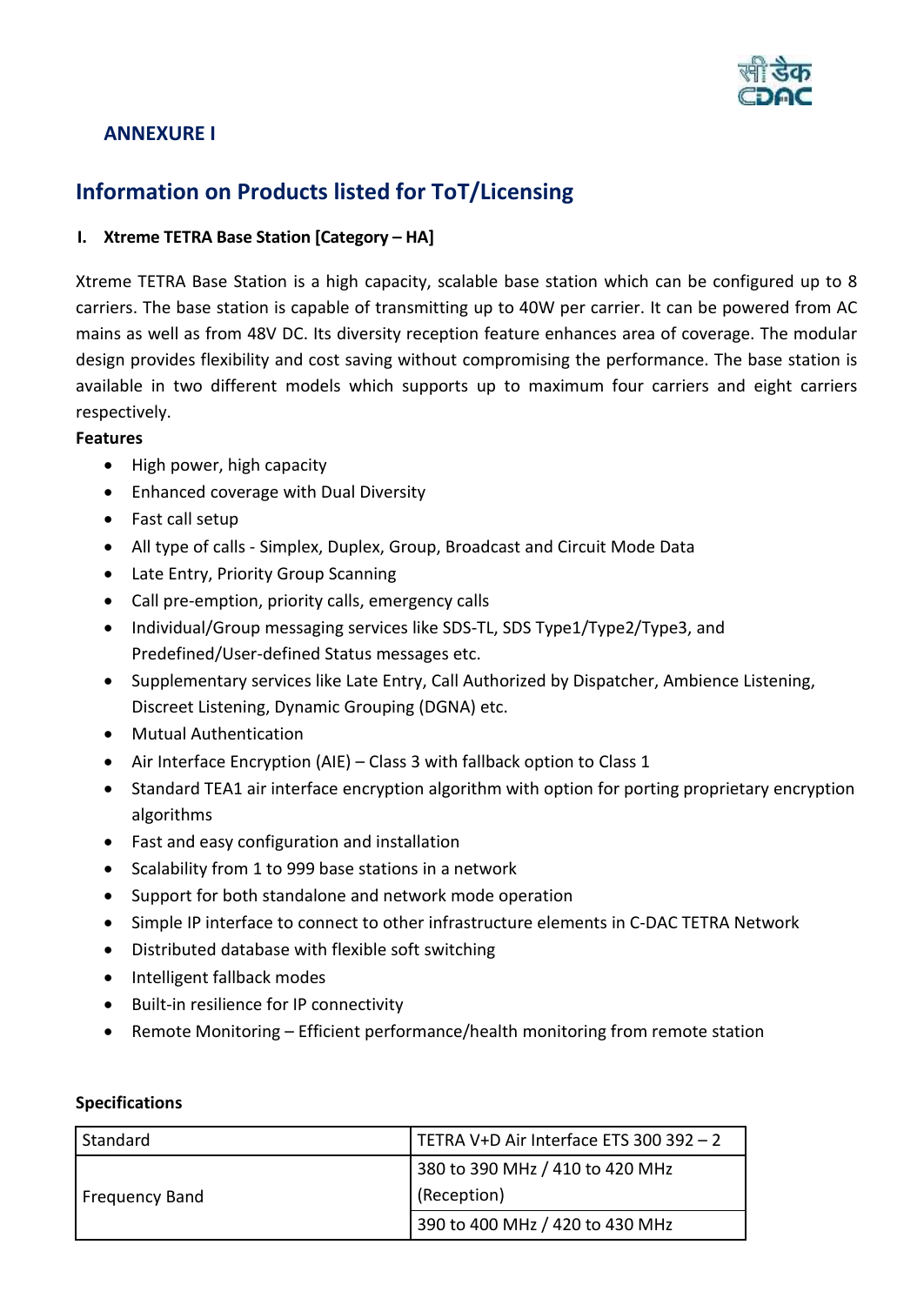

|                                | (Transmission)                         |
|--------------------------------|----------------------------------------|
| <b>Duplex Spacing</b>          | 10 MHz                                 |
| <b>Carrier Separation</b>      | 25 kHz                                 |
| Channel Data Rate              | 36 kbps                                |
| Speech Code Rate               | 4.8 kbps                               |
| Modulation                     | Pi/4 DQPSK                             |
| <b>Access Method</b>           | TDMA with 4 time slots                 |
| User Data Rate                 | 7.2 kbps per time slot                 |
| <b>Protected Data Rate</b>     | 2.4 kbps and 4.8 kbps                  |
| Tx. Power                      | Power Class 1 (Configurable up to 40 W |
|                                | per carrier)                           |
| <b>Carrier Support</b>         | Configurable from 1 to 8 carriers      |
| <b>Receiver Sensitivity</b>    | $-115$ dBm                             |
| <b>Trunking</b>                | <b>Message Trunking</b>                |
| Power Supply                   | 48V DC, 85 - 264 V AC, 50/60 Hz        |
| <b>Power Consumption</b>       | 2.6 KW (4 carriers)                    |
| Dimension in mm (WxDxH)*       | 600x800x1375 (4 carriers)              |
| Weight (without combiner rack) | $\approx$ 130 kg (4 carriers)          |
| <b>Operating Temperature</b>   | -20 to 55 $\degree$ C                  |

\* - Actual size may vary

# **II. Portable TETRA Base Station [Category – HA]**

Portable TETRA Base Station (PTBS) is the portable version of TETRA Base Station. As it can be mounted on a vehicle and can be operated from a battery, PTBS is very much suitable for quick deployment at an emergency/disaster site. It accommodates all the features of XTBS except that it supports lesser number of carriers and can radiate up to a maximum power of only 15 W when run in single carrier mode. The most important feature of PTBS is that it incorporates the state of the art Multi-Carrier Power Amplifier (MCPA) technology.

## **Features**

- Can be placed inside a vehicle
- Fast call setup
- All type of calls Simplex, Duplex, Group, Broadcast and Circuit Mode Data
- Late Entry, Priority Group Scanning
- Call pre-emption, priority calls, emergency calls
- Individual/Group messaging services like SDS-TL, SDS Type1/Type2/Type3, Pre-defined/Userdefined Status messages etc.
- Supplementary services like Late Entry, Call Authorized by Dispatcher, Ambience Listening, Discreet Listening, Dynamic Grouping (DGNA) etc.
- Mutual Authentication
- Air Interface Encryption (AIE) Class 3 with fallback option to Class 1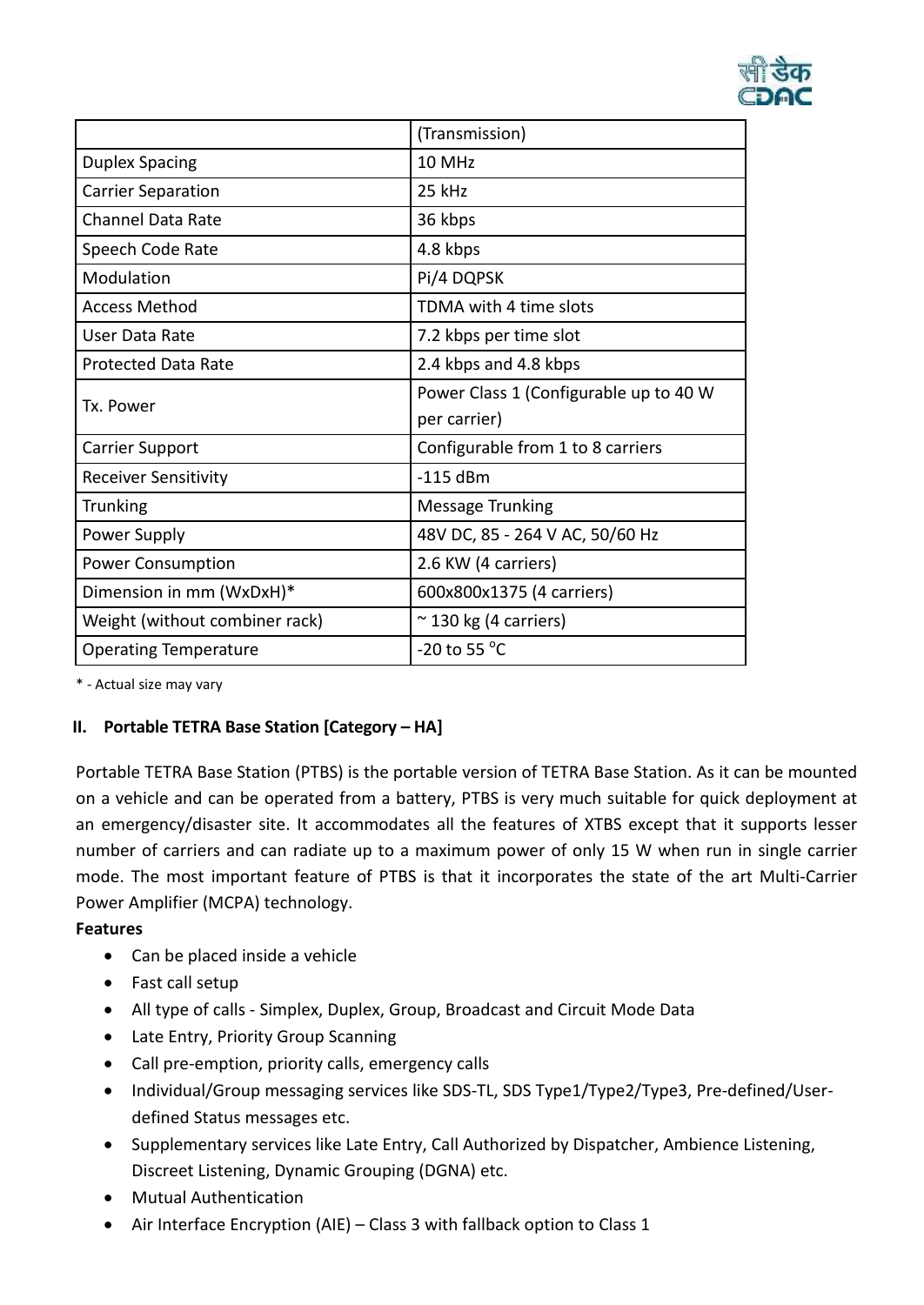

- Standard TEA1 air interface encryption algorithm with option for porting proprietary encryption algorithms
- Fast and easy configuration and installation
- Support for both standalone and network mode operation
- Simple IP interface to connect to other infrastructure elements in C-DAC TETRA Network
- Distributed database with flexible soft switching
- Intelligent fallback modes
- Built-in resilience for IP connectivity
- Remote Monitoring Efficient performance/health monitoring from remote station

| Standard                          | TETRA V+D Air Interface ETS 300 392 - 2                 |
|-----------------------------------|---------------------------------------------------------|
| <b>Frequency Band</b>             | 380 to 390 MHz / 410 to 420 MHz (Reception)             |
|                                   | 390 to 400 MHz / 420 to 430 MHz (Transmission)          |
| <b>Duplex Spacing</b>             | 10 MHz                                                  |
| <b>Carrier Separation</b>         | 25 kHz                                                  |
| <b>Channel Data Rate</b>          | 36 kbps                                                 |
| Speech Code Rate                  | 4.8 kbps                                                |
| Modulation                        | Pi/4 DQPSK                                              |
| <b>Access Method</b>              | TDMA with 4 time slots                                  |
| <b>User Data Rate</b>             | 7.2 kbps per time slot                                  |
| <b>Protected Data Rate</b>        | 2.4 kbps and 4.8 kbps                                   |
| Tx. Power                         | Single carrier mode - Configurable up to 15 W           |
|                                   | 2 carrier mode - Configurable up to 5 W per carrier     |
| <b>Carrier Support</b>            | Configurable up to 4 carriers, with reduced power       |
| <b>Receiver Sensitivity</b>       | $-115$ dBm                                              |
| Trunking                          | Message Trunking                                        |
| Power Supply                      | Default 24 V DC. 85 - 264 V AC, 50/60 Hz available with |
|                                   | external power converter.                               |
| <b>Power Consumption</b>          | 280 W                                                   |
| Dimension in mm (WxDxH)<br>$\ast$ | 553x500x420                                             |
| Weight                            | $\approx$ 20 kg                                         |
| <b>Operating Temperature</b>      | -20 to 55 $\degree$ C                                   |

# **Specifications**

\* Actual size may vary

# **III. Micro TETRA Base Station [Category – HA]**

The Micro TETRA Base Station (MTBS) is the smallest among the three variants of C-DAC TETRA Base Stations. It uses Multi-Carrier Power Amplifier (MCPA) technology and has maximum transmission power capability of 6.3 W when run in single carrier mode. The base station is designed for both indoor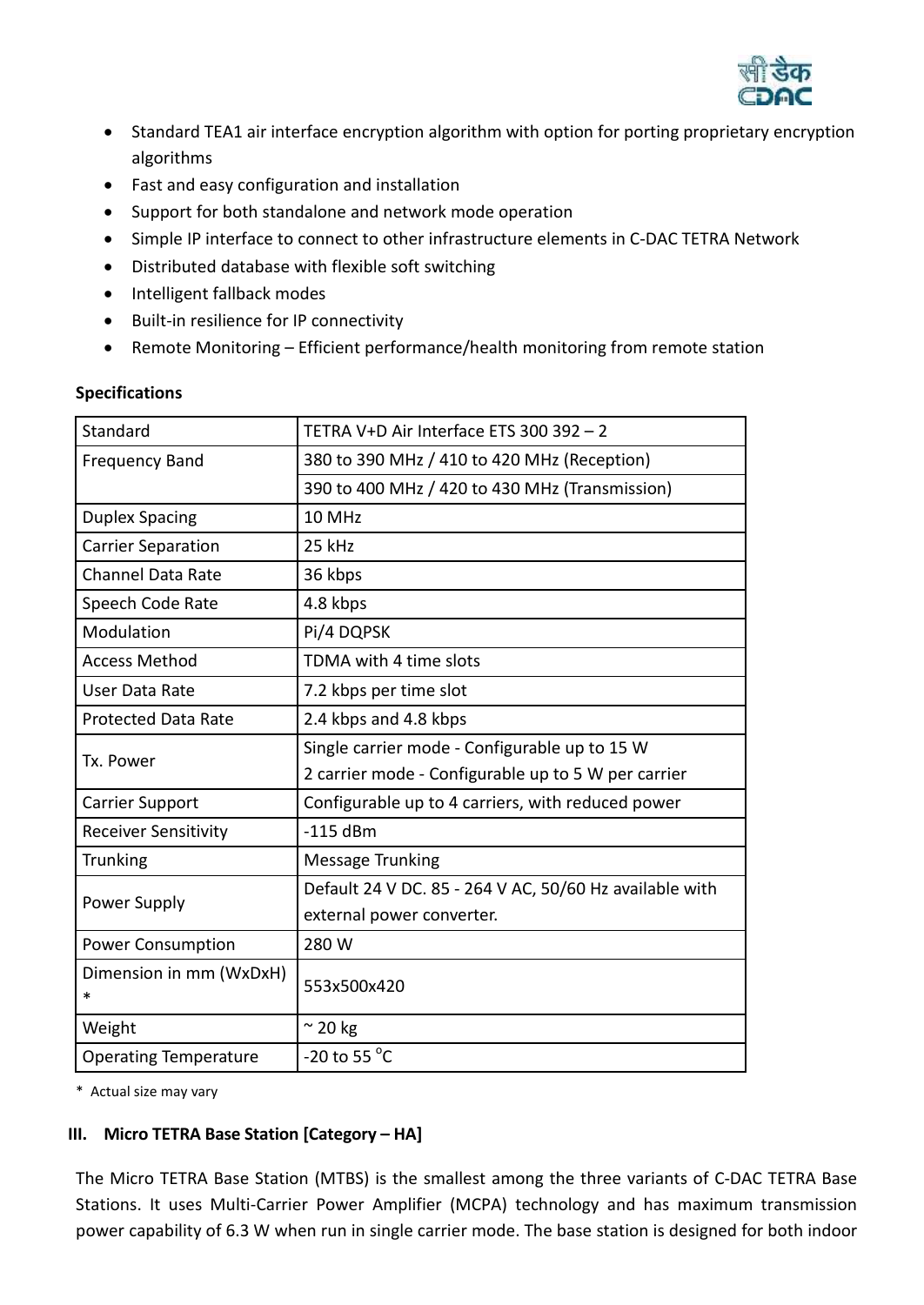

and outdoor deployment. It can also be mounted on a vehicle and can be used for mission critical operations.

## **Features**

- Micro form factor
- IP65 rated
- Suitable for indoor and outdoor deployment
- Fast call setup
- All type of calls Simplex, Duplex, Group, Broadcast and Circuit Mode Data
- Late Entry, Priority Group Scanning
- Call pre-emption, priority calls, emergency calls
- Individual/Group messaging services like SDS-TL, SDS Type1/Type2/Type3, Pre-defined/Userdefined Status messages etc.
- Supplementary services like Late Entry, Call Authorized by Dispatcher, Ambience Listening, Discreet Listening, Dynamic Grouping (DGNA) etc.
- Mutual Authentication
- Air Interface Encryption (AIE) Class 3 with fallback option to Class 1
- Standard TEA1 air interface encryption algorithm with option for porting proprietary encryption algorithms
- Fast and easy configuration and installation
- Support for both standalone and network mode operation
- Simple IP interface to connect to other infrastructure elements in C-DAC TETRA Network
- Distributed database with flexible soft switching
- Intelligent fallback modes
- Built-in resilience for IP connectivity
- Remote Monitoring Efficient performance/health monitoring from remote station

| Standard                   | TETRA V+D Air Interface ETS 300 392 - 2               |
|----------------------------|-------------------------------------------------------|
| <b>Frequency Band</b>      | 380 to 390 MHz / 410 to 420 MHz (Reception)           |
|                            | 390 to 400 MHz / 420 to 430 MHz (Transmission)        |
| <b>Duplex Spacing</b>      | 10 MHz                                                |
| <b>Carrier Separation</b>  | 25 kHz                                                |
| <b>Channel Data Rate</b>   | 36 kbps                                               |
| Speech Code Rate           | 4.8 kbps                                              |
| Modulation                 | Pi/4 DQPSK                                            |
| <b>Access Method</b>       | TDMA with 4 time slots                                |
| User Data Rate             | 7.2 kbps per time slot                                |
| <b>Protected Data Rate</b> | 2.4 kbps and 4.8 kbps                                 |
| Tx. Power                  | Single carrier mode - Configurable up to 6.3 W        |
|                            | 2 carrier mode - Configurable up to 2.5 W per carrier |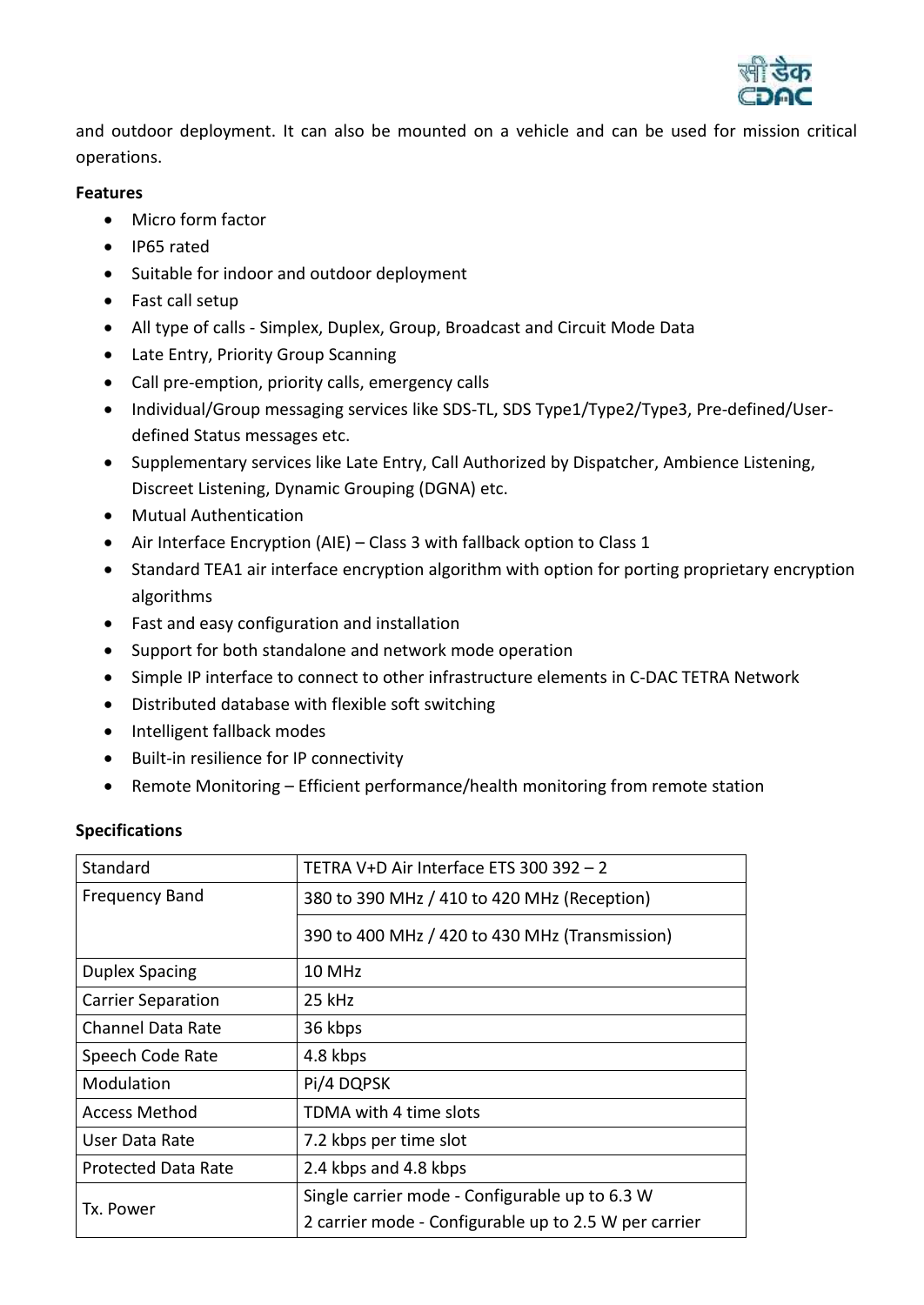

| <b>Carrier Support</b>       | Configurable up to 4 carriers, with reduced power    |
|------------------------------|------------------------------------------------------|
| <b>Receiver Sensitivity</b>  | $-115$ dBm                                           |
| <b>Trunking</b>              | Message Trunking                                     |
| Power Supply                 | 24V DC (default). 85 - 264 V AC, 50/60 Hz and 48V DC |
|                              | option available with external power converter.      |
| <b>Power Consumption</b>     | 200 W                                                |
| Dimension in mm (WxDxH)      | 550x340x130 (approx.)                                |
| Weight                       | $\approx$ 15 Kg                                      |
| <b>Operating Temperature</b> | -20 to 55 $\degree$ C                                |

# **IV. ISDN/PSTN Gateway [Category – HA]**

The ISDN-PSTN Gateway (IPGT) facilitates voice communication between the TETRA network subscribers and external network (ISDN, PSTN, PABX, GSM etc.) subscribers. The gateway performs the signalling conversion, protocol conversion and transcoding necessary for interconnecting the analog PSTN and digital ISDN networks with TETRA network. The Gateway can be interfaced with the PSTN exchange through E1 Interface as well as FXO interface. Gateway also provides FXS interfaces to connect to a PABX or a telephone. IPGT can be configured for up to 4 E1 lines giving a total of 120 voice channels. It also supports 8 FXO lines and 8 FXS lines. The gateway, being IP enabled, can be connected at any point in the network. The gateway allows direct dialing from TETRA subscriber to PSTN/GSM/PABX subscriber and two-stage dialing the other way.

## **Features**

- Configurable up to 120 simultaneous calls between TETRA network & PSTN network
- 4 Standard E1 ISDN PRI interface
- 8 Telephone interface (FXS)
- 8 PSTN interface (FXO)
- 19", 2U form factor, rack mountable
- Conforms to ETSI standard
- CAD and Discreet Listening enabled
- IP enabled
- Can be connected at any point in the network
- Can have multiple IPGTs in the TETRA network
- Support for both standalone and network mode operation

|           | E1 ISDN PRI Q931 Protocol, FXO (PSTN Exchange) |
|-----------|------------------------------------------------|
| Interface | <b>FXS</b> interface (PABX/Telephone)          |
|           | Ethernet 10/100 Mbps (Network)                 |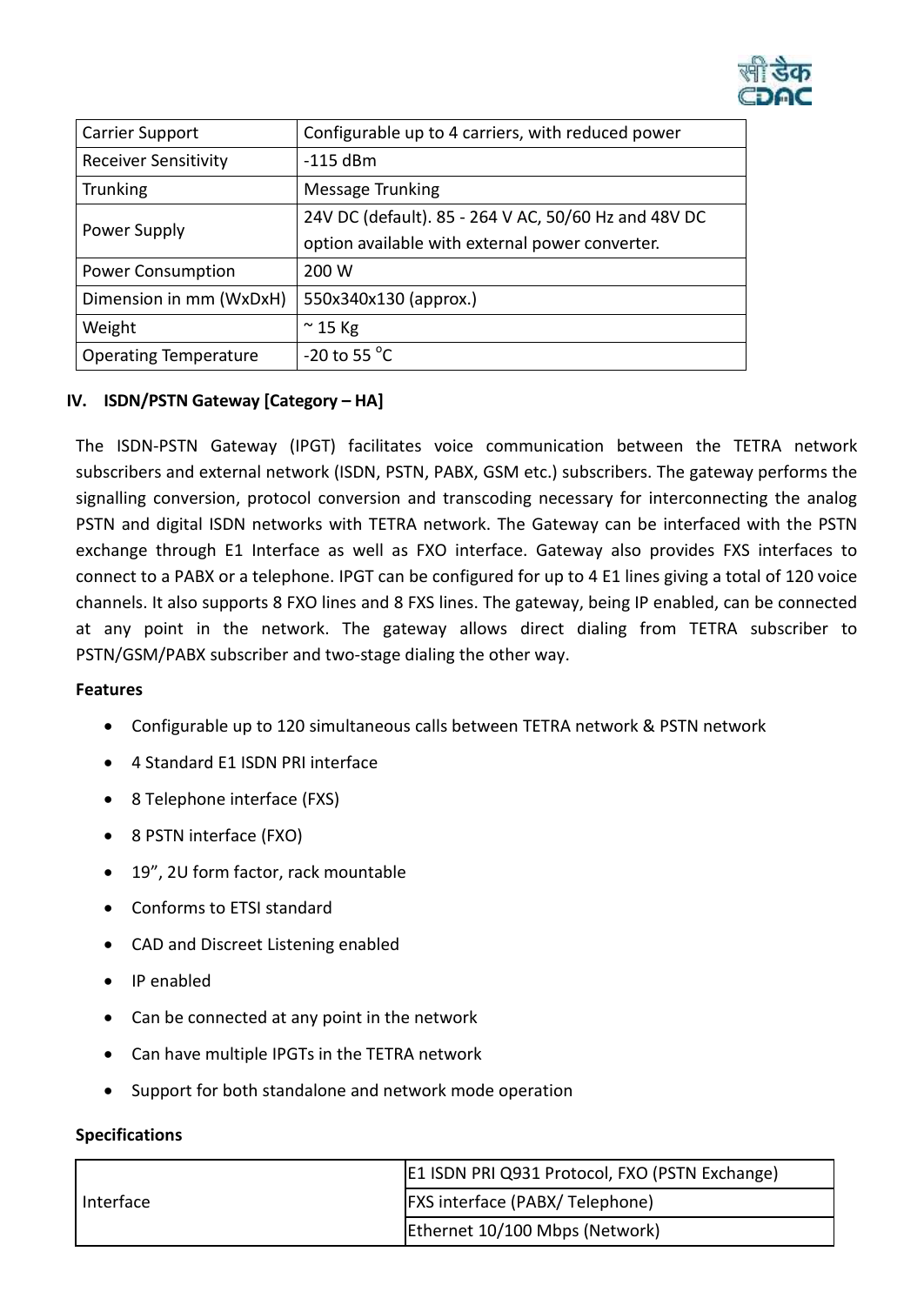

| Power Supply                 | <b>230V AC</b>      |
|------------------------------|---------------------|
| <b>Power Consumption</b>     | 110 W               |
| Form Factor                  | 2U                  |
| Weight (Approx.)             | 5 Kg                |
| <b>Operating Temperature</b> | 0 to $50^{\circ}$ C |

# **V. TETRA Handheld Radio [Category – HM]**

C-DAC TETRA Handheld Radio (THR) is a high performance digital mobile radio designed as per the ETSI standard for professional mobile radio users. The radio design is based on high performance cutting edge devices meeting the specifications of TETRA. The design is "to be modified" in terms of packaging and ruggedizing, with due attention to EMI/EMC and environmental considerations.

# **Features**

# **Basic Services**

- Registration New ITSI location update, Roaming location update, BS initiated location update, Call restoration roaming location update
- Voice Call Duplex Call, Half-duplex Call, Group Call, Broadcast Call
- Circuit Mode Data Communication Unprotected (7.2 kbps), Medium protected (4.8 kbps), Protected (2.4 kbps)
- Messaging Individual SDS, Group SDS, Broadcast SDS, Pre-defined Status messages
- Authentication MS Initiated, Mutual Authentication
- Encryption Air Interface Encryption, End-to-end Encryption
- Security Class Class 1, Class 3, Class 1&3
- Direct Mode Operation (DMO)
- GPS Support

## **Supplementary Services**

- Call Identification
- Talking Party Identification
- Call Authorized by Dispatcher
- Priority Call
- Late Entry
- Pre-emptive Priority Call
- Barring of Outgoing Calls
- Barring of Incoming Calls
- Discreet Listening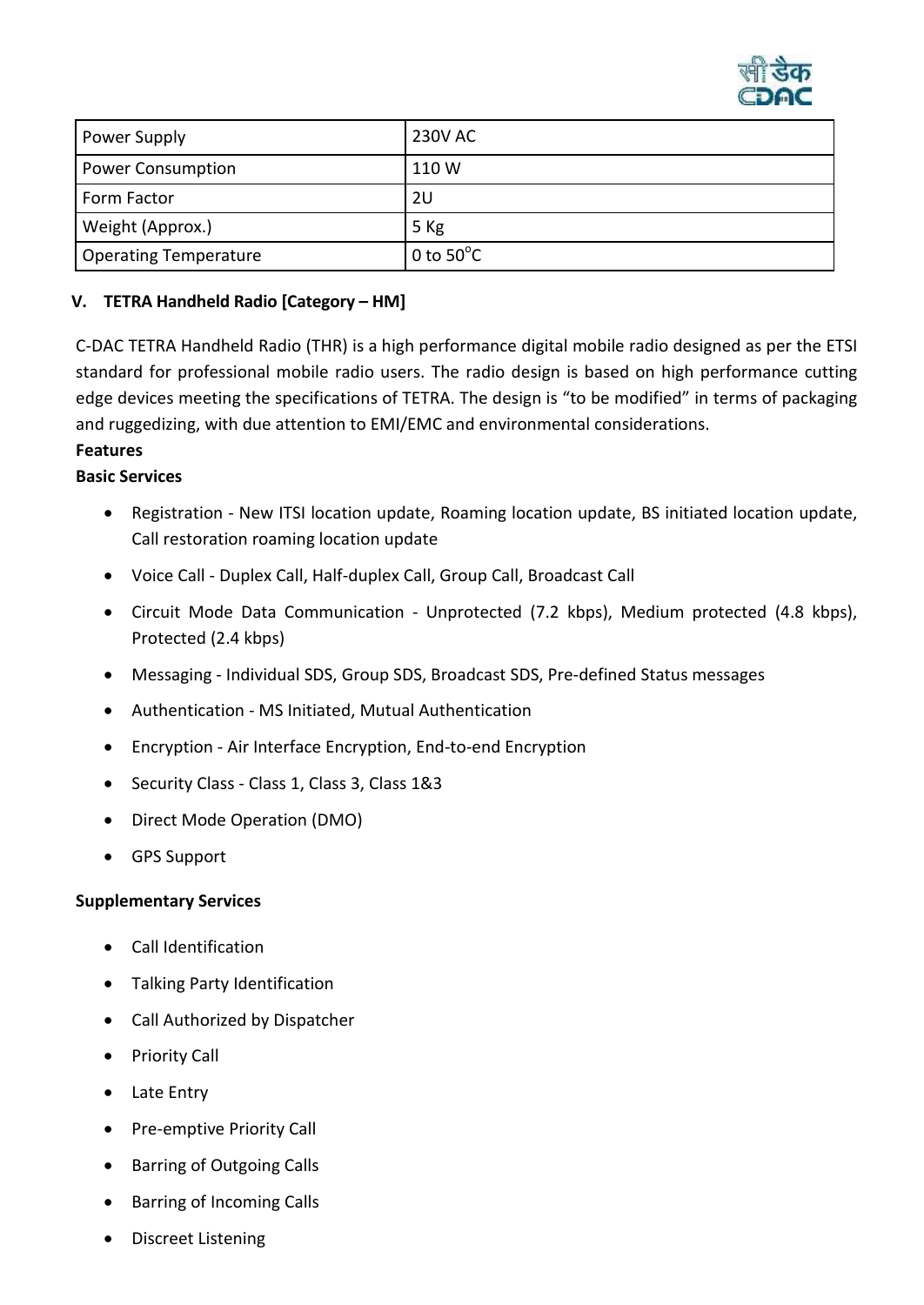

- Ambience Listening
- Dynamic Group Number Assignment

| Radio Mode                   | TETRA TMO or DMO                                    |
|------------------------------|-----------------------------------------------------|
| Frequency range              | 410 - 430 MHz / 380 - 400 MHz                       |
| Power class                  | 4 (1 Watt)                                          |
| <b>Rx Static Sensitivity</b> | $-112$ dBm (min)                                    |
| Rx Dynamic Sensitivity       | $-103$ dBm (min)                                    |
| Audio power                  | 1 W                                                 |
| External audio in/out        | 3.5 mm audio jack                                   |
| Microphone                   | Built-in electret type                              |
| Data communication           | Single slot data call with data rates 2.4 kbps, 4.8 |
|                              | kbps and 7.2 kbps                                   |
| Data interface               | USB 2.0 (Virtual UART)                              |
| Human interface              | Through keypad and display                          |
| <b>Battery</b>               | 3.7 V, Lithium Ion 6 Ah                             |
| Power save mode              | User configurable auto sleep                        |
| Battery voltage indication   | Graphical display of remaining charge               |
| Signal level indication      | -110 dBm to -48 dBm with an accuracy of +/-4 dBm    |
| Antenna                      | Detachable whip antenna                             |
| Display type                 | TFT LCD colour display, 240 x 320 with 8-bit        |
|                              | resolution                                          |
| Display viewing area         | 37 mm x 49 mm                                       |
| Dimension (HxWxD)            | 136 mm x 54 mm x 42 mm                              |
| Weight (approx.)             | 350 grams (radio only) and 500 grams (with battery) |
| <b>Battery charging</b>      | 5 V DC @ 2A                                         |
| <b>Battery life</b>          | 12 hours with 5/5/90 standard duty cycle            |
| Talk time                    | more than 4 hours                                   |
| Battery life time            | 1000 recharge cycles with capacity reduce to 60%    |
| Operating temperature        | -30 to 60 °C (targeted after final packaging)       |
| <b>GPS</b>                   | 5-10 m accuracy                                     |
| Display/Language             | Alphanumeric, English                               |
| Contacts list                | 200                                                 |
| Inbox size                   | 50                                                  |
| Talk groups                  | 100                                                 |
| Talk group scan list         | 100                                                 |
| Software upgradation         | Yes                                                 |
| Security                     | Both Air Interface and End-to-End encryption        |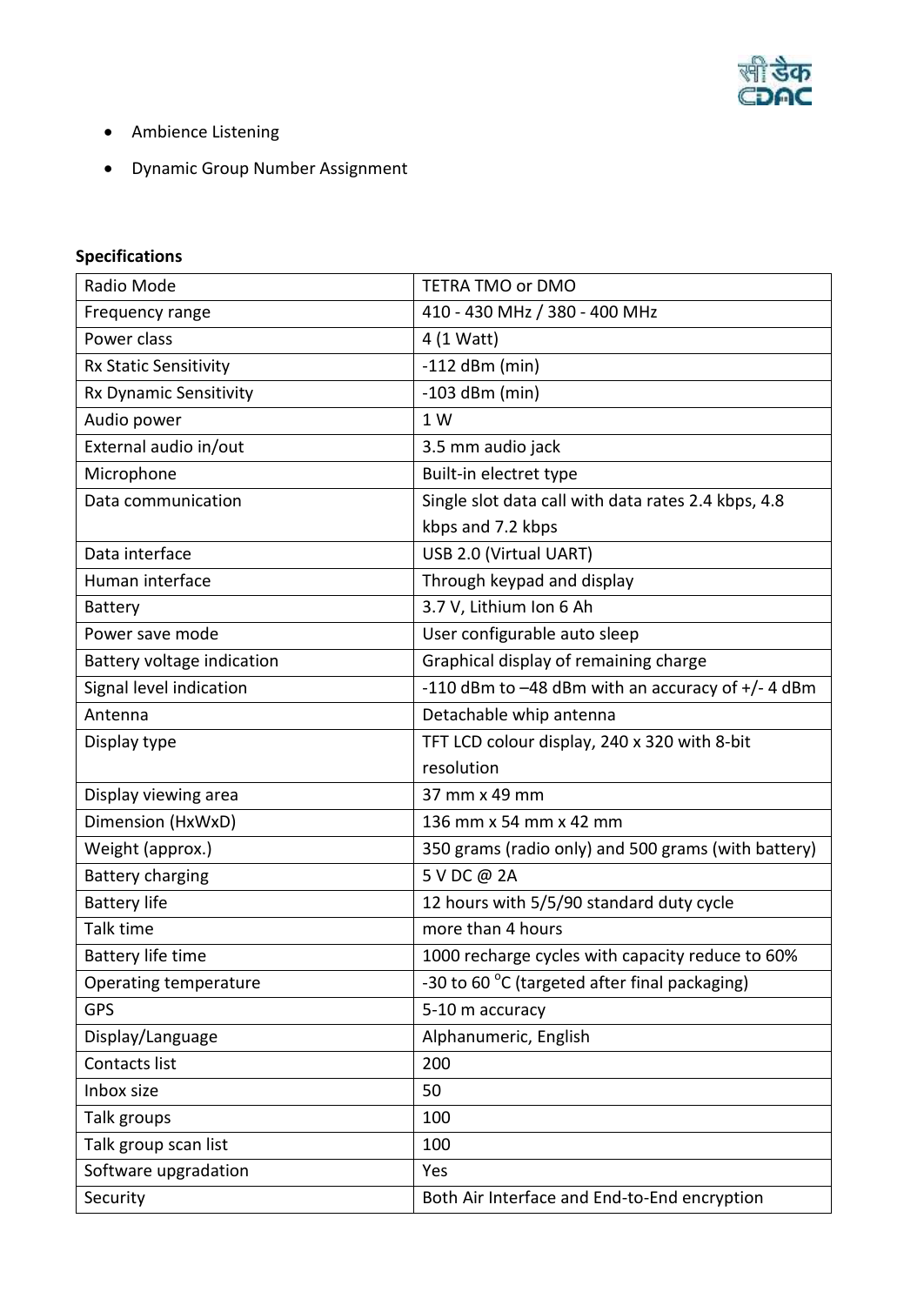

# **VI. TETRA Vehicle Mount/Desktop Radio [Category – HM]**

C-DAC TETRA Vehicle Mount / Desktop Radio (TVMR/TDR) is a high performance digital mobile radio designed as per the ETSI standard with a maximum transmission power capability of 10W. The radio can be fitted inside a vehicle for mobile application or can be mounted on a table for stationary operations. The design is "to be modified" in terms of packaging and ruggedizing, with due attention to EMI/EMC and environmental considerations.

# **Features**

## **Basic Services**

- Registration New ITSI location update, Roaming location update, BS initiated location update, Call restoration roaming location update
- Voice Call Duplex Call, Half-duplex Call, Group Call, Broadcast Call
- Circuit Mode Data Communication Unprotected (7.2 kbps), Medium protected (4.8 kbps), Protected (2.4 kbps)
- Messaging Individual SDS, Group SDS, Broadcast SDS, Pre-defined Status messages
- Authentication MS Initiated, Mutual Authentication
- Encryption Air Interface Encryption, End-to-end Encryption
- Security Class Class 1, Class 3, Class 1&3
- Direct Mode Operation (DMO)
- GPS Support

# **Supplementary Services**

- Call Identification
- Talking Party Identification
- Call Authorized by Dispatcher
- Priority Call
- Late Entry
- Pre-emptive Priority Call
- Barring of Outgoing Calls
- Barring of Incoming Calls
- Discreet Listening
- Ambience Listening
- Dynamic Group Number Assignment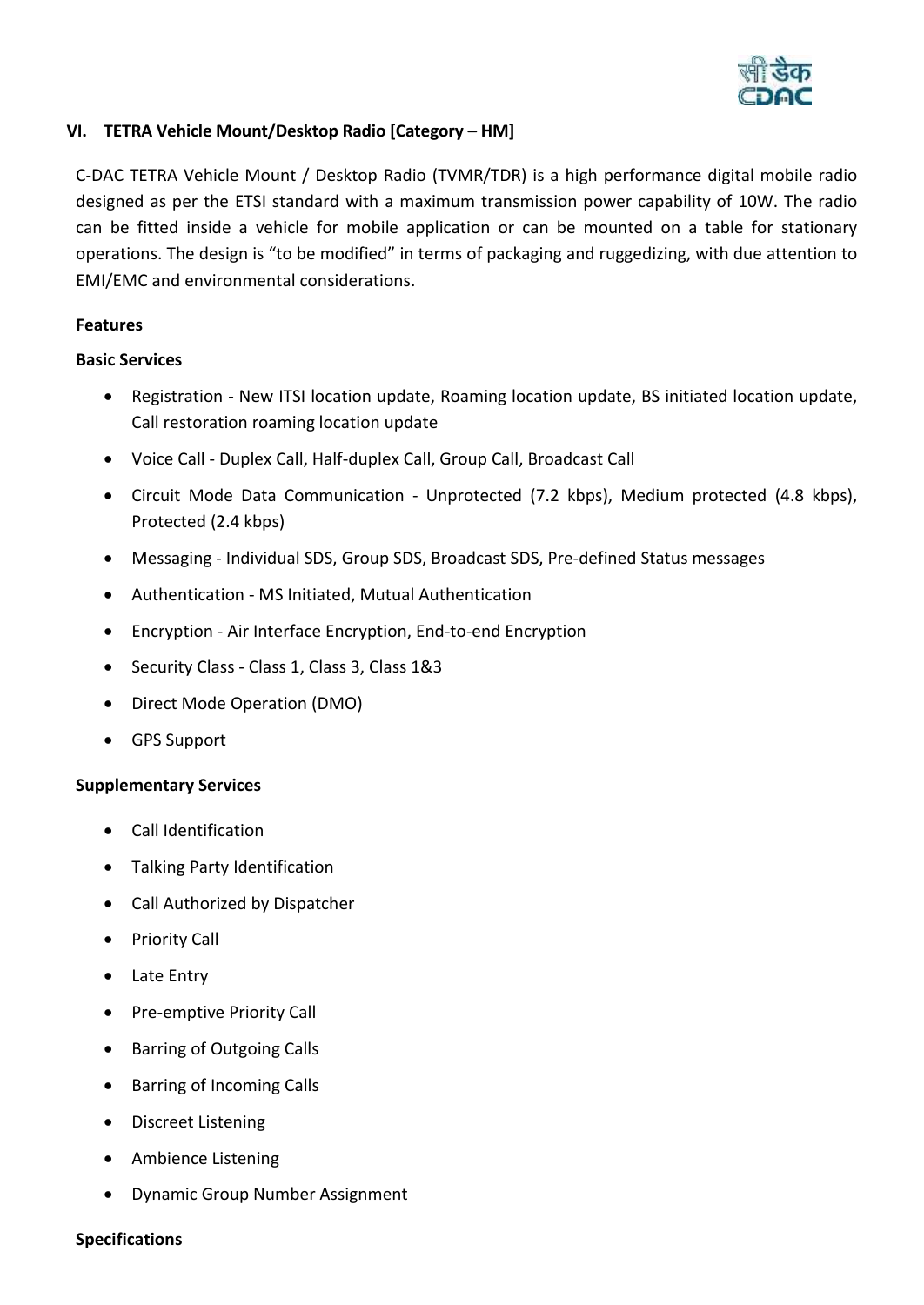

| Radio Mode              | TETRA TMO or DMO                                         |
|-------------------------|----------------------------------------------------------|
| Frequency range         | 410 - 430 MHz / 380 - 400 MHz                            |
| Power class             | 2 (10 Watt)                                              |
| Rx Static Sensitivity   | $-112$ dBm (min)                                         |
| Rx Dynamic Sensitivity  | $-103$ dBm (min)                                         |
| External audio in/out   | Fist Mic / 3.5 mm audio jack                             |
| Audio power             | 2W (external speaker), 1.5W (fist mic speaker)           |
| Microphone              | Built-in electret type (Fist Mic), Condenser type        |
|                         | (through 3.5 mm audio jack)                              |
| Data communication      | Single slot data call with data rates 2.4 kbps, 4.8 kbps |
|                         | and 7.2 kbps                                             |
| Data interface          | USB 2.0 (Virtual UART)                                   |
| Human interface         | Through keypad and display                               |
| Power Source            | 12 V DC for vehicle mount, 230 V AC Adapter for          |
|                         | desktop                                                  |
| Signal level indication | -110 dBm to -48 dBm with an accuracy of $+/- 4$ dBm      |
| Antenna                 | <b>Magnetic Mount</b>                                    |
| Display type            | TFT LCD colour display, 240 x 320 with 8-bit resolution  |
| Display viewing area    | 49 x 37 mm                                               |
| Dimension (HxWxD)       | 60 mm x 190 mm x 142 mm                                  |
| Weight (approx.)        | $2$ kg                                                   |
| Operating temperature   | -30 to 60 °C (targeted after final packaging)            |
| <b>GPS</b>              | 5-10 m accuracy                                          |
| Display/Language        | Alphanumeric, English                                    |
| Contacts list           | 200                                                      |
| Inbox size              | 50                                                       |
| Talk groups             | 100                                                      |
| Talk group scan list    | 100                                                      |
| Software upgradation    | Yes                                                      |
| Security                | Both Air Interface and End-to-End encryption             |

# **VII. TETRA Key Loader [Category – HM]**

TETRA Key Loader (TKL) is a hardware device used for distributing Authentication/Encryption keys generated at Authentication Centre to all C-DAC TETRA radios in the network. The Key Loader interfaces with both C-DAC TETRA radio and Authentication Centre. It has user friendly HMI which helps operator to perform key distribution efficiently. The design is "to be modified" in terms of packaging and ruggedizing, with due attention to EMI/EMC and environmental considerations.

## **Features**

- HMI provides simple and efficient key distribution facility.
- Store/transfer keys for both End-to-end and Air Interface Encryption.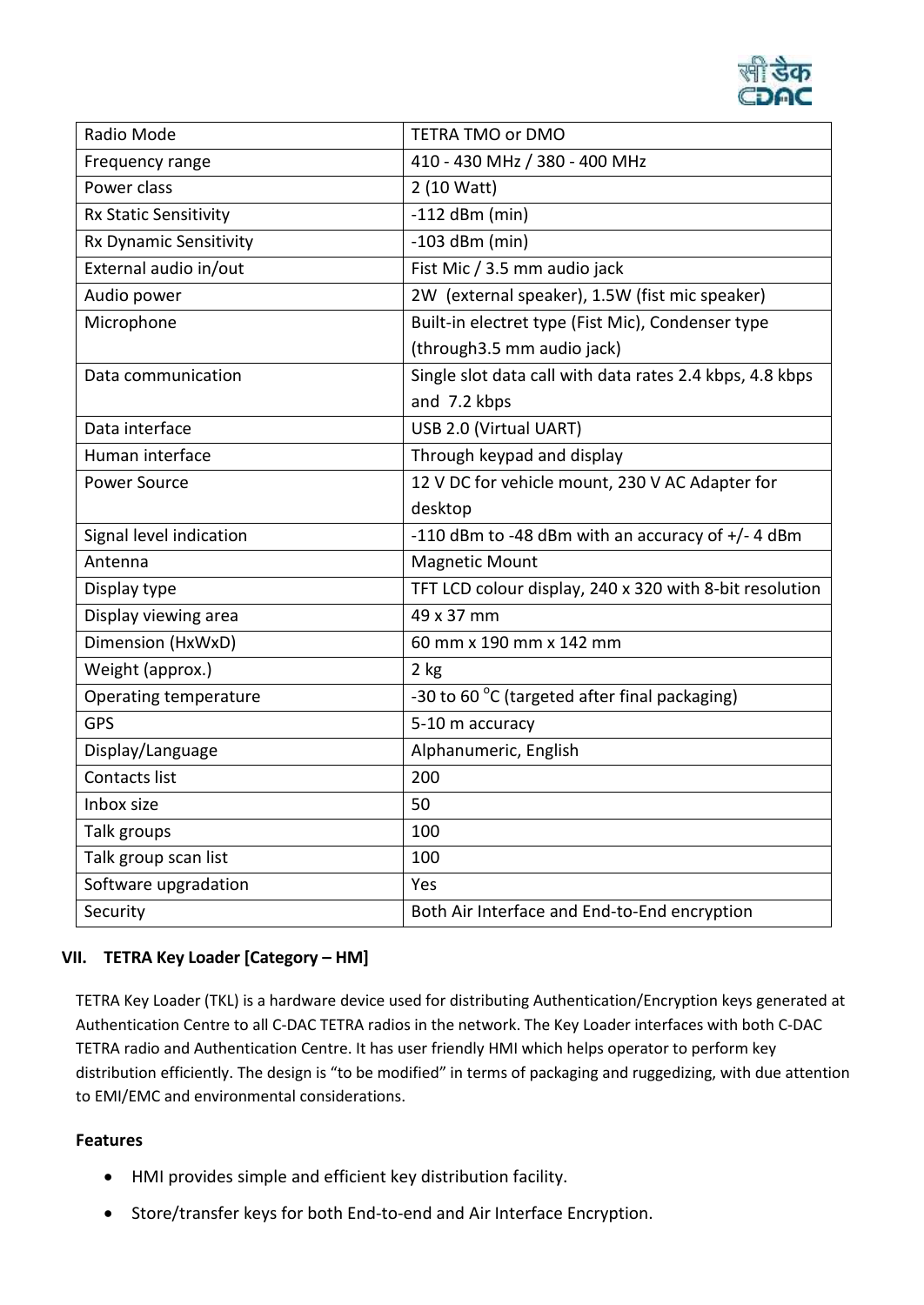

- Multi-level security for the operator prevents unauthorized access to the device.
- Dead Battery operation.
- Reliable data backup and retrieval.

# **Specifications**

| Data interface protocol    | <b>USB 2.0</b>                               |
|----------------------------|----------------------------------------------|
| Data interface connector   | USB Type A                                   |
| Human interface            | Through keypad and display                   |
| Display type               | TFT LCD colour display, 240 x 320 with 8-bit |
|                            | resolution.                                  |
| Battery                    | 3.7 V, Lithium Ion 6 Ah                      |
| Power save mode            | User configurable auto sleep                 |
| Battery voltage indication | Graphical display of remaining charge        |
| Dimension (HxWxD)          | 135 mm x 54 mm x 42 mm                       |
| Weight                     | 400 grams (with battery)                     |

# **VIII. Radio Charging Station [Category – HA]**

Radio Charging Station (RCS) is a proprietary hardware device used for charging multiple C-DAC TETRA handheld devices and batteries simultaneously. It provides six independent ports that allow fast charging of either handheld devices or batteries.

## **Features**

- Universal input voltage (85 264VAC)
- Desktop design with standard charging ports and cables
- Type-C ports and cables are reversible; no longer need to flip the connector.
- LED indication for active ports
- LED indication for charging status

| AC input                        | 85 - 264V, 2A@230VAC                    |
|---------------------------------|-----------------------------------------|
| <b>Charging Ports connector</b> | USB Type C                              |
| Charging port specification     | 5V DC at 2A (Max)                       |
| Number of ports                 | 6                                       |
| <b>LED Indications</b>          | Port Active, Charging Status, System ON |
| Dimension (HxWxD)               | 47 mm x331 mm x220mm                    |
| Weight                          | $2.3$ Kg                                |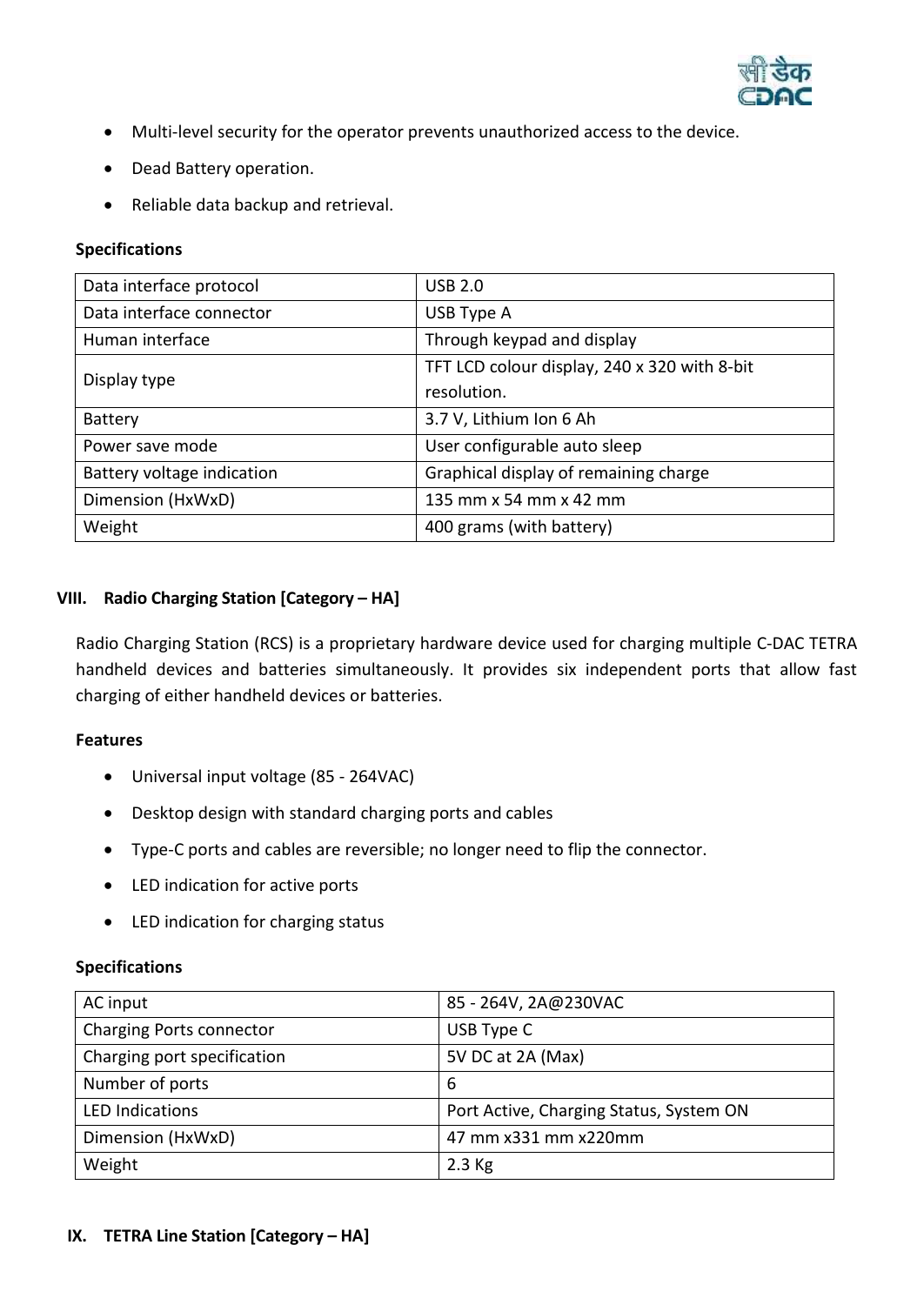

C-DAC TETRA Line Station (TLS) is a line connected user equipment in C-DAC TETRA Network that provides both voice and messaging services to the user. The device has all functionalities similar to that of a TETRA radio. Its form factor is comparable to a normal telephone and can be mounted on a wall or kept on a desktop. The device is having Ethernet interface and can be connected anywhere in the C-DAC TETRA Network. It operates from conventional AC/DC power supply. It supports both standalone and network mode of operation.

# **Features**

## **Basic Services**

- Voice call Duplex call, Half-duplex call, Group call
- Messaging Individual SDS, Group SDS, Pre-defined and User-defined Status messages
- Emergency call and messaging
- Individual calls to other external networks like PSTN, VoIP etc.
- Group calling facility with Analog Radio Network through Analog Gateway
- End-to-End Encryption support
- Support for both standalone and network mode operation
- Fast and easy configuration and installation

# **Supplementary Services**

- Call Identification
- Talking Party Identification
- Priority Call
- Late Entry
- Pre-emptive Priority Call
- Barring of Outgoing Calls
- Barring of Incoming Calls
- Discreet Listening

| Audio power                | 2 W                                             |
|----------------------------|-------------------------------------------------|
| Audio input                | In-built mic, external mic, handset and headset |
| Audio output               | In-built speaker, external speaker, handset and |
|                            | headset                                         |
| Power consumption          | 5 W                                             |
| Human interface            | Through keypad and display                      |
| <b>Network</b>             | Ethernet 10/100 Mbps                            |
| Power source               | 24 V AC/DC adapter                              |
| Display type               | TFT LCD colour display, 240 x 320 with 8-bit    |
|                            | resolution                                      |
| Display viewing area (HxW) | 65 mm x 48 mm                                   |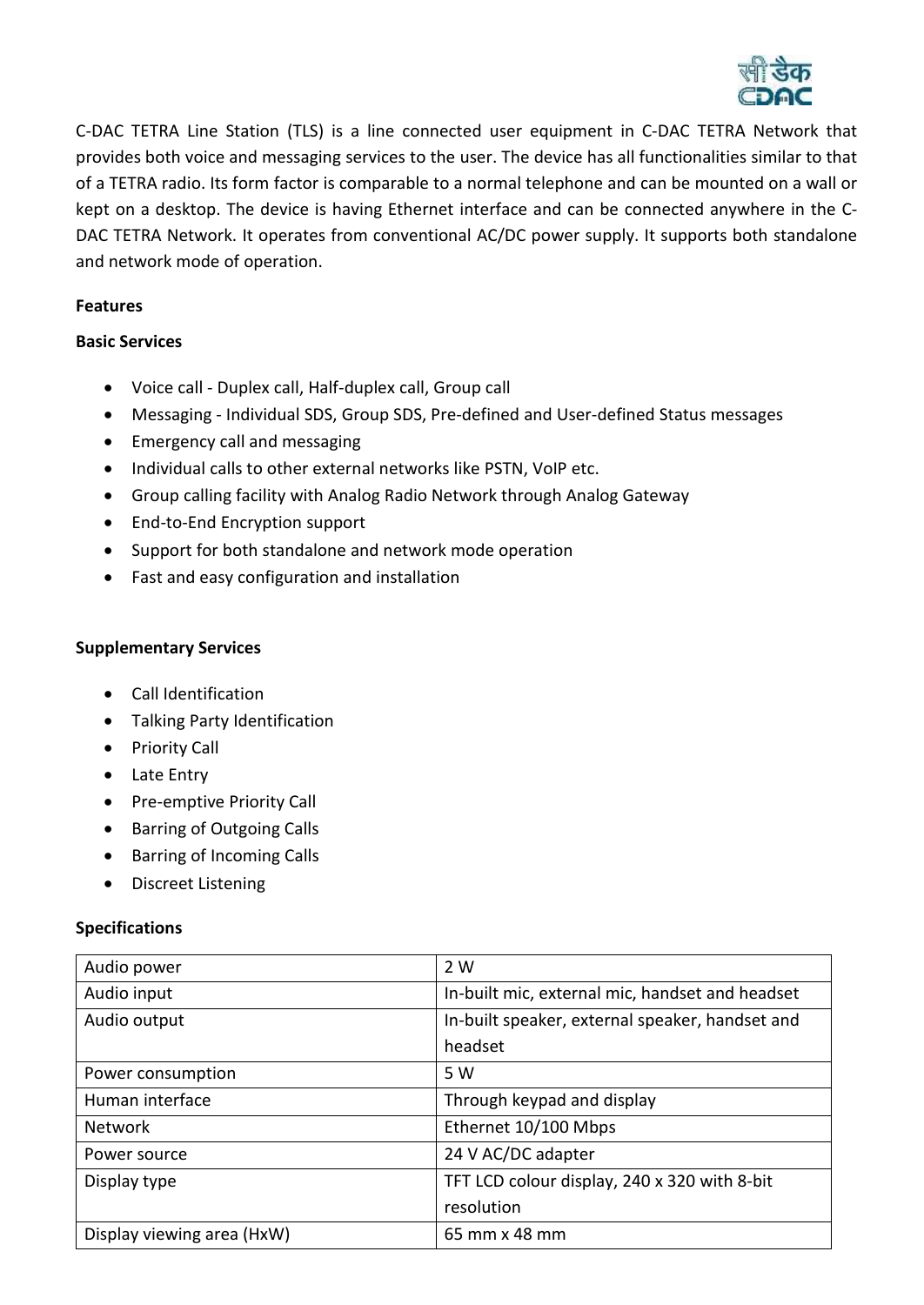

| Dimension (HxWxD)     | 210 mm x 150 mm x 70 mm (approx.) |
|-----------------------|-----------------------------------|
| Weight (approx.)      | $2.0$ kg                          |
| Operating temperature | 0 to 60 $\degree$ C               |
| Display/Language      | Alphanumeric, English             |
| Ringtone              | User selectable                   |
| Contacts list         | 200                               |
| Inbox size            | 50                                |
| Talk groups           | 100 (in network mode)             |
|                       | 50 (in standalone mode)           |
| Talk group scan list  | 100 (in network mode)             |
|                       | 50 (in standalone mode)           |
| Software upgradation  | Yes                               |
| Security              | End-to-End Encryption             |

# **X. Data Acquisition Unit [Category – HA]**

The Data Acquisition Unit is an accessory hardware device which can be connected to the TETRA Mobile Station through a USB interface and can be used for acquiring data from multiple sources simultaneously. The DAU is having up to eight data acquisition ports though which it can acquire data from four or eight sources simultaneously. The data acquisition ports are full duplex RS-232 interface with standard DB-9 connector. The DAU can be configured for required baud rate, ports in use and other standard serial communication protocol parameters. Separate LED indicators are provided for showing each channel status. DAU operates on a 12 V DC.

## **Features**

- Operates on standard 12 VDC.
- Up to 8 independent channels.
- Each channel can be configured separately.
- Separate LED indicators for each channel
- USB 2.0 interface for radio connection

| Power input          | 12 V DC                 |
|----------------------|-------------------------|
| Radio connectivity   | USB Type A Receptacle   |
| Data acquisition     | DB9 connector, RS-232   |
| Number of ports      | Up to $8$               |
| Aggregate throughput | Up to 7.2 Kbps          |
| Dimension (HxWxD)    | 50 mm x 400 mm x 150 mm |
| Weight               | $1$ Kg                  |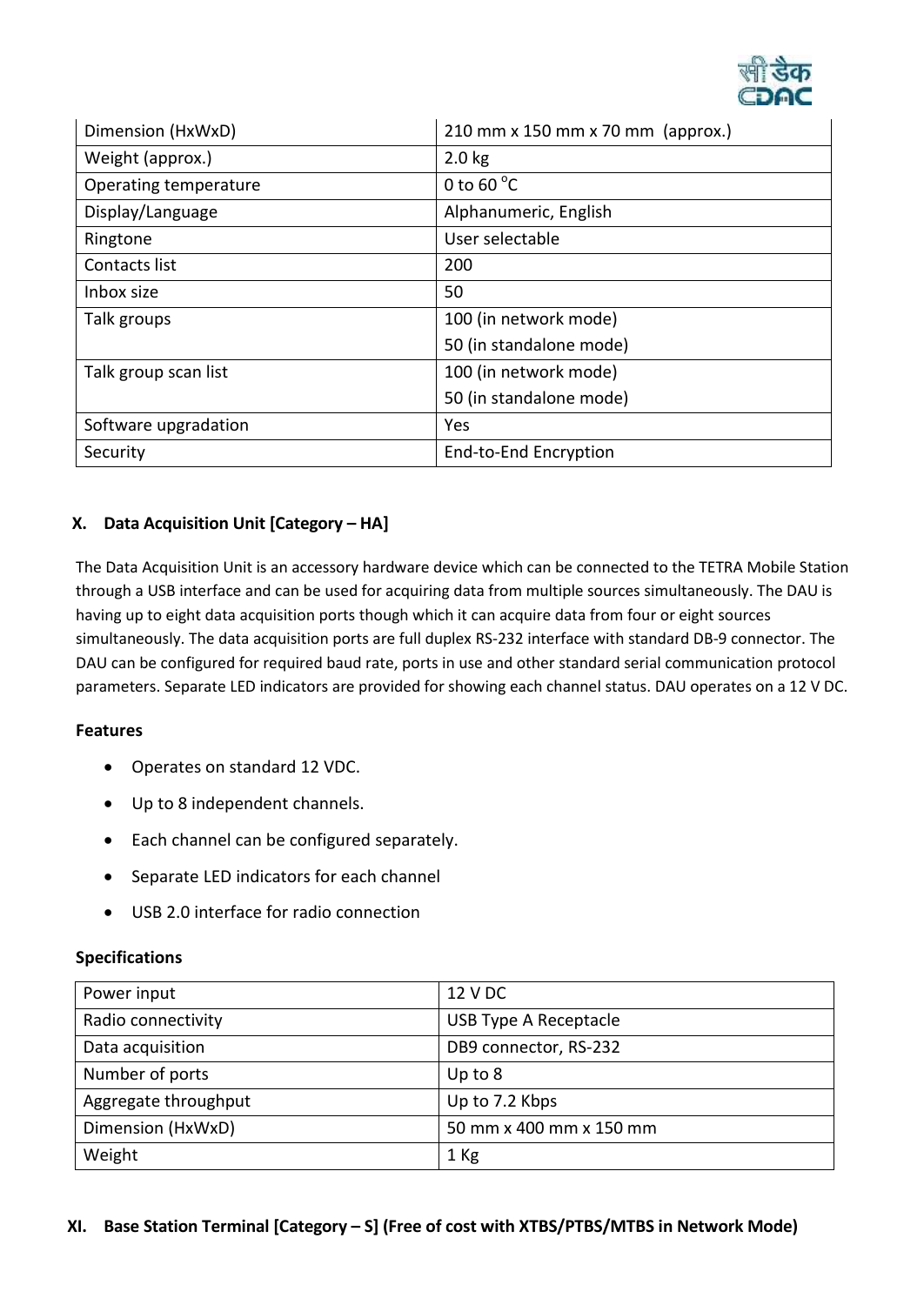

Base Station Terminal (BST) is the graphical user interface for C-DAC TETRA Base Station when run in network mode. The software, which runs on a desktop PC, monitors the functioning of the base station from a remote location. It has a user-friendly, interactive graphical interface that helps the base station operator to monitor the call proceedings, subscriber registrations, channel status, health of different modules within the base station etc. It is also used to configure the different hardware modules within the base station. It has two mode of operation viz. Normal User and Administrative User.

## **Features**

- Does the configuration of TETRA base station
- Real-time display of all radio registrations and calls happening in the base station
- History of all registrations, calls and messages happened in the base station
- Search facility on the history of registrations, calls and messages
- Monitors and displays health parameters of various hardware modules of base station
- Live graphical display of signal strength of all channels in base station
- Facility to test various modules of the base station
- Reporting of errors and emergency messages
- Two types of operator modes viz. Normal User and Administrative User

## **System Requirements**

| Computer Type           | Desktop PC / Laptop                 |
|-------------------------|-------------------------------------|
| <b>Operating System</b> | Microsoft Windows 7 or above        |
| <b>CPU</b>              | Intel/AMD Processor, 2 GHz or above |
| Memory                  | 4 GB or above                       |
| <b>Hard Disk</b>        | 500 GB or above                     |
| <b>Network</b>          | Ethernet 10/100 Mbps                |

# **XII. Standalone System Manager [Category – S]**

Standalone System Manager (SSM) is the integrated graphical user interface for C-DAC TETRA infrastructure elements viz. Base Station, ISDN-PSTN Gateway, VoIP Gateway, Voice Logger, Desktop User Terminals and TETRA Line Stations when run in standalone mode. It allows user to configure all the above elements and also shows their running status in real-time. It also configures Dispatcher User Terminals in Standalone mode. It also shows live subscriber registrations, calls, channel status and health status of different modules of standalone components.

# **Features**

- Does the configuration of TETRA Base Station, ISDN-PSTN Gateway, VoIP Gateway and Voice Logger in standalone mode
- Configures Dispatcher User Terminals in Standalone mode
- Real-time display of all subscriber registrations and calls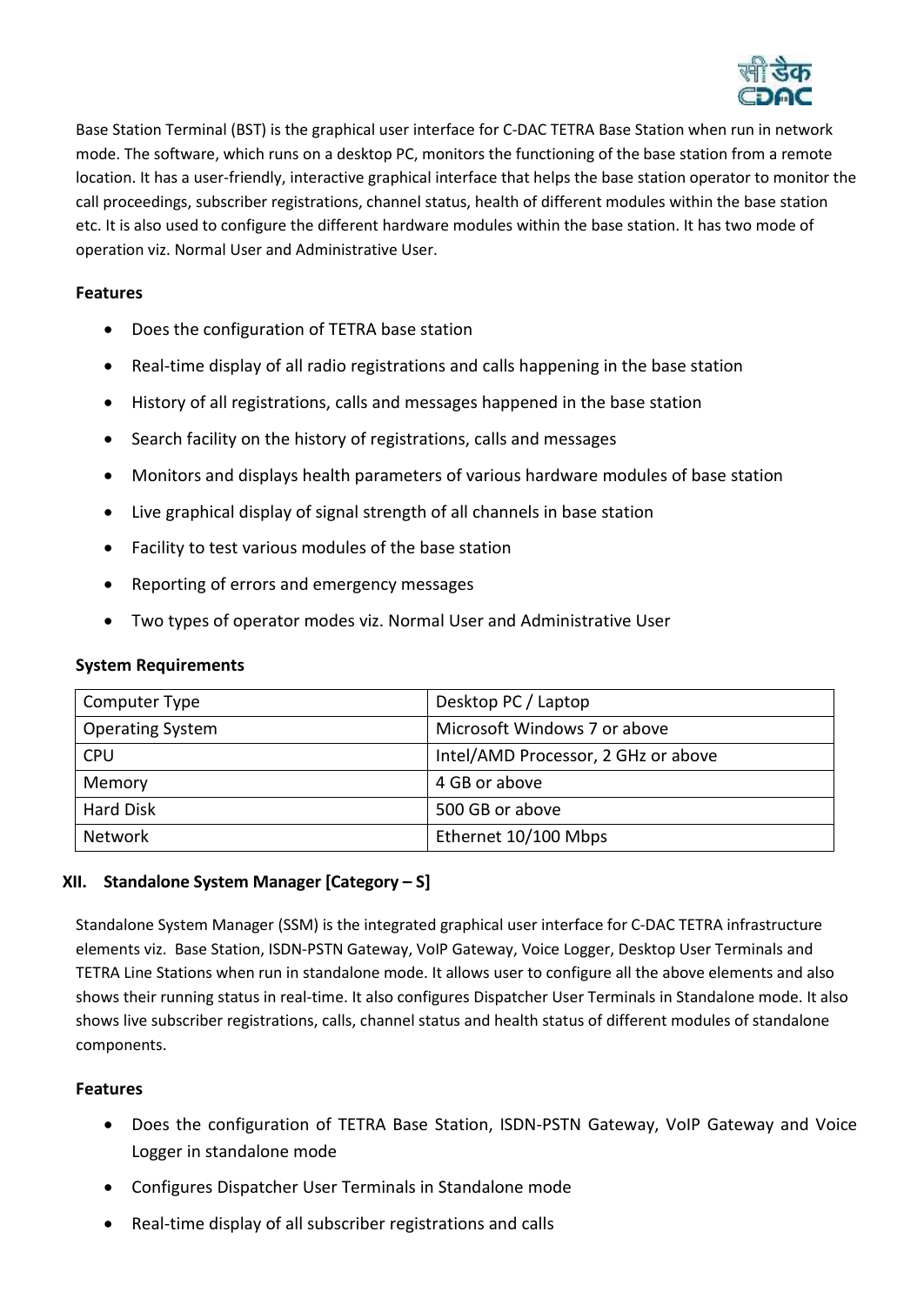

- Monitors and displays health parameters of various hardware modules
- Reporting of errors and emergency messages

| Computer Type           | Desktop PC / Laptop                 |
|-------------------------|-------------------------------------|
| <b>Operating System</b> | Microsoft Windows 7 or above        |
| <b>CPU</b>              | Intel/AMD Processor, 2 GHz or above |
| Memory                  | 4 GB or above                       |
| <b>Hard Disk</b>        | 500 GB or above                     |
| <b>Network</b>          | Ethernet 10/100 Mbps                |

# **XIII. Central Base Station Controller [Category – S]**

The Central Base Station Controller (CBSC) acts as the network management server of C-DAC TETRA Network. It holds the entire database of the network and does the administration and maintenance of all components as well as subscribers in the network. However the network is not at all dependent on the CBSC for its functioning. In the event of an unlikely failure of CBSC, the TETRA network will continue to work using the distributed database available with different Base Stations and Gateways. TETRA Network Manager (TNM) software is the front-end Graphical User Interface for CBSC. It provides user the facility to efficiently manage, monitor and maintain each component/subscriber in the network. It also provides the user multiple search facility for easy retrieval of historical data. Using this application, the administrator can log in to the network directly from the CBSC server or from a remote PC where TNM is installed. CBSC is not required when CTN is configured in standalone mode.

## **Features**

## **Configuration Management**

- Configures Base Stations, Gateways, Dispatchers etc. from remote location
- Central Database Repository
- Database Management
- Report Generation
- Offline and Online monitoring of network events
- Exporting/importing of database

#### **Subscriber Management**

- Addition and Deletion of Subscribers
- Hierarchical distribution of subscribers
- Supports a maximum of 16 organizations, each with a maximum of 1024 departments
- Inter-organizational and intra-organizational privileges
- Modification of user attributes/profiles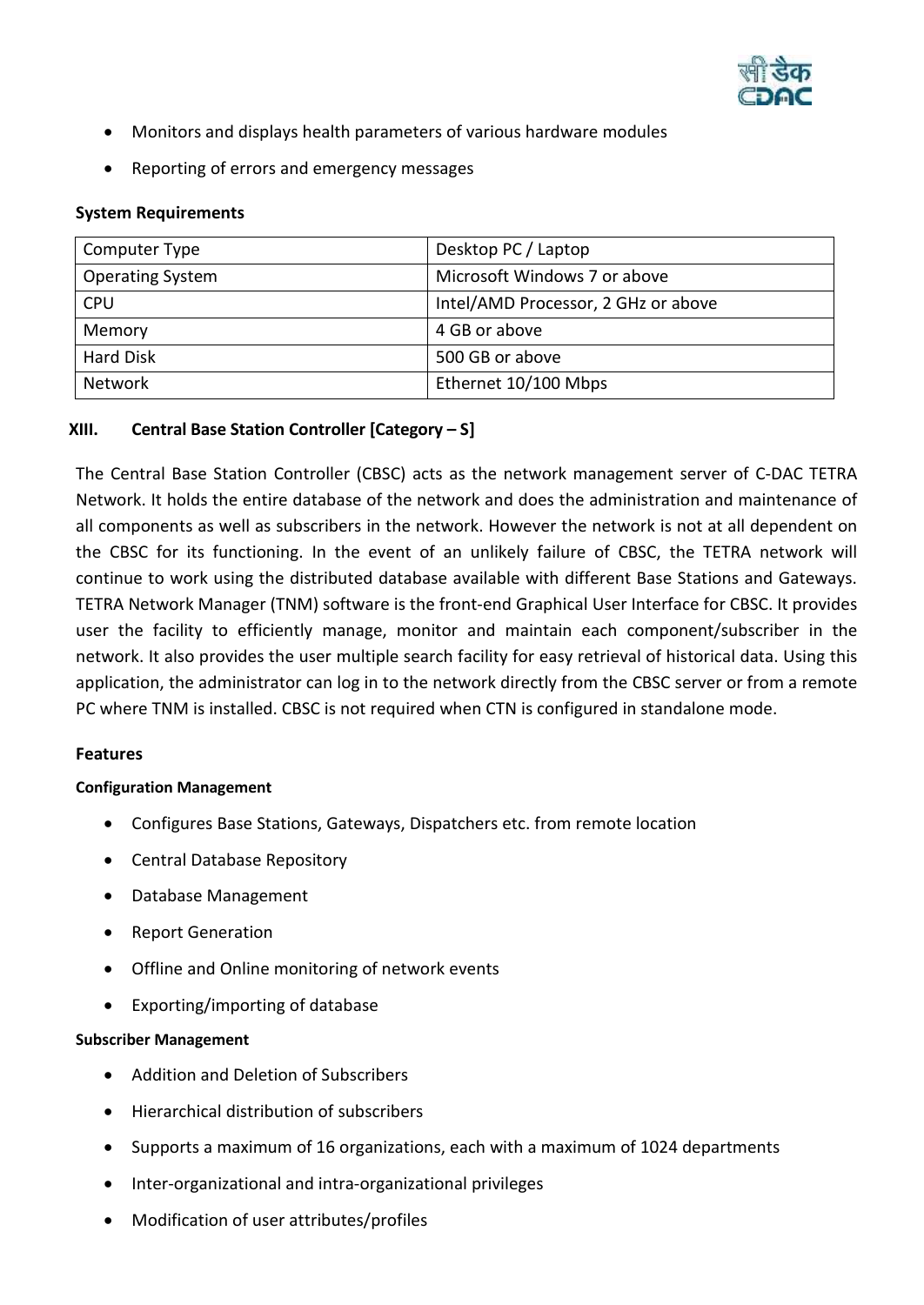

- Call Group management
- Enabling/Disabling of TETRA radios
- Provide, modify or withdraw services
- Offline and online monitoring of subscriber activities
- Registration Data Record, Call Data Record and Message Data Record
- Multiple search facility on historical data
- Backup and retrieval of history data

# **Central Base Station Controller (CBSC)**

| Computer Type           | Server                                        |
|-------------------------|-----------------------------------------------|
| <b>Operating System</b> | Microsoft Windows 2016 or above               |
| <b>CPU</b>              | Intel/AMD Quad-core Processor, 2 GHz or above |
| Memory                  | 8 GB                                          |
| <b>Hard Disk</b>        | 500 GB or above                               |
| <b>Network</b>          | Ethernet 10/100 Mbps                          |

# **TETRA Network Manager (TNM)**

| Computer Type           | Desktop PC <sup>*</sup>                   |
|-------------------------|-------------------------------------------|
| <b>Operating System</b> | Microsoft Windows 7 professional or above |
| <b>CPU</b>              | Intel/AMD Processor, 2 GHz or above       |
| Memory                  | 4 GB                                      |
| <b>Hard Disk</b>        | 500 GB or above                           |
| <b>Network</b>          | Ethernet 10/100 Mbps                      |

\* Separate computer is required only if TNM is run from a machine other than CBSC

# **XIV. Dispatcher Workstation [Category – S]**

TETRA Dispatcher Workstation (DWS) is a software application that provides Dispatcher users the facility to manage, supervise and control the TETRA radio subscribers of an organization. In addition to the subscriber management capability, it also possesses all the communication features that of a normal TETRA radio. Being the only element in the TETRA network, capable of executing certain unique supplementary services like Dynamic Group Number Assignment (DGNA), Ambience Listening, Discreet Listening and Call Authorized by Dispatcher (CAD), Dispatcher is one of the most powerful components in the network. It could be the nodal point at the time of emergency and could act as the first contact point during emergency situations.

A Dispatcher has three levels of users, viz. Normal User, Administrative User and Super User. A TETRA network can have multiple Dispatchers at different locations as per the requirement.

## **Features**

Simplex Call, Duplex Call, Group Call, Broadcast Call, Priority Call, Emergency Call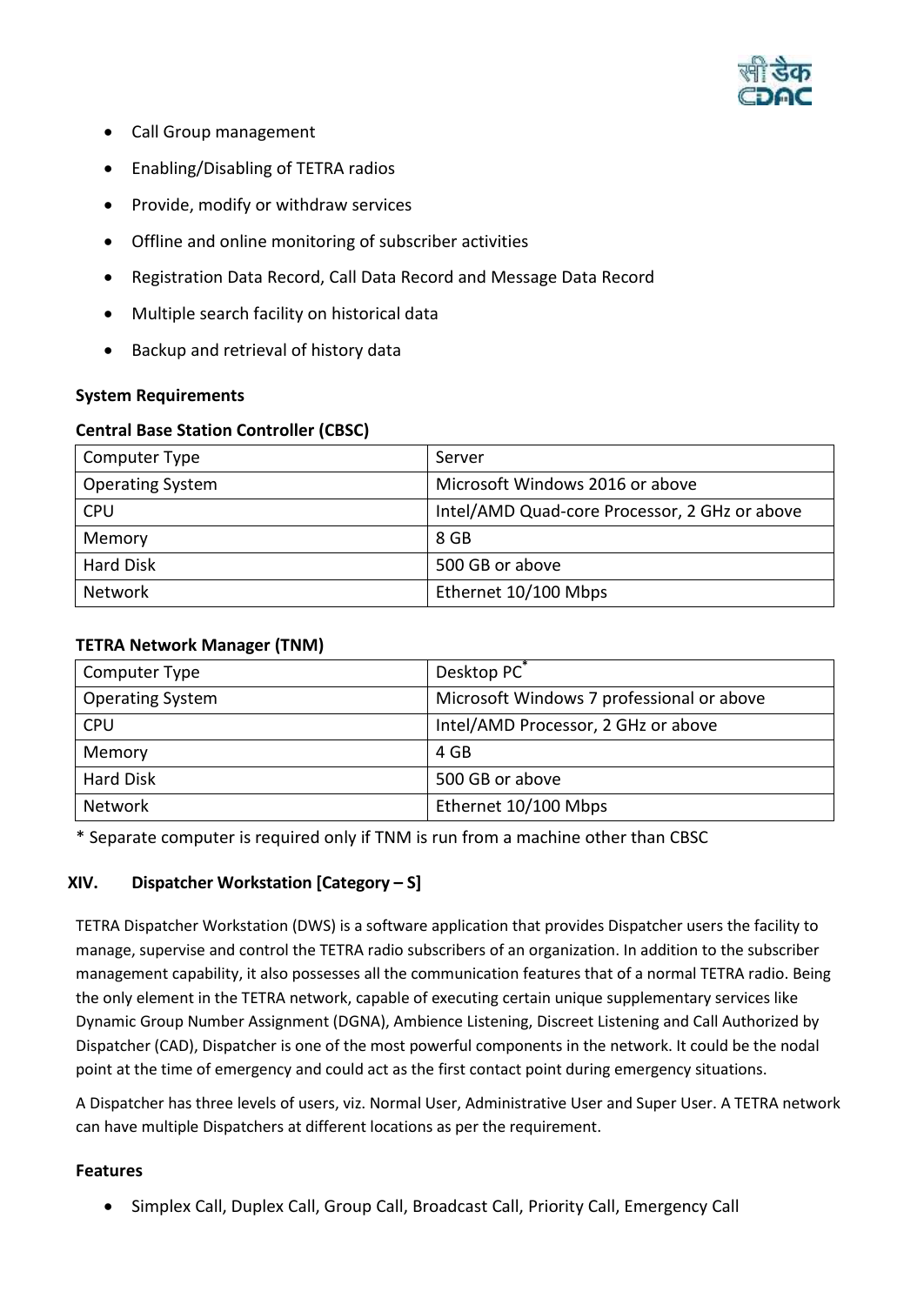

- Individual calls to other external networks like PSTN/PABX, VoIP etc.
- Group calling facility to legacy analog networks through Analog Gateway
- Individual and Group messaging
- Live subscriber registration monitoring, call monitoring and message monitoring
- Live voice interception (Discreet Listening) of all calls in TETRA network
- Ambience Listening
- Dynamic grouping and ungrouping of subscribers
- Call Authorized by Dispatcher (CAD)
- Calling Party and Cell identification
- Talking Party and Cell identification
- Live location tracking of each TETRA subscriber
- TETRA subscriber management
- Call group management
- TETRA subscriber kill/stun facility
- Multi-level dispatcher users
- Automated distress call support
- User friendly GUI for easy operation
- Can have multiple dispatchers in TETRA network
- Support for both standalone and network mode operation

| Computer Type           | Desktop PC                                    |
|-------------------------|-----------------------------------------------|
| <b>Operating System</b> | Microsoft Windows 7 professional or above     |
| <b>CPU</b>              | Intel/AMD Dual-core Processor, 2 GHz or above |
| Memory                  | 4 GB                                          |
| <b>Hard Disk</b>        | 500 GB or above                               |
| Audio                   | Headset or external speaker and mic           |
| <b>Network</b>          | Ethernet 10/100 Mbps                          |

# **XV. Desktop User Terminal [Category – S]**

TETRA Desktop User Terminal (DUT) is also a GUI based application software which does all the functionalities similar to TETRA Line Station but runs on a desktop PC or laptop. It possesses all the communication features that of a normal TETRA radio. A TETRA network can have multiple Dispatcher User Terminals at different locations as per the requirement.

## **Features**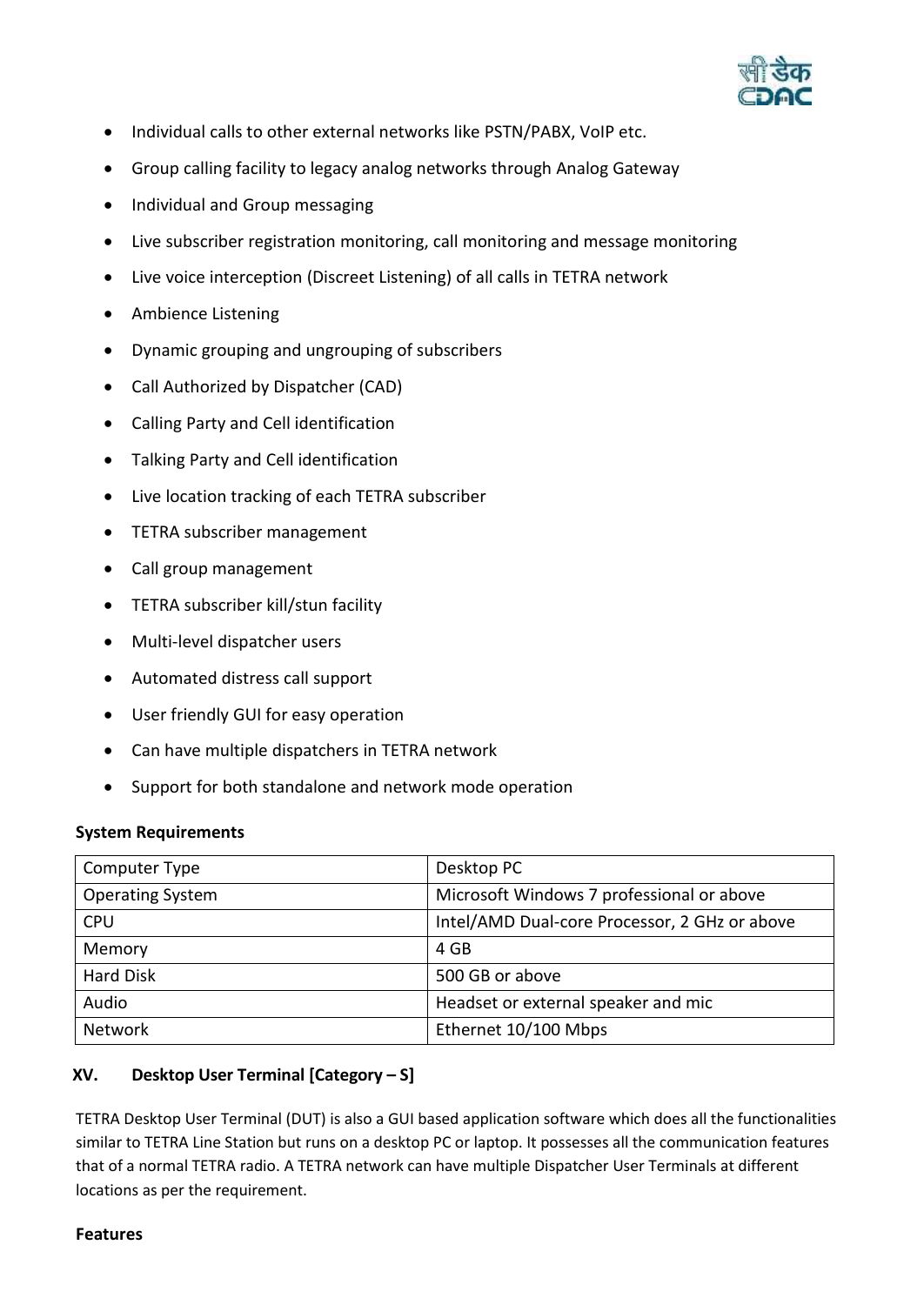

- Simplex Call, Duplex Call, Group Call, Broadcast Call, Priority Call, Emergency Call
- Individual calls to other external networks like PSTN/PABX, VoIP etc.
- Group calling facility to legacy analog networks through Analog Gateway
- Individual and Group messaging
- Calling Party identification
- Talking Party identification
- Live geographical location tracking of each TETRA subscriber
- User friendly GUI for easy operation
- Can have multiple Dispatcher User Terminals in TETRA network
- Support for both standalone and network mode operation

| Computer Type           | Desktop PC / Laptop                           |
|-------------------------|-----------------------------------------------|
| <b>Operating System</b> | Microsoft Windows 7 professional or above     |
| <b>CPU</b>              | Intel/AMD Dual-core Processor, 2 GHz or above |
| Memory                  | 4 GB                                          |
| <b>Hard Disk</b>        | 500 GB or above                               |
| Audio                   | Headset or external speaker and mic           |
| <b>Network</b>          | Ethernet 10/100 Mbps                          |

## **XVI. SIP Gateway [Category – S]**

The SIP Gateway (SIPGT) is a Voice over IP gateway based on SIP protocol which interfaces the SIP telephone network with TETRA network. It does the conversion of TETRA protocol data to SIP and vice versa.

#### **Features**

- Supports SIP version 2.0 and TETRA ETS 300 392 -2
- IP enabled
- Can be connected at any point in the network
- Provides communication between TETRA and VoIP phones using SIP Protocol
- Does the conversion of speech data from G711/G729 to ACELP and vice versa.
- Authentication support
- Handles simultaneous calls
- CAD and Discreet Listening enabled
- Support for both standalone and network mode operation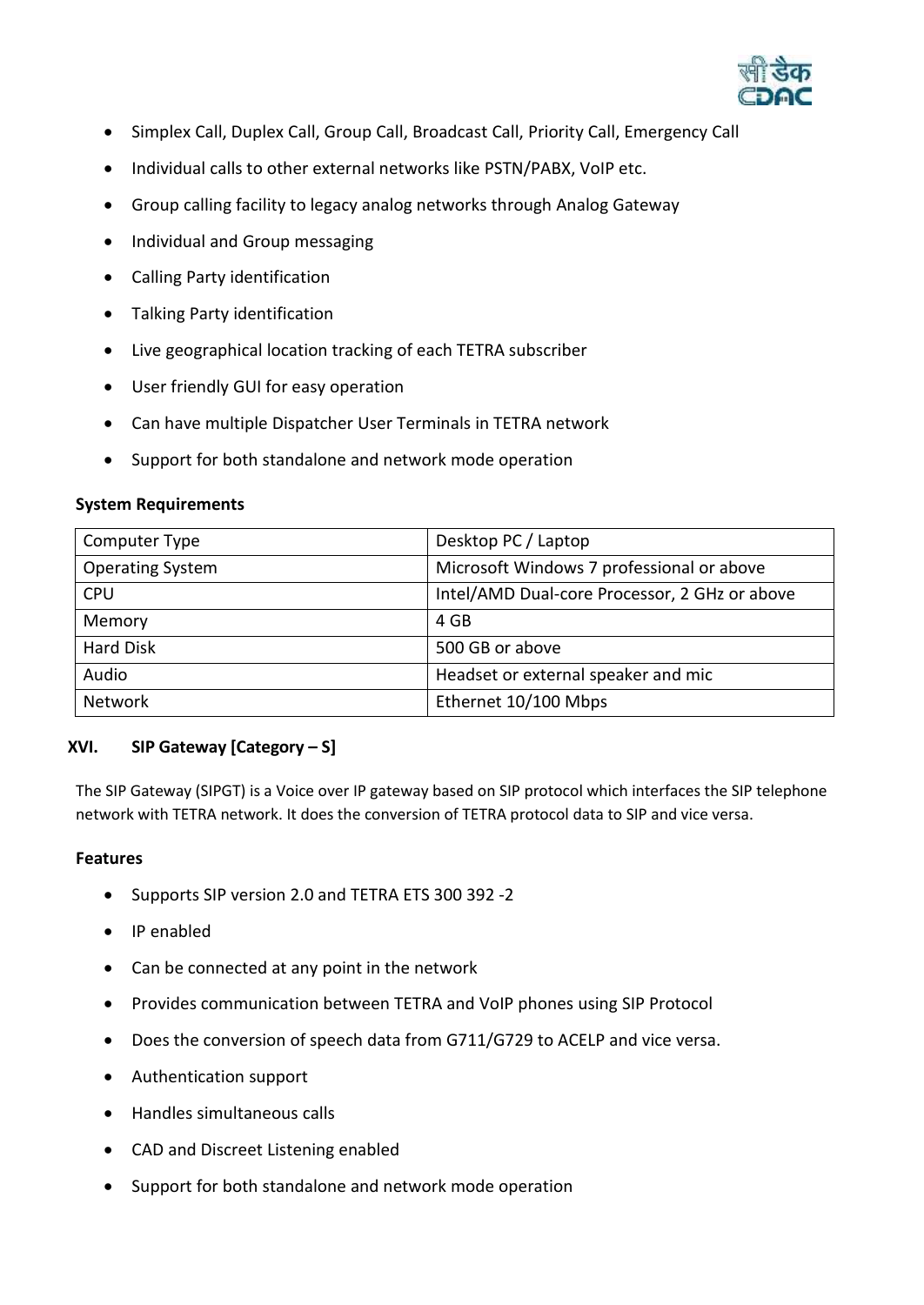

| Computer Type           | Server/Industrial PC                          |
|-------------------------|-----------------------------------------------|
| <b>Operating System</b> | CentOS 7.4 or above                           |
| <b>CPU</b>              | Intel/AMD Dual-core Processor, 2 GHz or above |
| Memory                  | 4 GB                                          |
| <b>Hard Disk</b>        | 500 GB or above                               |
| Network                 | Ethernet 10/100 Mbps                          |

# **XVII. Analog Gateway [Category – HA]**

Analog Gateway (AGT) facilitates communication between radios in Analog network with TETRA radios in C-DAC TETRA Network. The gateway consists of a server, with Analog Gateway software running, connected to Analog radio through the Analog Radio Interface Unit (ARIU). ARIU is a wired device that interconnects the third-party analog radios with server and works on the DC supply provided by Analog Radio. The device handles the exchange of audio (Analog) between the Analog Radio and the Analog Gateway server. This device accepts commands and controls from Analog Gateway server through a USB interface via a conventional micro USB cable.

#### **Features**

- Group calls initiated from TETRA network are propagated to Analog network by controlling PTT signal to Analog radio
- Call activity on analog network is detected through Carrier Sense signal from Analog radio and establishes group call in TETRA network.
- Does the conversion of speech data from PCM to ACELP and vice versa.
- Being IP enabled, can be connected at any point in the network.
- Support for both standalone and network mode operation

#### **System Requirements**

| Computer Type           | Server/Industrial PC                             |
|-------------------------|--------------------------------------------------|
| <b>Operating System</b> | Microsoft Windows 2016/Windows 7 professional or |
|                         | above                                            |
| <b>CPU</b>              | Intel/AMD Processor, 2 GHz or above              |
| Memory                  | 4 GB                                             |
| <b>Hard Disk</b>        | 500 GB or above                                  |
| Audio                   | Line in and Line out                             |
| <b>USB</b>              | USB 2.0 or above                                 |
| Network                 | Ethernet 10/100 Mbps                             |

## **ARIU Specification**

| Audio Power (3.5mm Jack)    | 100 mW           |
|-----------------------------|------------------|
| Audio Output (Analog Radio) | 200 mW (Typical) |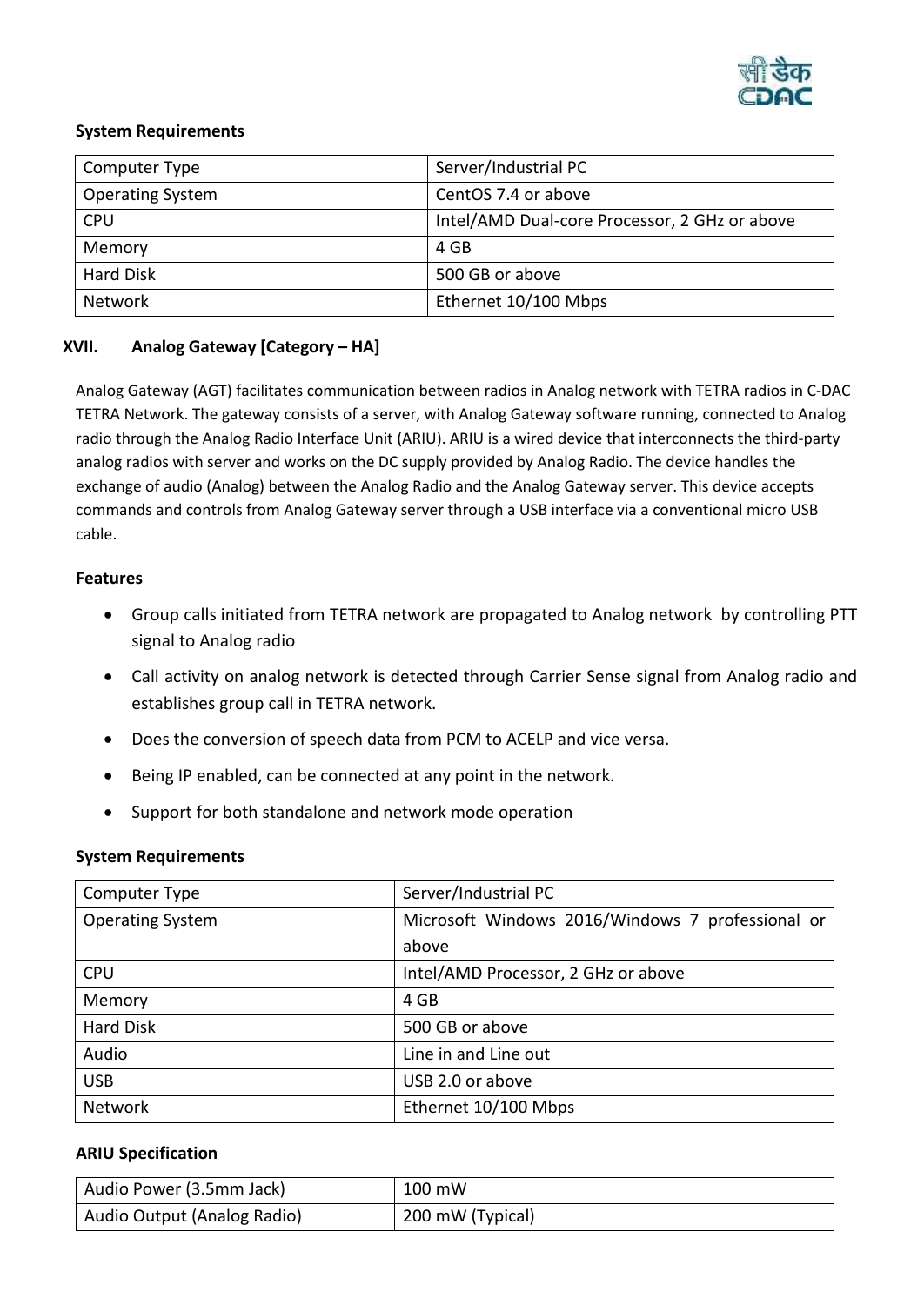

| Audio Input (Analog Gateway Server)  | 3.5 mm Audio Jack              |
|--------------------------------------|--------------------------------|
| Audio Output (Analog Gateway Server) | 3.5 mm Audio Jack              |
| Control Interface                    | Micro USB                      |
| Power Source                         | 12 VDC through DB-15 Connector |
| <b>Status Indicators</b>             | LED Green, 4 Numbers           |
| <b>LED Indications</b>               | 1. Power On                    |
|                                      | 2. USB Connected               |
|                                      | 3. Analog Carrier Detection    |
|                                      | 4. PTT Actuation               |
| Dimension (HxWxD)                    | 28 mm x 74 mm x 90 mm          |
| Weight (Excluding cables)            | 200 grams                      |
| <b>Operating Temperature</b>         | 0 to 60 degrees                |
| Radio Interface                      | <b>DB-15 Connector</b>         |

## **XVIII. Voice Logger [Category – S]**

TETRA Voice Logger (VL) is a multi-channel voice-logging tool that allows user to automatically record all calls routed from analog, digital and VoIP lines in the TETRA Network. It has a graphical user interface (GUI) through which the administrator can configure the required parameters. Features of the GUI include advanced search features, backup/restore features, voice format conversion and multimedia operations.

#### **Features**

- Access Control/Data Security
- Blind Recording
- Multi-Channel Support
- Advanced Search
- Multimedia features
- Backup & Restore
- Remote Access
- Support for both standalone and network mode operation

#### **System Requirements**

| Computer Type           | Server                                        |
|-------------------------|-----------------------------------------------|
| <b>Operating System</b> | CentOS 7.4 or above                           |
| <b>CPU</b>              | Intel/AMD Dual-core Processor, 2 GHz or above |
| Memory                  | 4 GB                                          |
| <b>Hard Disk</b>        | 1TB or above                                  |
| Audio                   | Speaker, Headset                              |
| Network                 | Ethernet 10/100 Mbps                          |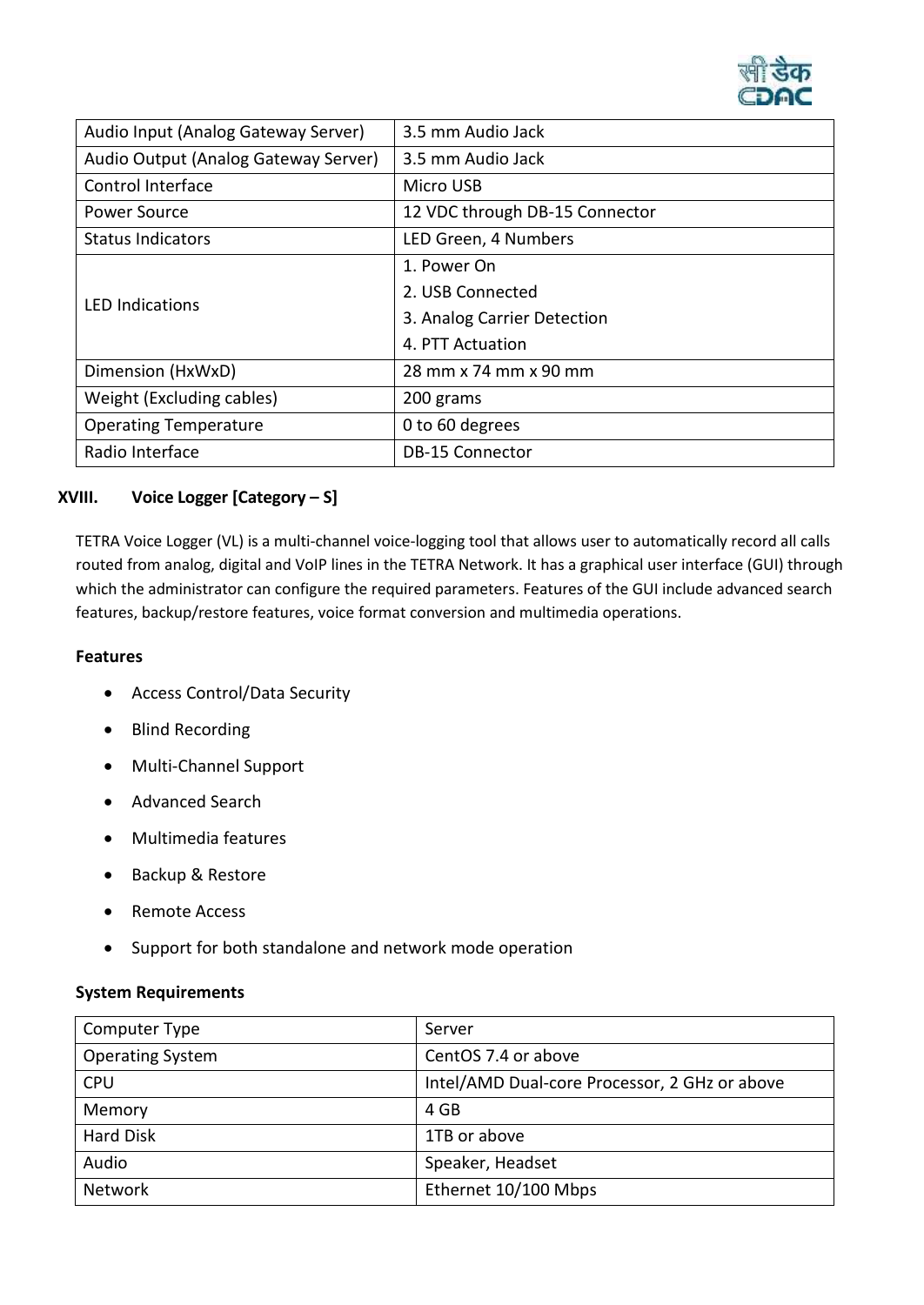

# **XIX. Voice Logger Remote Client [Category – S]**

Voice Logger Remote Client (VLRC) is an authorized client software that can access the Voice Logger database remotely and do multimedia operations, voice format conversion, stored voice data playback etc. As the communication between Voice Logger server and remote client is through IP it can be connected anywhere in the network.

## **Features**

- Access Control/Data Security
- Advanced Search
- Multimedia features
- Backup & Restore

## **System Requirements**

| Computer Type           | Desktop PC                                      |
|-------------------------|-------------------------------------------------|
| <b>Operating System</b> | Microsoft Windows 7<br>professional or<br>above |
|                         | (Windows version),                              |
|                         | CentOS 7.4 or above(Linux version)              |
| <b>CPU</b>              | Intel/AMD Processor, 2 GHz or above             |
| Memory                  | 4 GB                                            |
| <b>Hard Disk</b>        | 500GB or above                                  |
| Audio                   | Speaker, Headset                                |
| Network                 | Ethernet 10/100 Mbps                            |

# **XX. Geographical Information System [Category – S]**

Geographical Information System (GIS) is a server application that stores the geographical map information of locations where the TETRA radios are deployed. This server provides necessary information to Dispatcher Workstations and Dispatcher User Terminals to perform real-time location monitoring of all TETRA subscribers in the network.

## **Features**

- Multi-layer
- Digital vector map
- Higher zoom levels
- Advanced search facility
- AJAX enabled
- Support for both standalone and network mode operation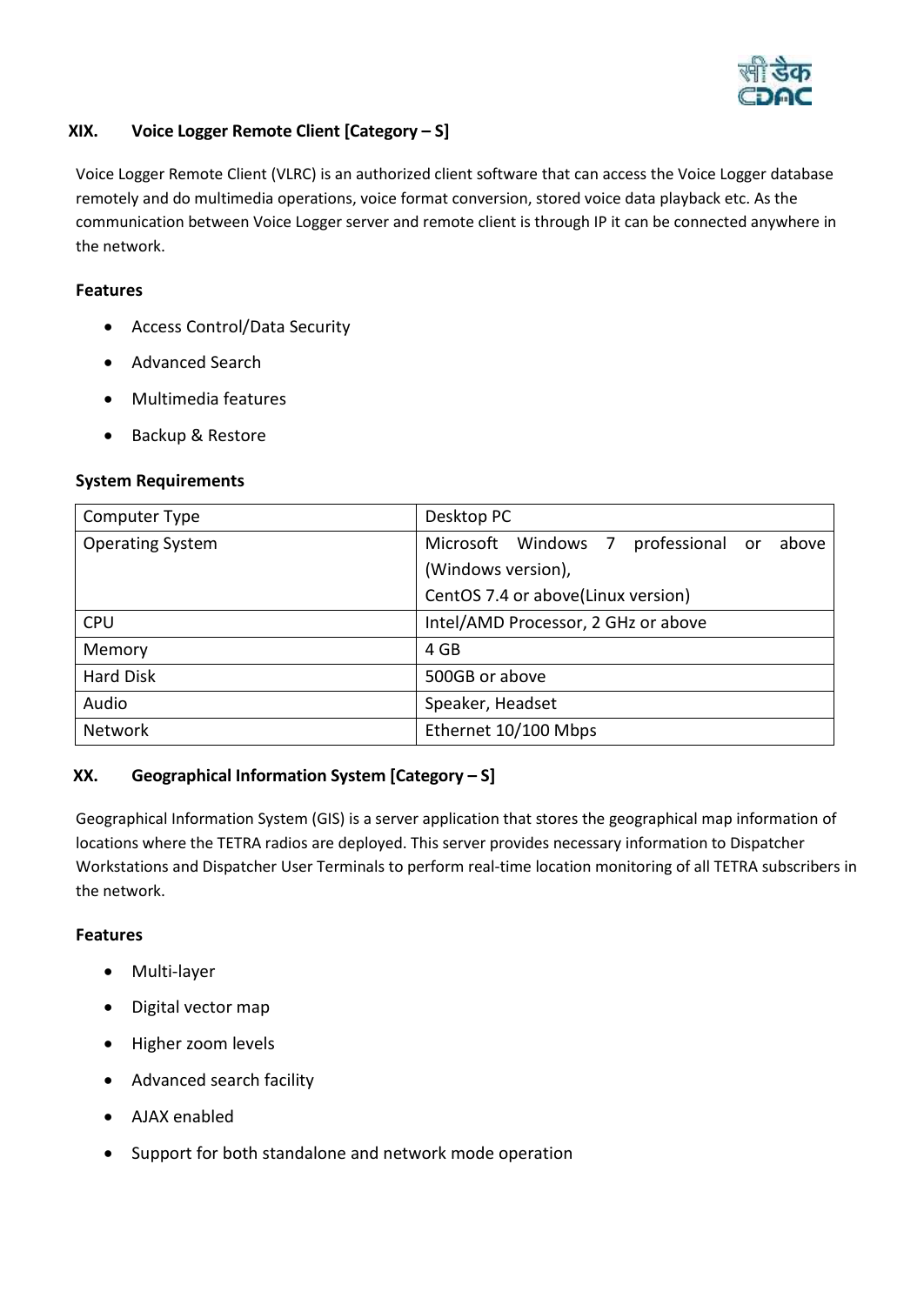

| Computer Type           | Server                                        |
|-------------------------|-----------------------------------------------|
| <b>Operating System</b> | CentOS7.4 or above                            |
| <b>CPU</b>              | Intel/AMD Quad-core Processor, 2 GHz or above |
| Memory                  | 8 GB                                          |
| <b>Hard Disk</b>        | 1 TB or above                                 |
| Network                 | Ethernet 10/100 Mbps                          |

# **XXI. Authentication Centre [Category – S]**

The main function of the Authentication Centre (AC) is to ensure secure communication within the TETRA network. It generates and stores the keys of all subscribers in the network. It does the authentication of all subscribers in the network during registration. It also enables base station to carry out air interface encryption when the base station run in encrypted mode. It has a Key Loading Device interface through which C-DAC TETRA Key Loader can be connected and keys can be downloaded for distribution to radio terminals. It also supports import and export of subscriber keys as per TETRA SFPG Recommendation 01.

#### **Features**

- Being IP enabled, can be connected at any point in the TETRA network
- Support for both standalone and network mode operation
- Supports Class 3 Security with Authentication
- Used to ensure that terminal is genuine and allowed in the network.
- Supports Mutual Authentication, which ensures that in addition to verifying the terminal, the network can be trusted.
- Authentication requires both network and terminals have proof of secret key
- Import/export of subscriber keys (radios of other vendors) as per TETRA SFPG Recommendation 01.

## **System Requirements**

| Computer Type           | Server/Industrial PC                             |
|-------------------------|--------------------------------------------------|
| <b>Operating System</b> | Microsoft Windows 2016/Windows 7 professional or |
|                         | above                                            |
| <b>CPU</b>              | Intel/AMD Processor, 2 GHz or above              |
| Memory                  | 4 GB                                             |
| <b>Hard Disk</b>        | 500 GB or above                                  |
| <b>USB</b>              | USB 2.0 or above                                 |
| Network                 | Ethernet 10/100 Mbps                             |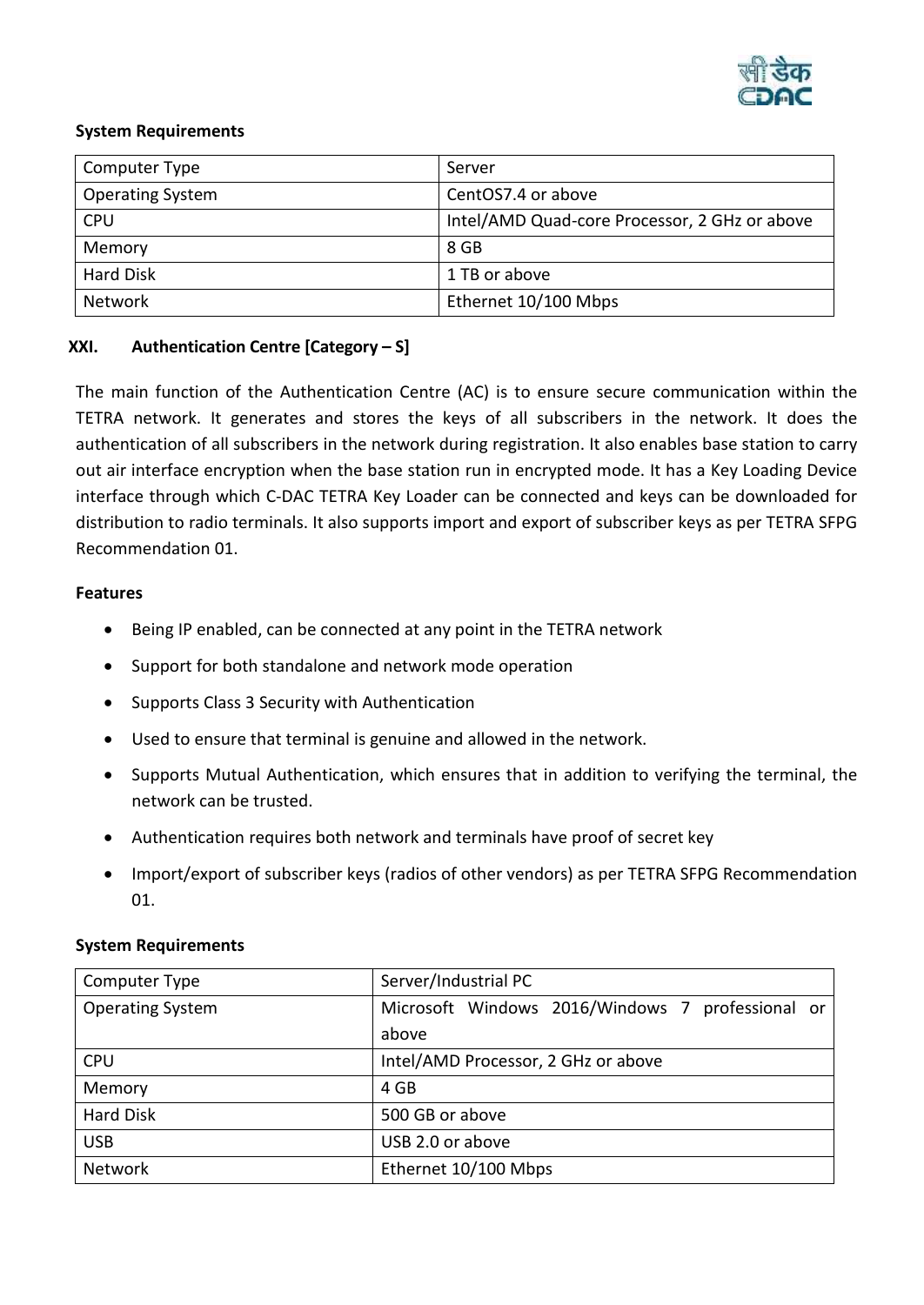

# **XXII. Data Terminal [Category – S]**

Data Terminal (DT) is a software application that is used for transferring data from one C-DAC TETRA radio to another. It has a very friendly graphical user interface that provides user the facility to transfer data reliably and easy. It runs on a desktop/laptop having Windows 7 / Windows 10 operating system and it interfaces with the radio through the radio programming cable. The user can make/receive voice calls as well as do live chat in addition to the data transfer facility.

# **Features**

- Reliable data transfer between C-DAC TETRA radios.
- Supports unprotected, semi protected and fully protected data transfer
- Can make/receive voice calls
- Live chatting facility even during data transfer

| Computer Type           | Desktop PC / Laptop                       |
|-------------------------|-------------------------------------------|
| <b>Operating System</b> | Microsoft Windows 7 professional or above |
| <b>CPU</b>              | Intel/AMD Processor, 2 GHz or above       |
| Memory                  | 4 GB                                      |
| <b>Hard Disk</b>        | 500GB or above                            |

#### **System Requirements**

# **XXIII. Radio Programming Software [Category – S](Free of cost with Handheld/Vehicle Mount/Desktop Radio)**

Radio Programming Software (RPS) is used for programming both handheld and vehicle mount / desktop TETRA radio. Using this software, radio user data as well as radio firmware can be programmed.

## **Features**

- Radio firmware programming
- User data configuration
- Contact list, Call groups import/export

## **System Requirements**

| Computer Type           | Desktop PC / Laptop                       |
|-------------------------|-------------------------------------------|
| <b>Operating System</b> | Microsoft Windows 7 professional or above |
| <b>CPU</b>              | Intel/AMD Processor, 2 GHz or above       |
| Memory                  | 4 GB                                      |
| <b>Hard Disk</b>        | 500GB or above                            |

# **XXIV. TETRA Radio Encryption Algorithm Programmer [Category – S]**

TETRA Radio Encryption Algorithm Programmer (TREAP) is an application software used for programming both Air Interface and End-to-end Encryption algorithm on C-DAC TETRA radios. The software allows radios to be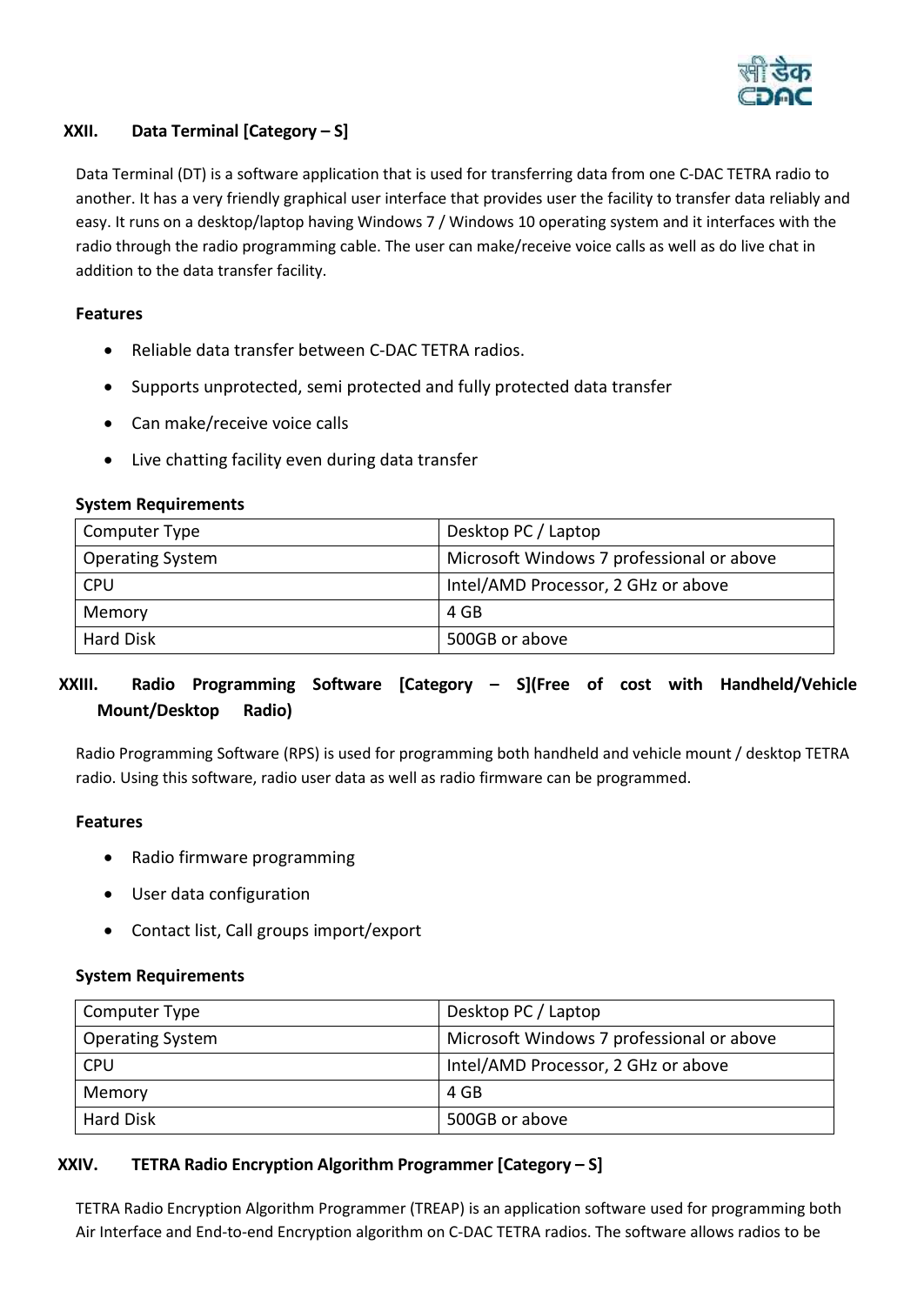

programmed with both standard as well as proprietary encryption algorithms.

#### **Features**

- Radio encryption algorithm programming
- Supports both standard and proprietary algorithms

#### **System Requirements**

| Computer Type           | Desktop PC / Laptop                       |
|-------------------------|-------------------------------------------|
| <b>Operating System</b> | Microsoft Windows 7 professional or above |
| <b>CPU</b>              | Intel/AMD Processor, 2 GHz or above       |
| Memory                  | 4 GB                                      |
| <b>Hard Disk</b>        | 500GB or above                            |

## **XXV. Data Dispatching Server [Category – S]**

The Data Dispatching Server (DDS) is an application software running on a server machine which collects data sourced from various data acquisition units connected in C-DAC TETRA Network. The data received from each source is aggregated and send to a central Data Analyser (an entity external to CTN) as a User Datagram Packet (UDP) over IP network.

#### **Features**

- Receives data from multiple sources in CTN.
- Aggregates the data and dispatches to a central server.
- Interim storage of received data during connectivity error and automatic update to server on connection re-establishment.

#### **System Requirements**

| Computer Type           | Server                                        |
|-------------------------|-----------------------------------------------|
| <b>Operating System</b> | CentOS 7.4 or above                           |
| <b>CPU</b>              | Intel/AMD Quad-core Processor, 2 GHz or above |
| Memory                  | 8 GB                                          |
| Hard Disk               | 1 TB or above                                 |
| <b>Network</b>          | Ethernet 10/100 Mbps                          |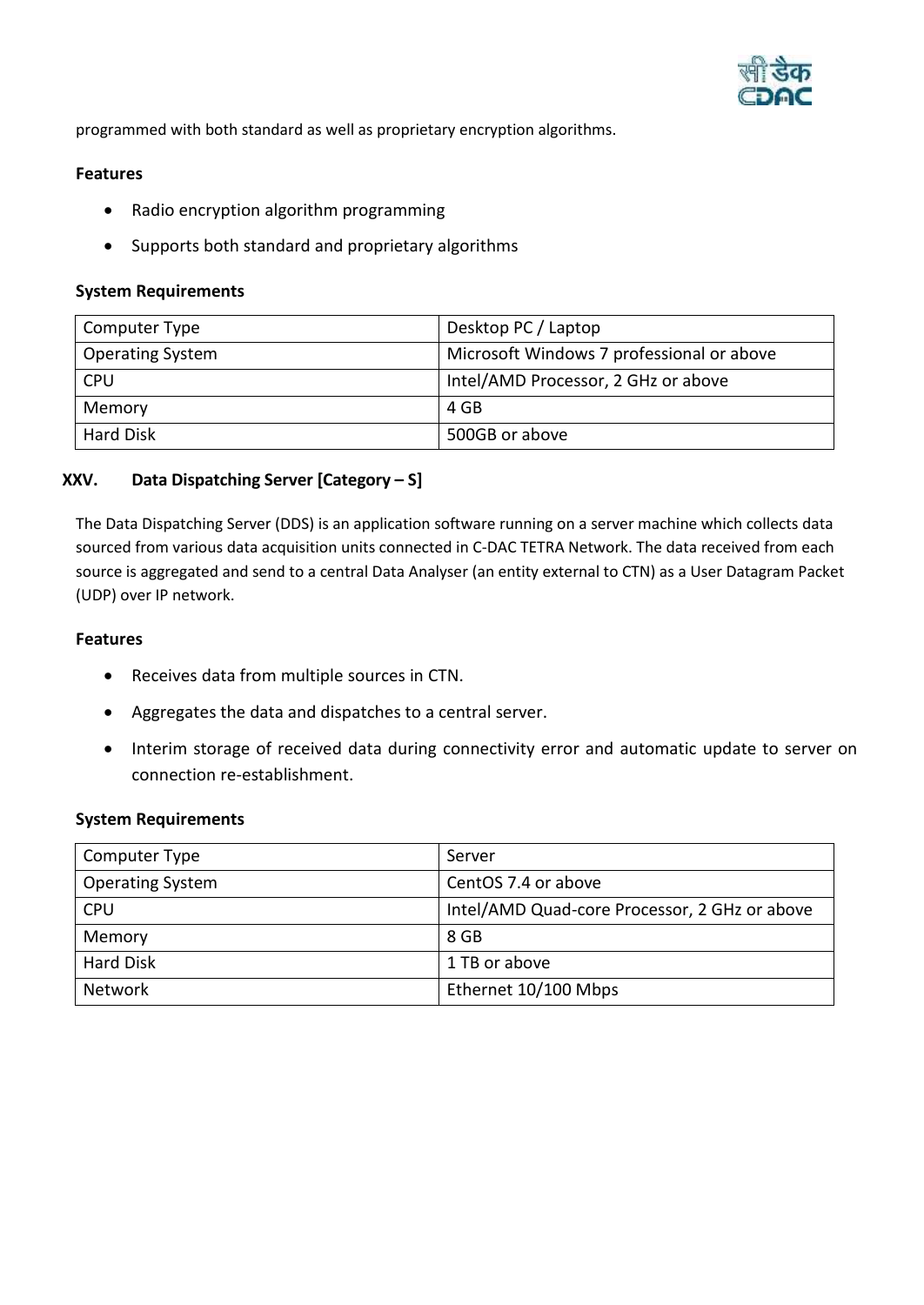

# **Consolidated List of Products for ToT/Licensing**

| SI.<br>No.     | <b>Product</b>                                         | Category     | ToT       | <b>Licensing</b> |
|----------------|--------------------------------------------------------|--------------|-----------|------------------|
| $\mathbf{1}$   | <b>Xtreme TETRA Base Station</b>                       | HA           | Yes       | Yes              |
| $\overline{2}$ | Portable TETRA Base Station                            | <b>HA</b>    | Yes       | Yes              |
| $\overline{3}$ | <b>Micro Tetra Base Station</b>                        | HA           | Yes       | Yes              |
| 4              | <b>ISDN/PSTN Gateway</b>                               | <b>HA</b>    | Yes       | Yes              |
| 5              | <b>Radio Charging Station</b>                          | HA           | Yes       | <b>No</b>        |
| 6              | <b>TETRA Line Station</b>                              | HA           | Yes       | Yes              |
| $\overline{7}$ | Data Acquisition Unit                                  | <b>HA</b>    | Yes       | Yes              |
| 8              | <b>TETRA Handheld Radio</b>                            | HM           | Yes       | Yes              |
| $9\,$          | TETRA Vehicle Mount/Desktop Radio                      | HM           | Yes       | Yes              |
| 10             | <b>TETRA Key Loader</b>                                | HM           | Yes       | Yes              |
| 11             | <b>Central Base Station Controller</b>                 | $\sf S$      | <b>No</b> | Yes              |
| 12             | <b>Standalone System Manager</b>                       | $\sf S$      | <b>No</b> | Yes              |
| 13             | <b>Dispatcher Workstation</b>                          | $\mathsf{S}$ | <b>No</b> | Yes              |
| 14             | Dispatcher User Terminal                               | $\mathsf{S}$ | <b>No</b> | Yes              |
| 15             | <b>SIP Gateway</b>                                     | $\mathsf{S}$ | <b>No</b> | Yes              |
| 16             | <b>Analog Gateway</b>                                  | $\mathsf{S}$ | <b>No</b> | Yes              |
| 17             | Voice Logger                                           | $\mathsf{S}$ | <b>No</b> | Yes              |
| 18             | Voice Logger Remote Client                             | $\mathsf{S}$ | <b>No</b> | Yes              |
| 19             | <b>Geographical Information System</b>                 | S            | <b>No</b> | Yes              |
| 20             | <b>Authentication Centre</b>                           | S            | <b>No</b> | Yes              |
| 21             | Data Terminal                                          | $\mathsf{S}$ | <b>No</b> | Yes              |
| 22             | <b>TETRA Radio Encryption Algorithm Programmer</b>     | $\mathsf{S}$ | <b>No</b> | Yes              |
| 23             | <b>Data Dispatching Server</b>                         | $\mathsf{S}$ | <b>No</b> | Yes              |
| 24             | <b>Base Station Terminal*</b>                          | $\mathsf{S}$ | <b>No</b> | <b>No</b>        |
| 25             | Radio Programming Software**                           | $\mathsf{S}$ | <b>No</b> | <b>No</b>        |
| $\ast$         | Free of cost with XTBS/PTBS/MTBS in Network Mode       |              |           |                  |
| $***$          | Free of cost with Handheld/Vehicle Mount/Desktop Radio |              |           |                  |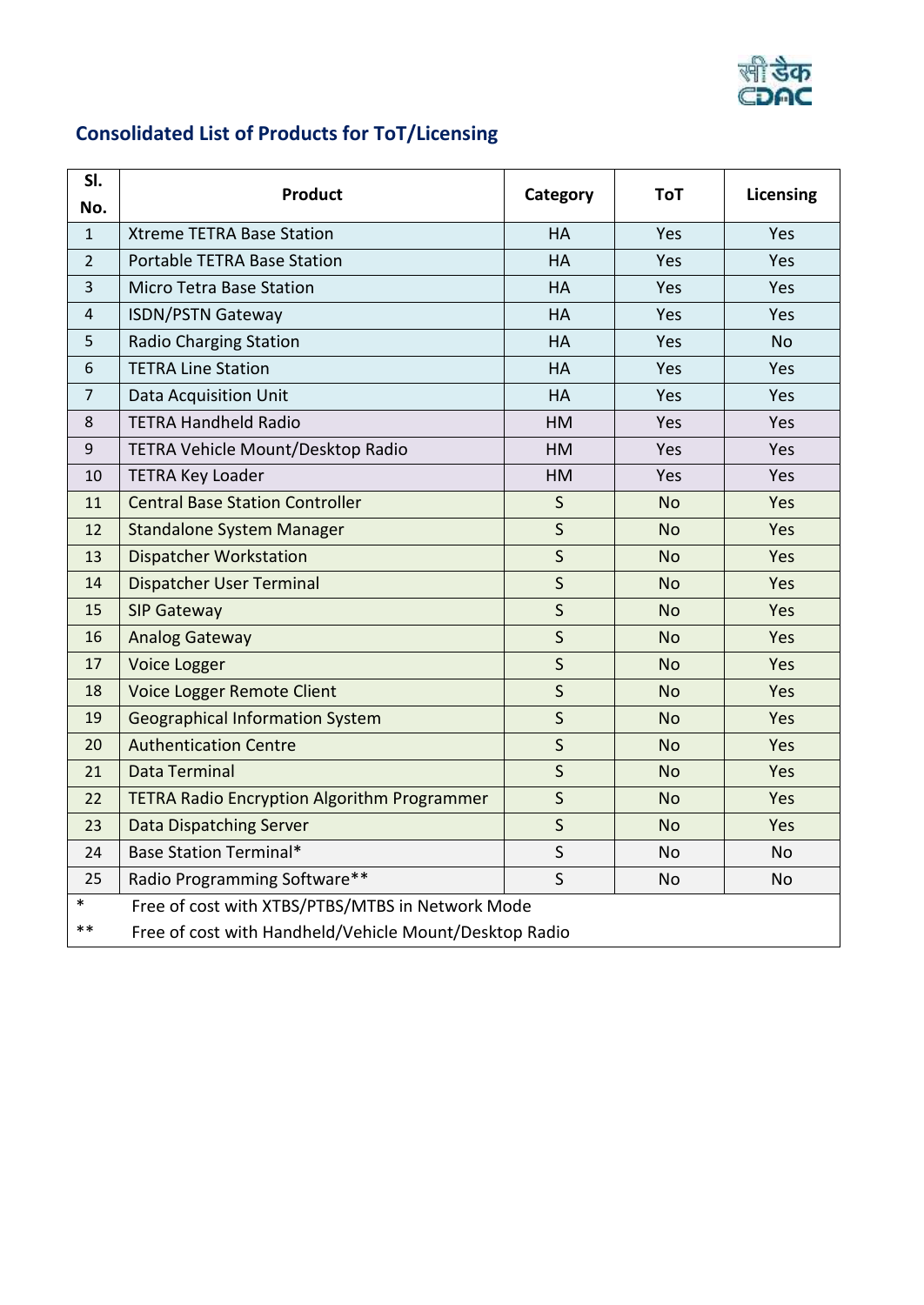

# <span id="page-43-0"></span>**ANNEXURE II**

# **FORMATS FOR SUBMISSION APPLICANT'S RFP (FORMAT – 1)**

To Executive Director C-DAC, Vellayambalam Trivandrum – 695033

# **Subject: Submission of Proposal against RFP for ToT/Licensing of products under the C-DAC TETRA Network (CTN) portfolio**

Dear Sir,

In response to the Request for Proposal for ToT/Licensing of products under the C-DAC TETRA Network (CTN) portfolio, published on C-DAC website for the above purpose, we would like to express our interest in the ToT/Licensing of the following products:

- 1. Name of Product #1
- 2. Name of Product #2
- 3. Name of Product #3
- ..
	- n. Name of Product #n

As instructed, we attach one set of the following documents in a sealed envelope and soft copy through mail:

- 1. Organizational details (Format 2)
- 2. Experience in related fields (Format 3)
- 3. Financial strength of the organization (Format 4)
- 4. Declaration (Format 5)

Sincerely Yours,

Signature of the Competent Authority (with date) \_\_\_\_\_\_\_\_\_\_\_\_\_\_\_\_\_\_\_\_\_\_\_\_\_\_\_\_\_\_\_ (full name) \_\_\_\_\_\_\_\_\_\_\_\_\_\_\_\_\_\_\_\_\_\_\_\_\_\_\_\_\_ (designation)

\_\_\_\_\_\_\_\_\_\_\_\_\_\_\_\_\_\_\_\_\_\_\_\_\_\_\_\_\_\_\_\_\_\_\_\_\_\_

Stamp & Date

## **Encl.: As above.**

Note: This is to be furnished on the letter head of the organization.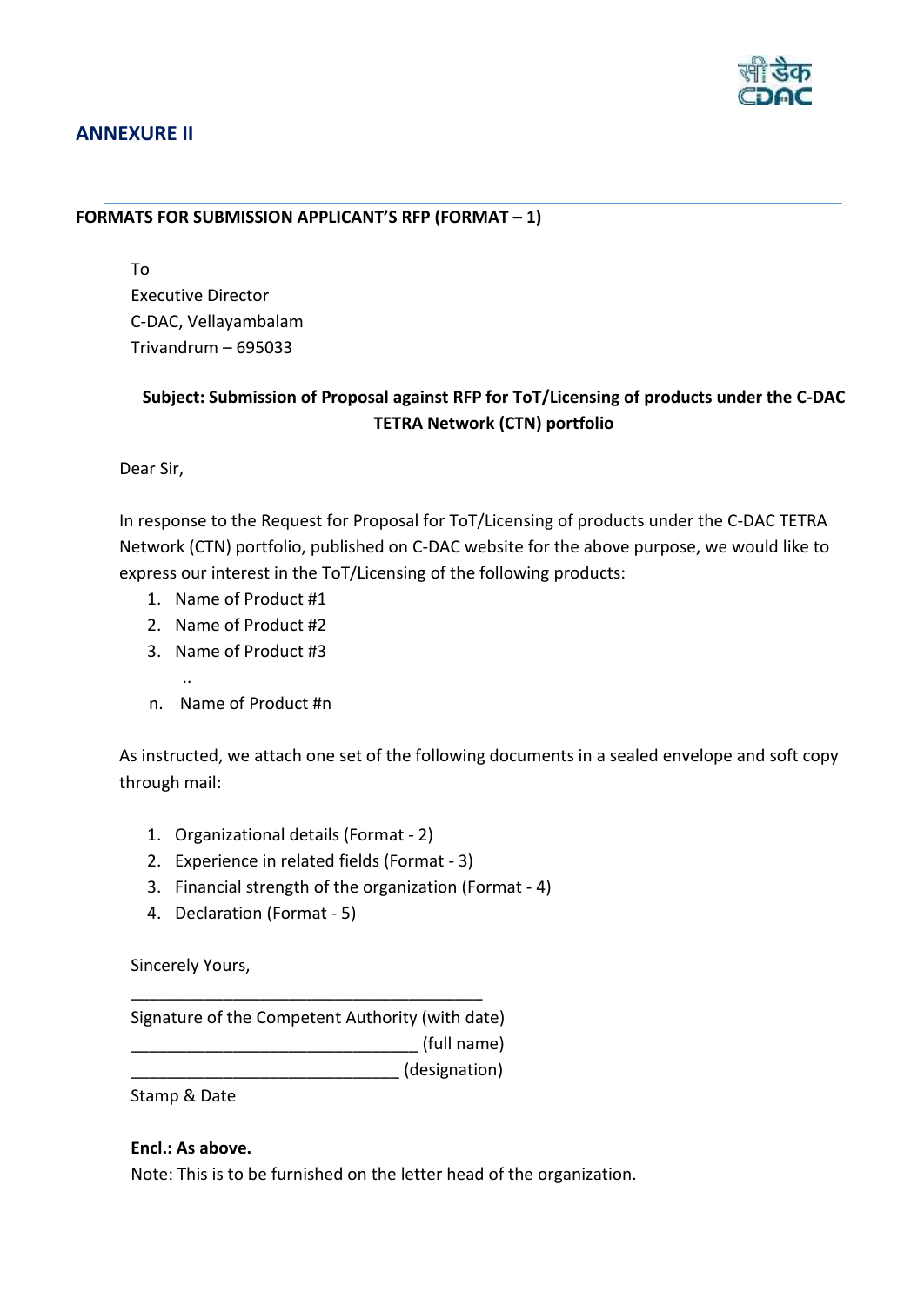

## **ORGANIZATIONAL DETAILS (FORMAT - 2)**

| SI. |                                                       |  |  |
|-----|-------------------------------------------------------|--|--|
| no. | <b>Organizational Contact Details</b>                 |  |  |
| 1.  | Name of the organization/year of establishment        |  |  |
| 2.  | Main areas of work                                    |  |  |
|     | Type of organization firm/company/partnership firm    |  |  |
| 3.  | registered under the Indian Companies Act, 1956/the   |  |  |
|     | partnership Act, 1932 etc.                            |  |  |
|     | Whether the Applicant has been blacklisted by any     |  |  |
| 4.  | Central Govt./State Govt./PSU/ Govt.                  |  |  |
|     | Bodies/Autonomous/Anywhere else? If yes, details      |  |  |
|     | thereof.                                              |  |  |
| 5.  | Address of registered office with telephone no. & fax |  |  |
|     | Name of the Contact Person with                       |  |  |
| 6.  | Telephone No.                                         |  |  |
|     | Mobile No.                                            |  |  |
|     | Email Id                                              |  |  |
| 7.  | Organization chart                                    |  |  |
| 8.  | Registration copy with any Govt/Govt undertaking      |  |  |
|     | Companies (if any)                                    |  |  |
| 9.  | <b>Accreditation Details ISO/CMM</b>                  |  |  |

# **Enclose:**

- 1. Copy of Certificate of Incorporation.
- 2. Copy of Article of Association in respect of #3 above.
- 3. Undertaking in respect of #4 above.

Signature of the Applicant / Authorized Signatory \_\_\_\_\_\_\_\_\_\_\_\_\_\_\_\_\_\_\_\_\_\_\_\_\_\_\_\_\_\_\_\_\_\_\_\_\_\_\_\_\_

(Full name of the Applicant / Authorized Signatory) Stamp & Date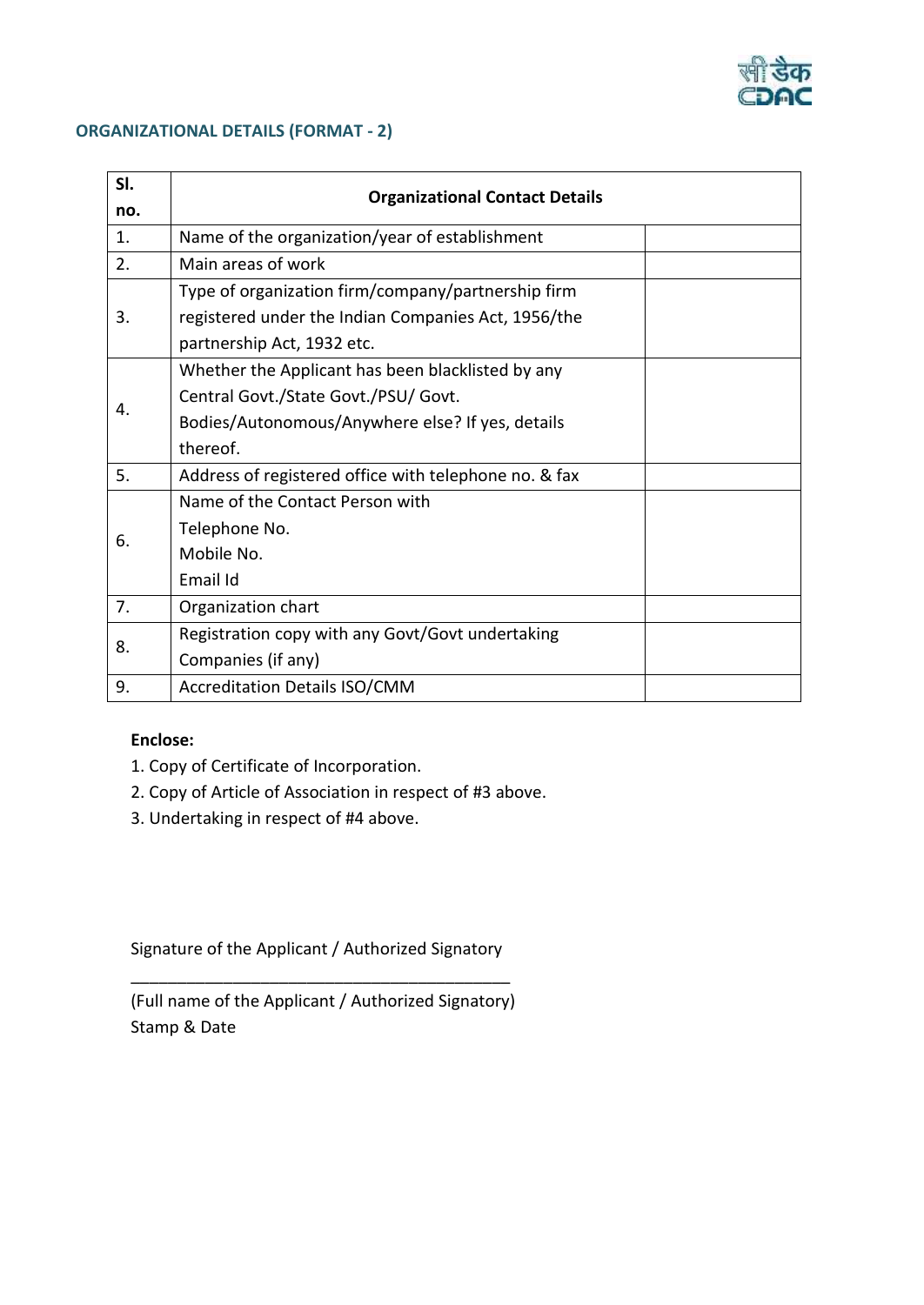

# **EXPERIENCE OF THE ORGANIZATION (FORMAT – 3)**

| Experience in manufacturing, deployment & support of similar products/solutions |                                                                                                                             |  |  |
|---------------------------------------------------------------------------------|-----------------------------------------------------------------------------------------------------------------------------|--|--|
| 1.                                                                              | Turnover of the firm/company over the last 3 years to be furnished.                                                         |  |  |
|                                                                                 | (To be supported with financial statements of accounts/Annual reports duly certified by a                                   |  |  |
|                                                                                 | Chartered accountant/Balance sheet of last 3 years/Income tax returns for the last 3 years.)                                |  |  |
| 2.                                                                              | Company profile, giving details of current activities and management/ personnel structure                                   |  |  |
|                                                                                 | including evidence of incorporation and certification (ISO or equivalent), if any.                                          |  |  |
| 3.                                                                              | Details of absorption of technology for a product/knowhow that has been taken up on production                              |  |  |
|                                                                                 | scale in the past may also be given.                                                                                        |  |  |
| 4.                                                                              | Human resources available at various levels                                                                                 |  |  |
|                                                                                 | Technical:                                                                                                                  |  |  |
|                                                                                 | a. B.E./ B.TECH/PhD                                                                                                         |  |  |
|                                                                                 | b. Diploma                                                                                                                  |  |  |
|                                                                                 | <b>Skilled Technicians</b><br>$c_{\cdot}$                                                                                   |  |  |
|                                                                                 | Unskilled<br>d.                                                                                                             |  |  |
|                                                                                 | Non-technical:                                                                                                              |  |  |
| 5.                                                                              | The list of machine tools/equipment/software/facilities available with the respondent, related to<br>the domain of this RFP |  |  |
| 6.                                                                              | The in-house technological expertise available                                                                              |  |  |
| 8.                                                                              | Available space for undertaking the proposed work-covered & open, preferably with location<br>details.                      |  |  |
| 9.                                                                              | List of products/technologies worked with, as regular activity in last three years. Give the list of                        |  |  |
|                                                                                 | products/technologies with general specifications and the customers' information.                                           |  |  |
| 10.                                                                             | List of PSUs/Govt. customers - With contact details (Address, Telephone no., Contact Person).                               |  |  |
| 11.                                                                             | The details of sales, marketing and maintenance network.                                                                    |  |  |
| 12.                                                                             | The list of technical collaborators for various ongoing products may be furnished.                                          |  |  |

Signature of the Applicant / Authorized Signatory

\_\_\_\_\_\_\_\_\_\_\_\_\_\_\_\_\_\_\_\_\_\_\_\_\_\_\_\_\_\_\_\_\_

(Full name of the Applicant / Authorized Signatory) Stamp & Date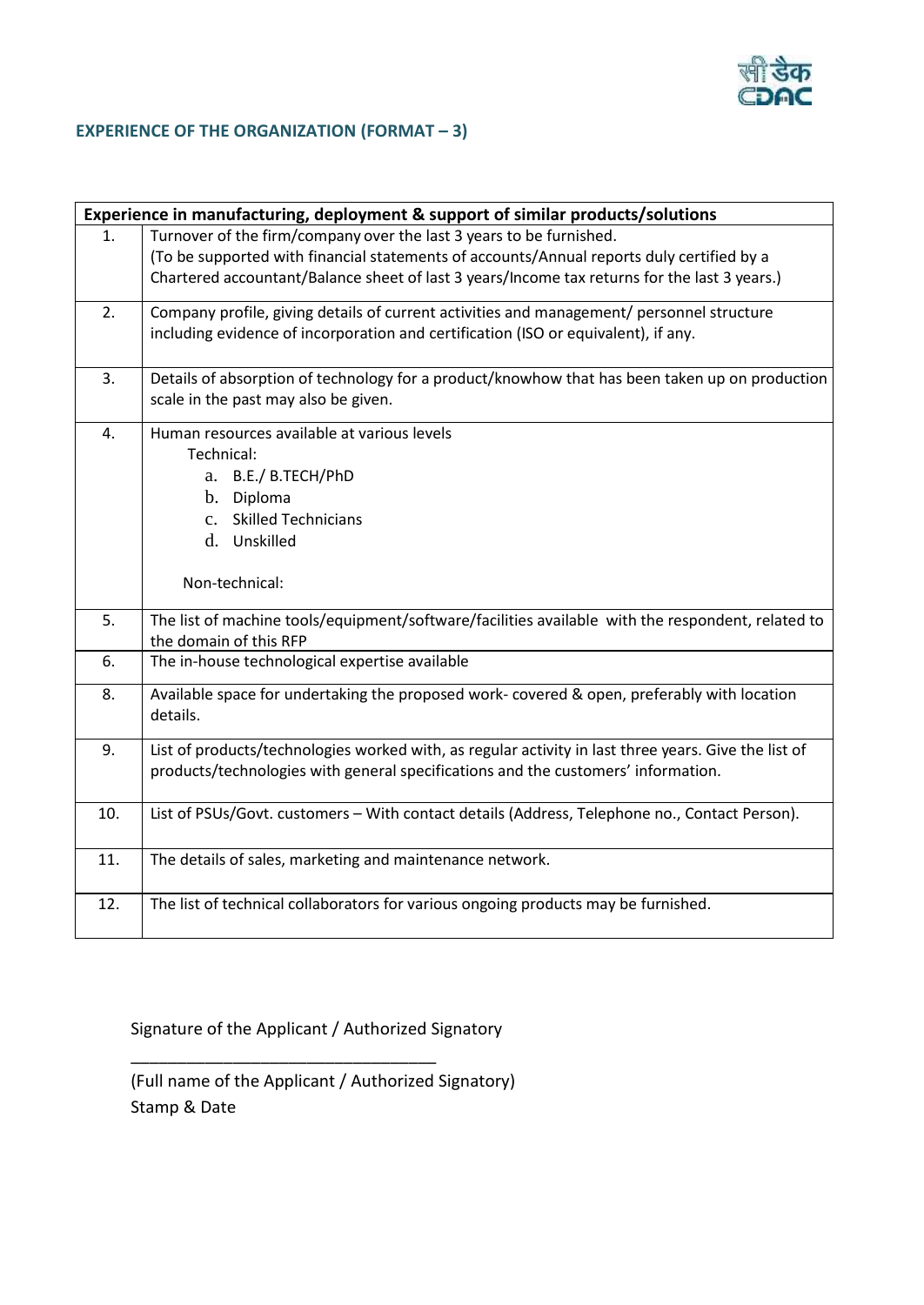

# **FINANCIAL STRENGTH OF THE ORGANIZATION (FORMAT – 4)**

| SI.No.                                                                                    | <b>Financial Year</b> | Whether           | Annual net | Overall annual |
|-------------------------------------------------------------------------------------------|-----------------------|-------------------|------------|----------------|
|                                                                                           |                       | profitable Yes/No | profit     | turnover       |
|                                                                                           |                       |                   |            |                |
|                                                                                           |                       |                   |            |                |
|                                                                                           |                       |                   |            |                |
| Note: Please enclose auditor's certificate in support of your claim for last three years. |                       |                   |            |                |

Signature of the Applicant / Authorized Signatory

\_\_\_\_\_\_\_\_\_\_\_\_\_\_\_\_\_\_\_\_\_\_\_\_\_\_\_\_\_\_\_\_\_

(Full name of the Applicant / Authorized Signatory) Stamp & Date